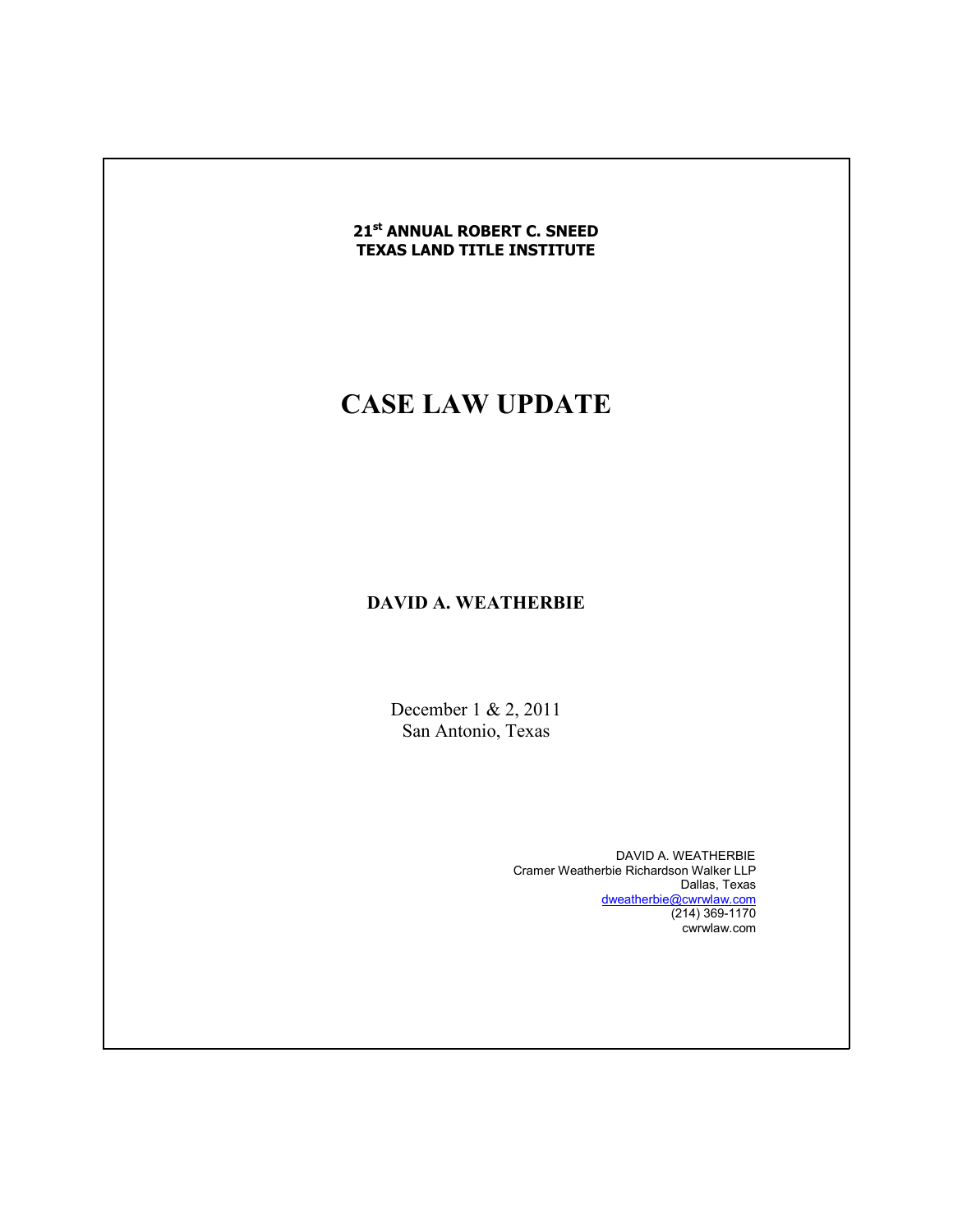### **CASE LAW UPDATE DAVID A. WEATHERBIE CRAMER WEATHERBIE RICHARDSO WALKER LLP DALLAS, TEXAS**

 The case selection for this episode of Case Law Update, like all of them in the past, is very arbitrary. If a case is not mentioned, it is completely the author's fault. Cases are included through 346 S.W.3d 242 and Supreme Court opinions released through November 2, 2011.

The Texas Property Code and the other various Texas Codes are referred to by their respective names. The references to various statutes and codes used throughout this presentation are based upon the cases in which they arise. You should refer to the case, rather than to my summary, and to the statute or code in question, to determine whether there have been any amendments that might affect the outcome of any issue.

 A number of other terms, such as Bankruptcy Code, UCC, DTPA, and the like, should have a meaning that is intuitively understood by the reader, but, in any case, again refer to the statutes or cases as presented in the cases in which they arise.

This and past Case Law Updates are available at our website cwrwlaw.com.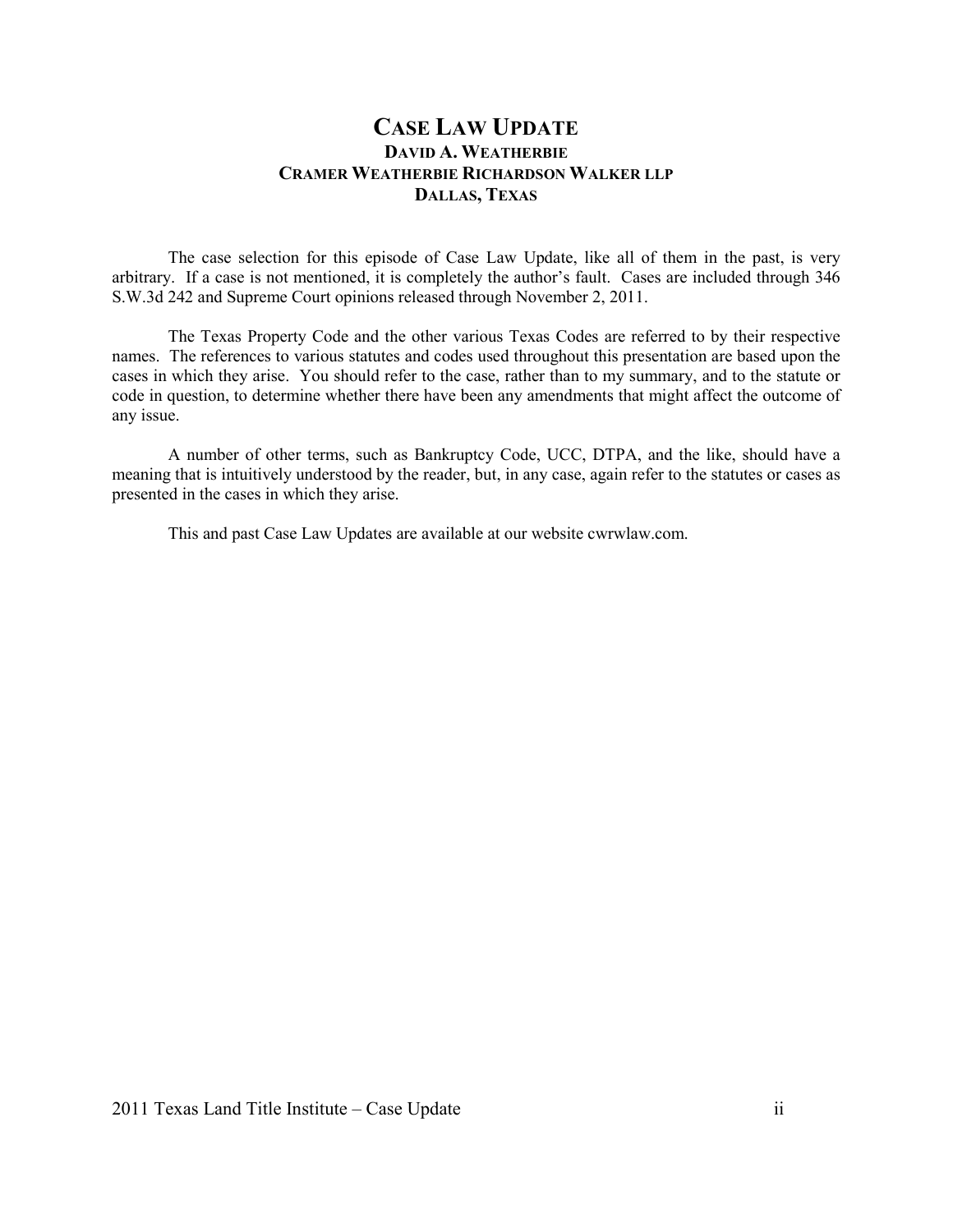## **TABLE OF CONTENTS**

| PART II PROMISSORY NOTES, LOAN COMMITMENTS, LOAN AGREEMENTS 9        |  |
|----------------------------------------------------------------------|--|
|                                                                      |  |
|                                                                      |  |
|                                                                      |  |
|                                                                      |  |
|                                                                      |  |
| PART VIII ADVERSE POSSESSION, TRESPASS TO TRY TITLE, QUIET TITLE  29 |  |
|                                                                      |  |
|                                                                      |  |
|                                                                      |  |
|                                                                      |  |
|                                                                      |  |
|                                                                      |  |
|                                                                      |  |
|                                                                      |  |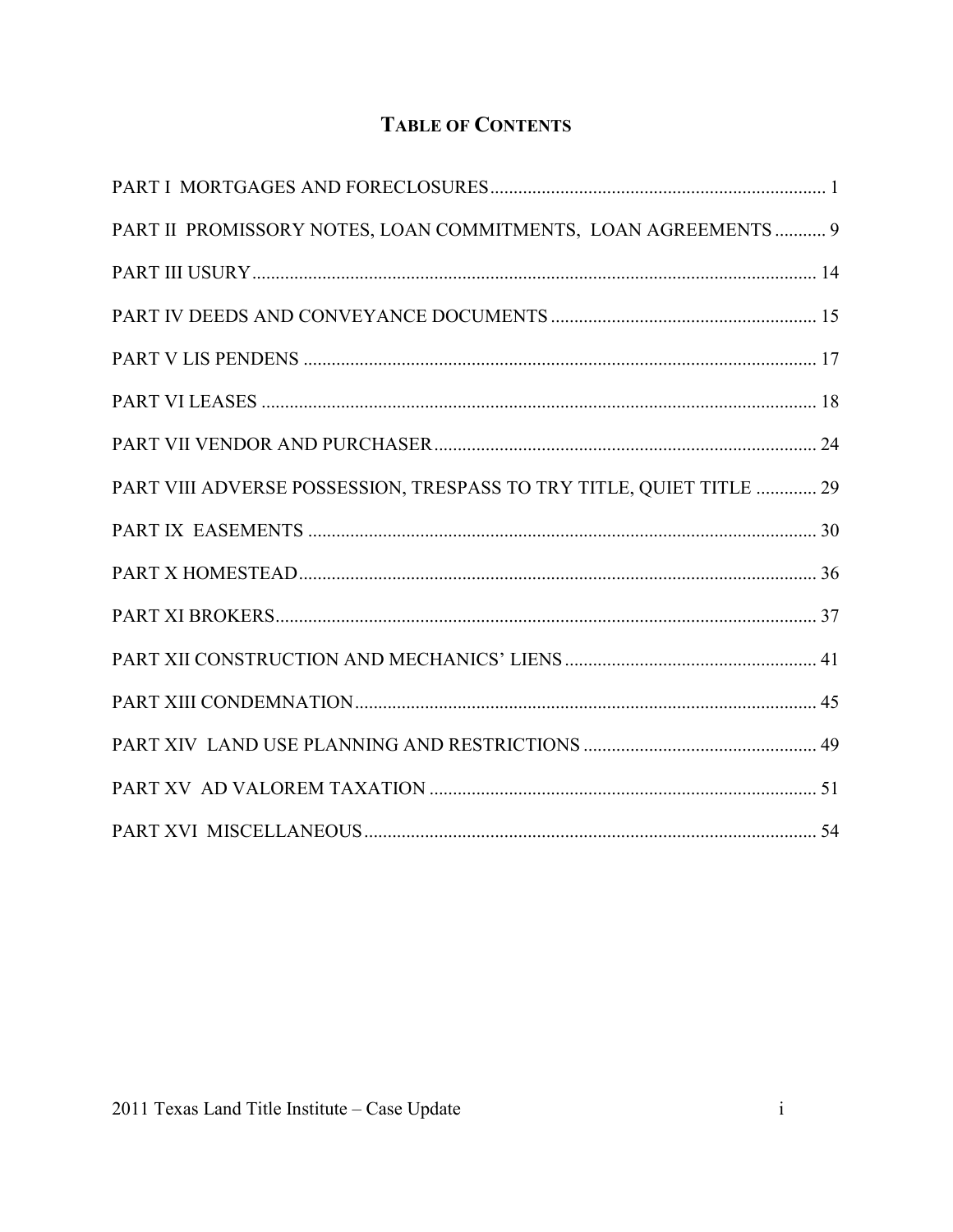#### **PART I MORTGAGES AND FORECLOSURES**

*Hemyari* **v***. Stephens*, 55 Tex.Sup.Ct.J. 59 (Tex. October 21, 2011). When Murphy threatened to foreclose on the deed of trust, the Stephens Groups sought bankruptcy protection. The bankruptcy court entered an order in which it established a procedure for the Stephens Groups to fulfill its original obligations. The order provided that the Stephens Groups were to make payment of \$50,000 to Murphy by June 12, 2000, which they did. The order further provided that, after the initial payment, a conditional lift of the automatic stay would "allow [Murphy] to post the property for foreclosure in July, 2000, for a sale on August 1, 2000." Finally, the order provided that if the Stephens Groups did not pay the remaining \$650,000 on or before August 1, Murphy could "proceed with the foreclosure sale on August 1, 2000." Murphy did not schedule the foreclosure sale in July, as allowed by the order, but waited until after the Stephens Groups missed the second payment to schedule the sale for September 5, 2000.

Hemyari purchased the property at the foreclosure sale. Following the foreclosure sale, the proceeds were used to complete the payment to Murphy, and the Stephens Groups moved to dismiss their bankruptcy case, having discharged their debts. Four years later, the Stephens Groups filed this suit in state court. The Stephens Group alleged, among other things, that the September 5 foreclosure sale was void because it violated the express terms of the lift-stay order.

The court of appeals held that the September 5 sale violated the lift-stay, stating its belief that the lift-stay order allowed a sale only on August 1. The Supreme Court disagreed and reversed the court of appeals.

In this case, the order's terms provided for a sale "on August 1, 2000," but as Hemyari points out, that may have been

impossible. The Stephens Groups' first scheduled payment was due by noon on June 12, 2000. The \$650,000 payment was due "on or before August 1, 2000," but the order did not specify any particular time. Thus, the presumption is that payment could be made at any point before or throughout August 1st. Reading the order as a whole, the court concluded that the Stephens Groups' proposed interpretation would render the entire foreclosure sale provision in the order meaningless. If the foreclosure could not occur until after a failure to pay, but the Stephens Groups could forestall payment until the end of the only day foreclosure was allowed, the Stephens Groups could avoid foreclosure altogether by simply doing nothing. The only way the foreclosure sale could have occurred on August 1st is if the Stephens Groups notified Hemyari ahead of time that payment would not be made. Furthermore, had Murphy actually conducted the foreclosure sale on August 1st as supposedly required by the order, the Stephens Groups could still have brought this suit challenging the sale, though on grounds that they were not given adequate time to make payment under the "unambiguous" terms of the order. The court of appeals recognized the incongruities in the order, but nevertheless concluded the order "unambiguously modified the stay to allow for a sale only on August 1, 2000." The Supreme Court construed the order in a way that avoids such a contradiction.

The Property Code brings this absurdity into further relief. The Property Code sets forth a variety of requirements for foreclosure and foreclosure sales. One particular provision requires that all public foreclosure sales take place between 10 a.m. and 4 p.m. of the first Tuesday of a month. Thus, under the Stephens Groups' interpretation, they had until midnight to pay even though Murphy only had until 4 p.m. to foreclose.

*Caress* **v.** *Lira*, 330 S.W.3d 363 (Tex.App.-San Antonio 2010, pet. denied). Gares bought three lots with a loan from the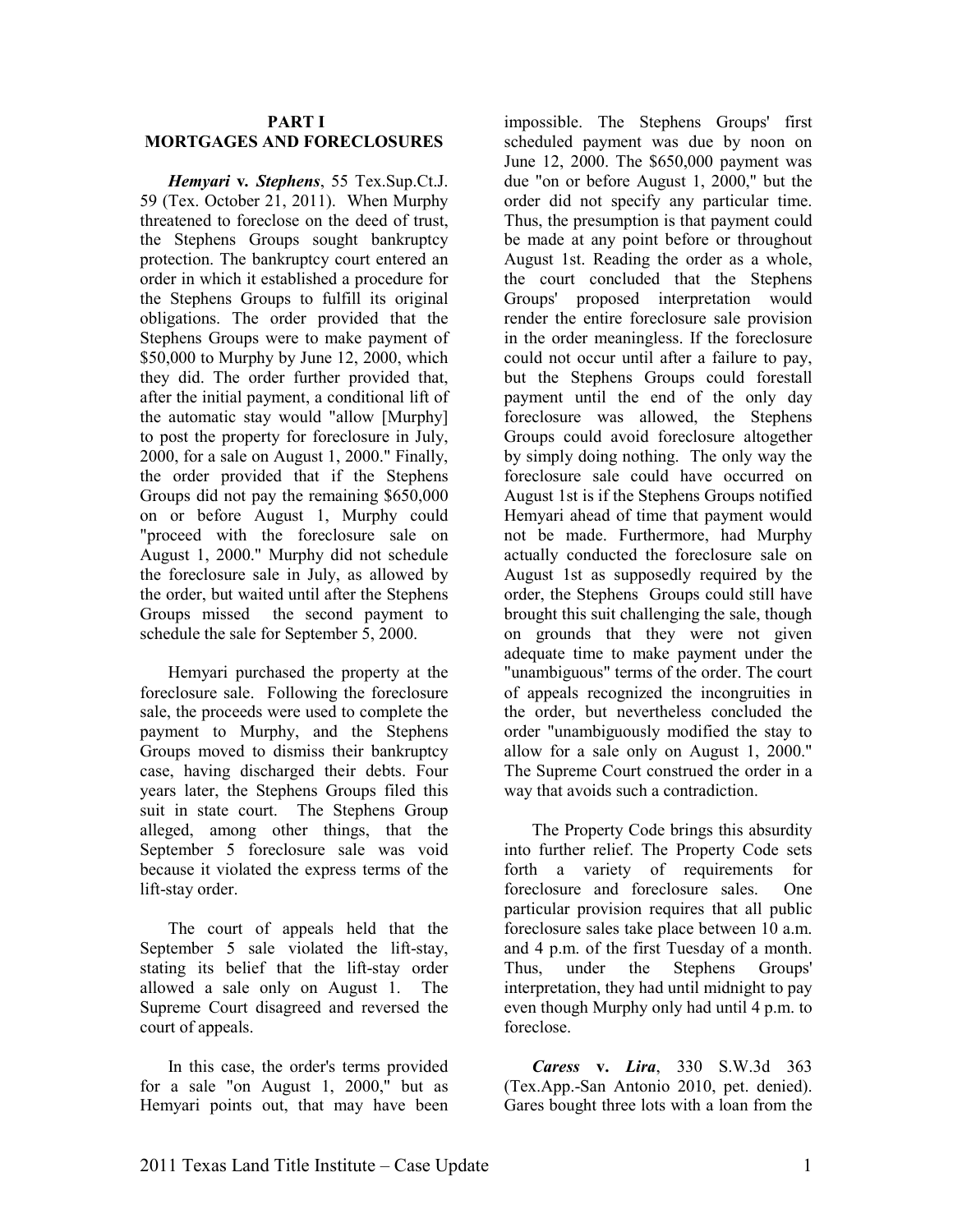Bank. When Gares defaulted, the Bank posted the three lots for foreclosure. The day after the posting, Gares sold one of the lots to Lira. Lira received a payoff letter from the bank and paid the amount requested by the bank. However, the lien on the Lira lot was not released and the foreclosure took place, with the substitute trustee conveying all three lots to Caress. Lira filed a trespass to try title suit against the Bank and Caress.

To recover in her trespass to try title suit, Lira bore the burden to prove her title to the disputed property by: (1) proving a regular chain of conveyances from the sovereign, (2) establishing superior title out of a common source, (3) proving title by limitations, or (4) proving title by prior possession coupled with proof that possession was not abandoned.

In this case, there is no dispute Lira and appellants claim title from a common source; thus, Lira had only to prove she held superior title. In her motion for summary judgment, Lira argued she held superior title because the trustee's sale of the lot to appellants was void on the grounds that the bank agreed to release the lot from the lien in exchange for Lira paying to the bank the agreed payoff amount on the lot. Lira requested and received a payoff amount as it applied to the lot, and although she paid that amount to the bank, the bank did not execute an instrument evidencing the bank's release of the lot. The bank then allowed the same lot to be sold at a foreclosure sale.

In their response, Caress and the Bank countered that the foreclosure sale was not void because the Gares deed of trust does not contemplate or authorize a partial payment of the debt owed by Gares. Instead, according to appellants, the Gares deed of trust requires that the entire debt secured by the deed be paid before any lien is released. Therefore, they argued, because Lira only made a partial payment toward Gares' debt as to the one lot, the lien on the one lot could not be released.

The court declined to construe the full payment clause as precluding the bank from releasing its lien on a lot-by-lot basis. While the Gares deed of trust does not contain a separate clause expressly entitled as an agreement between the bank and Gares allowing Gares to sell off the property lotby-lot and obtain a release of lien as to the sold lots, two clauses in the deed of trust evidence an intent to allow for such an occurrence under certain circumstances. One clause indicates that Gares could sell part of the mortgaged property with the Bank's consent. Another allows the Bank to release any part of the mortgaged property without affecting its lien on the balance. The court held that these clauses evidence an intent by the parties that the bank may release its lien on a lot-by-lot basis.

After examining the plain language of this unambiguous deed and construing the deed in its entirety, the court concluded it was the intent of the parties that the bank could release its lien as to any part of the mortgaged property without first requiring that the entire indebtedness be paid in full. Lira's summary judgment evidence establishes that the bank admitted the payoff check was sufficient for the Bank to execute a partial release of lien releasing the lot and the Bank no longer had a lien against the property. However, despite these admissions, the bank never executed a document evidencing its release of its lien. Nevertheless, under the circumstances presented here, the court did not believe the failure to execute a written release invalidates the sale to Lira. A lien is usually extinguished upon payment of the indebtedness that it was created to secure.

Therefore, because the lien on the lot purchased by Lira was extinguished prior to the foreclosure sale, there was no lien as to that lot to foreclose, and the trustee had no power to transfer title to the lot to appellants.

*Bank of America* **v.** *Babu*, 340 S.W.3d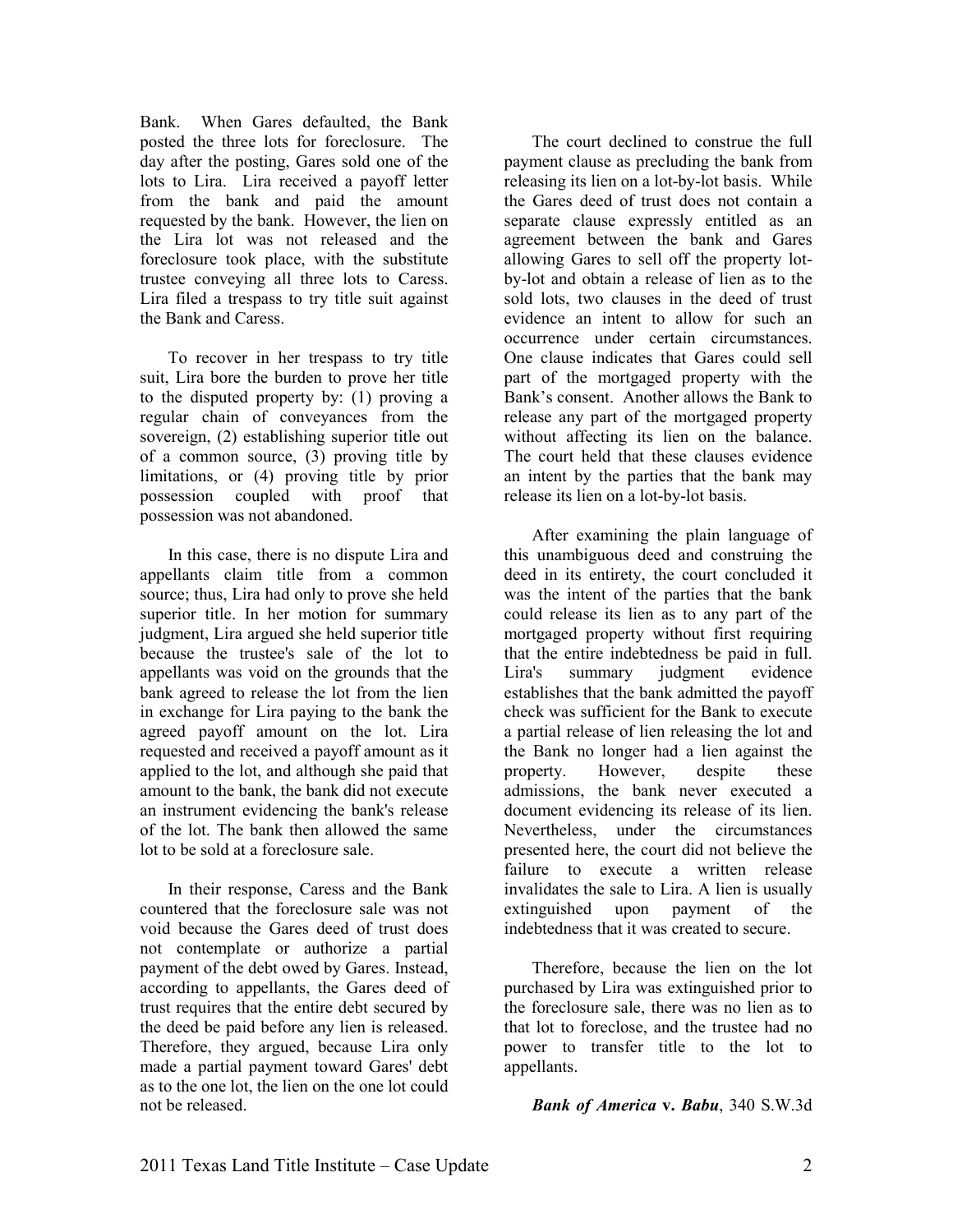917 (Tex.App.-Dallas 2011, no pet.). The Johns bought property from George that was also financed by George. The deed retained a vendor's lien and the Johns also executed a deed of trust, both securing the purchase money note. George later assigned the note and deed of trust to First Western until First Western received 31 monthly payments, at which time the note and deed of trust reverted to George. After that, George gave First Western another assignment, this time of the next 36 monthly payments.

In March 2004, George released his liens against the property, after which the Johns conveyed the property to George, taking back a note, a vendor's lien, and a deed of trust. George then borrowed some money from B of A, secured by a deed of trust on the property. George then defaulted on the note to the Johns, so the Johns foreclosed. Babu bought the property at the foreclosure sale.

B of A sued seeking a declaratory judgment that the March 2004 release was void because the lien had been assigned to First Western and claiming that B of A was subrogated to First Western's lien because it had paid off First Western.

The trial court found that Babu was a good faith purchaser of the property at foreclosure because no documents appeared of record at the time of the foreclosure that would give actual or constructive notice of a lien that was superior to the Johns's lien.

Status as a bona fide purchaser is an affirmative defense to a title dispute. A bona fide purchaser is not subject to certain claims or defenses. To receive this special protection, one must acquire property in good faith, for value, and without notice of any third-party claim or interest. Notice may be constructive or actual. Actual notice rests on personal information or knowledge. Constructive notice is notice the law imputes to a person not having personal information or knowledge.

A party has constructive notice of instruments properly recorded in the proper county. A party claiming title through principles of equity has the burden of proving that a subsequent purchaser was not a good faith purchaser.

The second assignment was filed in the Dallas County real property records well before the foreclosure sale. Under the terms of that assignment, George assigned to First Western all of his right, title, and interest in and to his deed of trust for a period lasting until First Western has received certain payments. Attached to the second assignment was an "Exhibit 'A'" that listed the due dates of the payments, with the first being "10/15/2003" and the last being "9/15/2006." Thus, under the express terms of the second assignment, First Western was assigned the rights under the George deed of trust until September 15, 2006. The March 16, 2004 release was executed only by George. The release did not identify or mention the second assignment. Accordingly, as a matter of record, the lien rights assigned to First Western under the terms of the second assignment were unreleased on the date of the foreclosure sale.

The court also held in favor of B of A on its subrogation claim. Equitable subrogation "is a legal fiction" whereby "an obligation, extinguished by a payment made by a third person, is treated as still subsisting for the benefit of this third person, so that by means of it one creditor is substituted to the rights, remedies, and securities of another." It essentially allows a subsequent lienholder to take the lien-priority status of a prior lienholder. Texas courts are particularly hospitable to the doctrine of equitable subrogation.

The general purpose of equitable subrogation is to prevent the unjust enrichment of the debtor who owed the debt that is paid. The trial court stated that B of A failed to establish that Babu would be unjustly enriched if equitable subrogation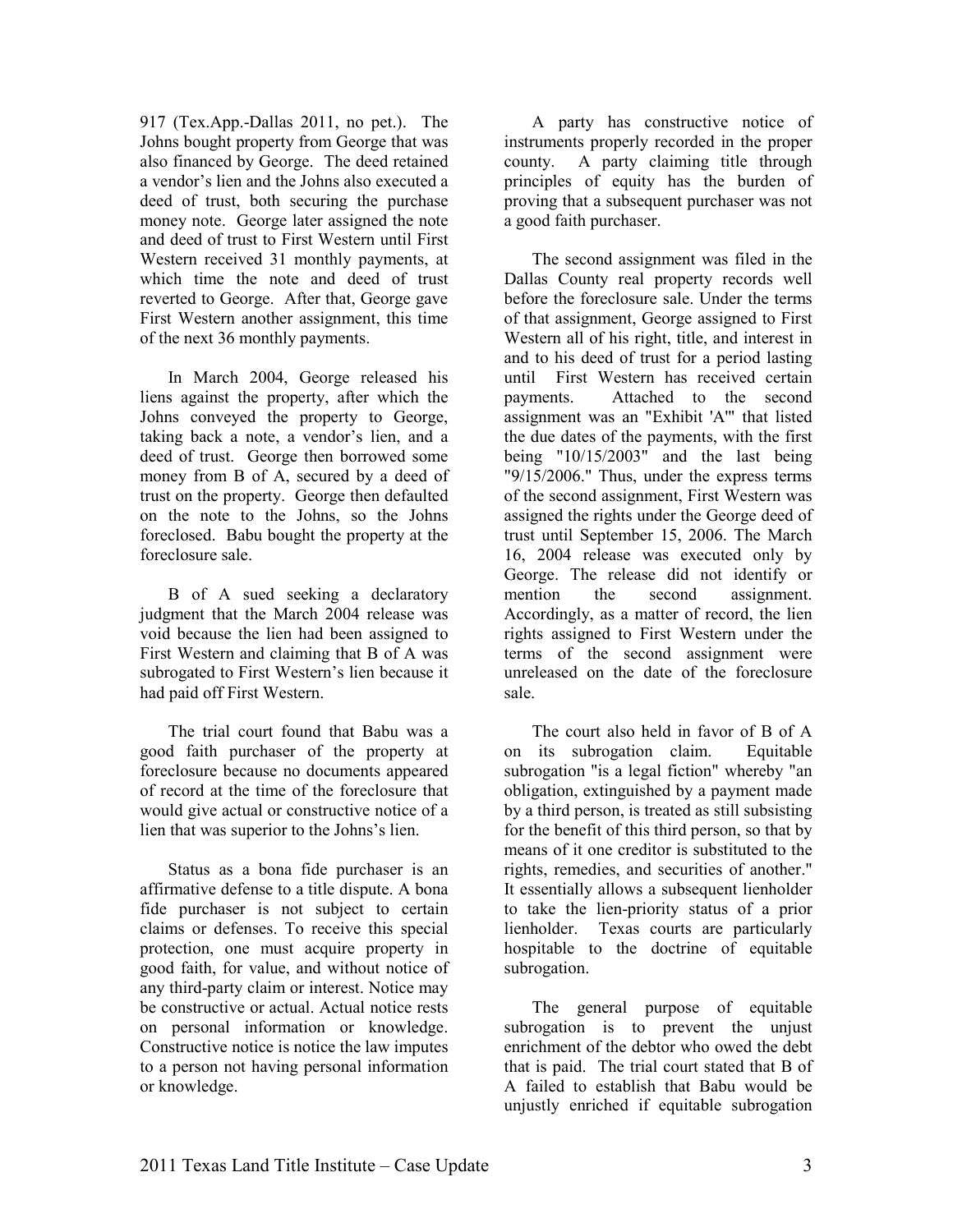was not allowed. Babu argued the trial court's focus on unjust enrichment as to him, rather than the debtor, was correct because the analysis of the unjust enrichment aspect must focus solely on the parties whose interests are affected by whether or not the court grants a party's claim of equitable subrogation. Babu cited *Med Center Bank*  **v.** *Fleetwood*, 854 S.W.2d 278 (Tex. App.— Austin 1993, writ denied) for its proposition, but *Med Center* did not extend the analysis beyond the debtor, so this court wasn't going to do so either.

Babu further argued that the case law supports rejecting the application of equitable subrogation against non-debtors. The court was not persuaded by the cases Babu relied upon.

The court then addressed the trial court's "balancing of the equities." The trial court apparently balanced those equities taking into account the circumstances as of the foreclosure. The court of appeals said that the determination is made, not as of the foreclosure date, but as of the time of the transaction supporting subrogation, which was when the debtor's obligation was repaid by B of A. The consequences of subsequent transaction or events are not relevant to the inquiry. The trial court should have considered only whether equitable subrogation would have prejudiced interests existing at the time Bank paid off the Johns's debt to First Western.

Finally, the trial court had stated that B of A was negligent in failing to file any documents in the real property records evidencing its "alleged lien" on the property. The court held that B of A had no duty to file anything, so there could be no negligence.

*Noble Mortgage & Investments, LLC v. D&M Vision Investments, LLC*, 340 S.W.3d 65 (Tex.App.-Houston [1st Dist.] 2011, no pet.). Noble made a loan in October 2007 which paid off three prior loans. Unbeknownst to Noble, FHI had

obtained a default judgment against Banks, the immediately prior owner of the property, a year earlier. FHI did not obtain and file an abstract of judgment. It did, however obtain an execution and sale of the property in September 2007, a month or so before Noble's deed of trust was recorded. The sale was documented in the litigation records of the court by the constable's filing of a return of execution. After the Noble deed of trust was recorded, the constable prepared a deed transferring the property to Whitfield, the purchaser at the execution sale. The filing of that deed was the first time any document appeared in the real property records relating to the judgment lien or the execution sale. Whitfield deeded the property to D&M and in the meantime, Noble foreclosed on its lien. After Whitfield posted a no trespassing sign on the property, the parties figured out they had competing claims to the same property.

D&M filed a trespass to try title suit against Noble seeking to quiet title based on the execution sale. Noble counterclaimed and, alternatively, asked to be subrogated to the rights of the lienholders it had paid with the proceeds of its loan. D&M argued that Noble knew or should have known of the judgment and the execution sale because the underlying judgment, though unrecorded in the real property records, was nonetheless of public record in the civil court records. The trial court held in favor of D&M on the title issue and in favor of Noble on the subrogation claim.

Noble appealed, claiming that the recording statute, Property Code § 13.001, made Noble a bona fide mortgagee. A bona fide purchaser is one who acquires property in good faith, for value, and without notice, constructive or actual, of any third party claim or interest. In Texas, a bona fide purchaser prevails over a holder of a prior unrecorded deed or other unrecorded interest in the same property. A bona fide mortgagee is entitled to the same protections as a bona fide purchaser.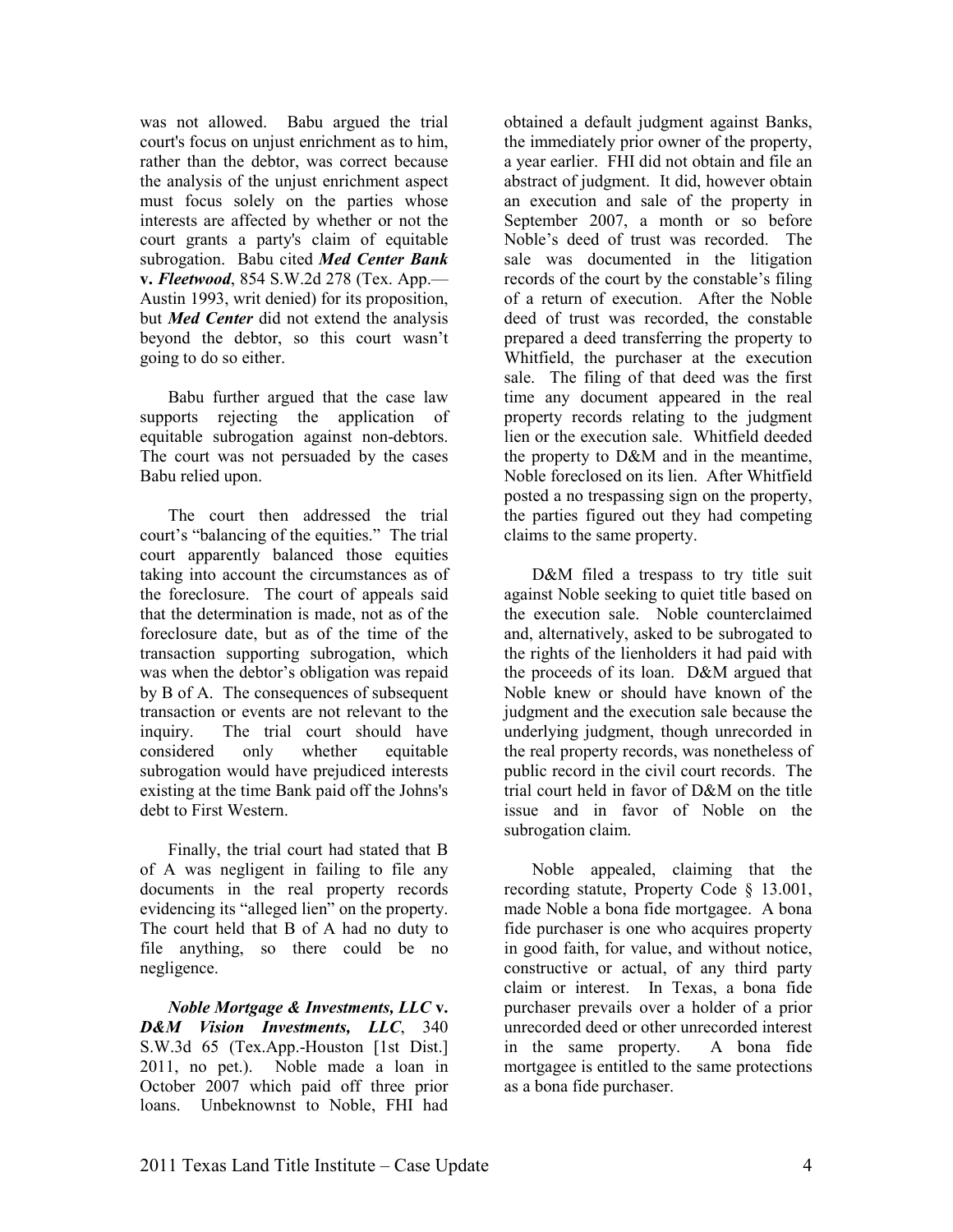Under section 13.001, a lender can be a bona fide mortgagee, if the lender takes a lien in good faith, for valuable consideration, and without actual or constructive notice of outstanding claims. Notice sufficient to defeat bona fide purchaser status may actual or constructive. Actual notice rests on personal information or knowledge. Constructive notice is notice the law imputes to a person not having personal information or knowledge. Constructive notice creates an irrebuttable presumption of actual notice in some circumstances.

An instrument that is properly recorded in the proper county is notice to all persons of the existence of the instrument. Although a deed outside the chain of title does not impute constructive knowledge, a person may be charged with the duty to make a reasonable diligent inquiry using the facts at hand in the recorded deed. Thus, every purchaser of land is charged with knowledge of all facts appearing in the chain of title through which he claims that would place a reasonably prudent person on inquiry as to the rights of other parties in the property conveyed.

Texas law does not provide a definitive explanation for what constitutes "good faith" sufficient to make one a bona fide purchaser" in the sale of real property context. This court has analyzed good faith in terms of whether a subsequent purchaser is aware of circumstances independent of the chain of title that would put it on notice of an unrecorded claim. Whether Noble is a bona fide mortgagee or purchaser turns largely on the issue of whether recording of a sale on an execution docket in compliance with Rule 656 of the Texas Rules of Civil Procedure is a "recording" for the purpose of putting subsequent creditors and purchasers on constructive notice under sections 13.001 and 13.002 of the Texas Property Code. This presents an issue of first impression in Texas. The trial court held that a Rule 656 filing satisfied the recording statutes. The court of appeals disagreed.

Recording under Rule 656 is not a recording for purposes of importing constructive knowledge to defeat a claim of bona fide purchaser. Section 13.001 of the Texas Property Code provides that a real property mortgage or deed is "void as to a creditor or to a subsequent purchaser for a valuable consideration without notice unless the instrument has been . . . filed for record as required by law." While Rule 656 states that execution recorded on the execution docket under that rule "shall be taken and deemed to be a record," it would be inconsistent with the overall recording scheme long embodied in the Texas Property Code to hold that because a document is a "record" under Rule 656, that instrument is "filed for record" under section 13.001.

Texas law has long favored the purpose of recording acts, which make land title information available to interested persons. The intention of the recording acts is to compel every person receiving conveyances of real property to place such an instrument of record, not only that he may thereby protect his own rights, but also those of all others who may afterwards seek to acquire an interest in the same property. To be effectively recorded, an instrument relating to real property must be recorded in the public records in the county in which a part of the property is located. The recording laws in Texas were meant to protect innocent purchasers and creditors without notice of the prior transfer from being injured or prejudiced by their lack of knowledge of the competing claim.

*Whittle Development Inc.* **v.** *Branch Banking & Trust Co.*, No. 10-37084-HDH-11 (Bkrtcy. N. Dist. Texas, July 27, 2011). The US Bankruptcy Court for the Northern District of Texas denied the lender's motion to dismiss and held that a debtor can avoid a prepetition foreclosure as a preference. The lender who foreclosed on a debtor's property prepetition by purchasing it through a credit bid for less than its alleged market value.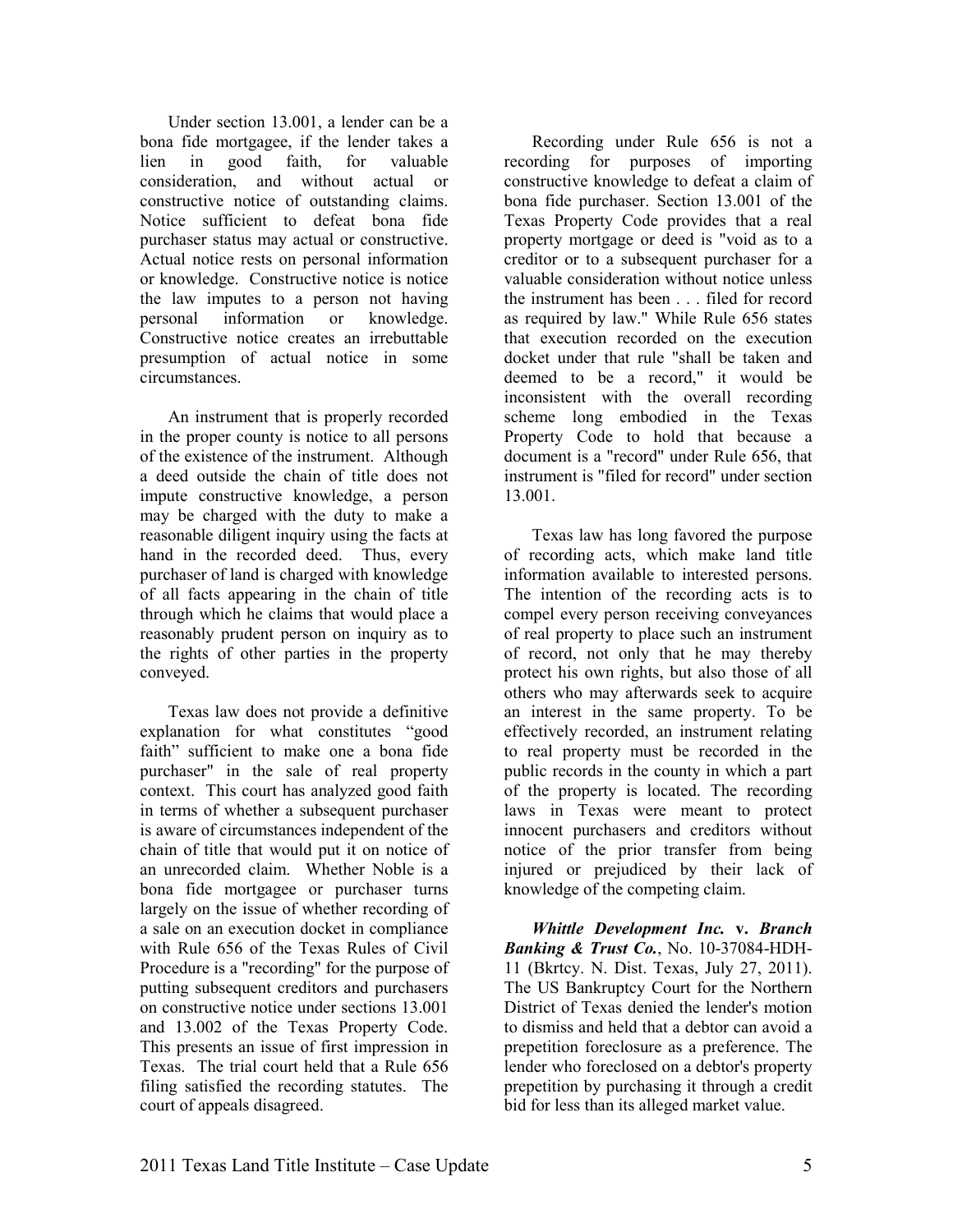Under section 547(b) of the Bankruptcy Code, a trustee can avoid a transfer of a debtor's property as a preference if the transfer (1) was to or for the benefit of a creditor, (2) was for or on account of an antecedent debt owed by the debtor before the transfer was made, (3) was made while the debtor was insolvent, (4) was made within 90 days before the filing of the petition (or within one year, if made to an insider), and (5) enabled the creditor to receive more than if the bankruptcy case was governed by Chapter 7 of the Bankruptcy Code and the transfer had not been made.

The lender argued that this foreclosure should not be subject to section 547(b) because the US Supreme Court held in *BFP v. Resolution Trust Corp.*, 511 U.S. 531, 114 S.Ct. 1757, 128 L.Ed.2d 556 (1994) that the price paid at a non-collusive foreclosure sale conducted in accordance with state law was, as a matter of law, "reasonably equivalent value." In other words, the last condition of section 547(b) cannot be satisfied because the price determined by bid at the foreclosure sale is the fair market value of the property and the lender would recover the same amount in a Chapter 7 liquidation.

However, the bankruptcy court distinguished the Supreme Court's reasoning, which analyzed what "reasonably equivalent value" meant in connection with fraudulent transfers under section  $548(a)(2)(A)$  of the Bankruptcy Code, from the case at hand. Rather, it held that section 547(b) does not present any similar legal issues because the operative question is whether the creditor did in fact receive more than it would have received under a Chapter 7 liquidation and if the transfer had not been made. Because a Chapter 7 trustee has the time and incentive to promote a competitive auction in a Chapter 7 liquidation, a trustee can hypothetically generate a higher price for the property than the price a foreclosing creditor may pay at a foreclosure sale.

Therefore, it is possible to avoid a prepetition foreclosure sale as a preference, even if the foreclosure complied with state law and was non-collusive.

*Wind Mountain Ranch* **v.** *City of*  **Temple**, 333 S.W.3d 580 (Tex. 2010). Texas Civil Practice & Remedies Code § 16.035(a) requires a foreclosure to be held within four years after the cause of action accrues. Section 16.036 permits the parties to suspend the four-year limitations by executing, acknowledging, and filing an agreement extending the maturity of the loan. An extension agreement is ineffective as to BFPs, lienholders, and lessees who are without actual notice before the agreement is filed.

In this case, the note was set to mature in 1993. In a complicated series of events, a bankruptcy was filed and a reorganization plan was approved extending the maturity to 1999. The bankruptcy order extending the maturity was not recorded.

Meanwhile, the City of Temple obtained a judgment against the owner of the property and filed an abstract of judgment in 2003. A month after the AJ was filed, Wind Mountain acquired the note and deed of trust on the property and subsequently foreclosed. The City sought a declaration that, because the foreclosure occurred after the four-year period of limitations, it was invalid. The City contended that the bankruptcy court's extension was not filed as required by the Civil Practice & Remedies Code and was therefore void as to the City.

The trial court ruled in favor of the City and the court of appeals affirmed. The Supreme Court reversed. The Supreme Court agreed that § 16,036 requires an extension agreement to be recorded; however, the plain language of the statute imposes no such requirement on a bankruptcy court order. And the court would not say that an order issued by the bankruptcy court amounts to an agreement between the parties. It necessarily follows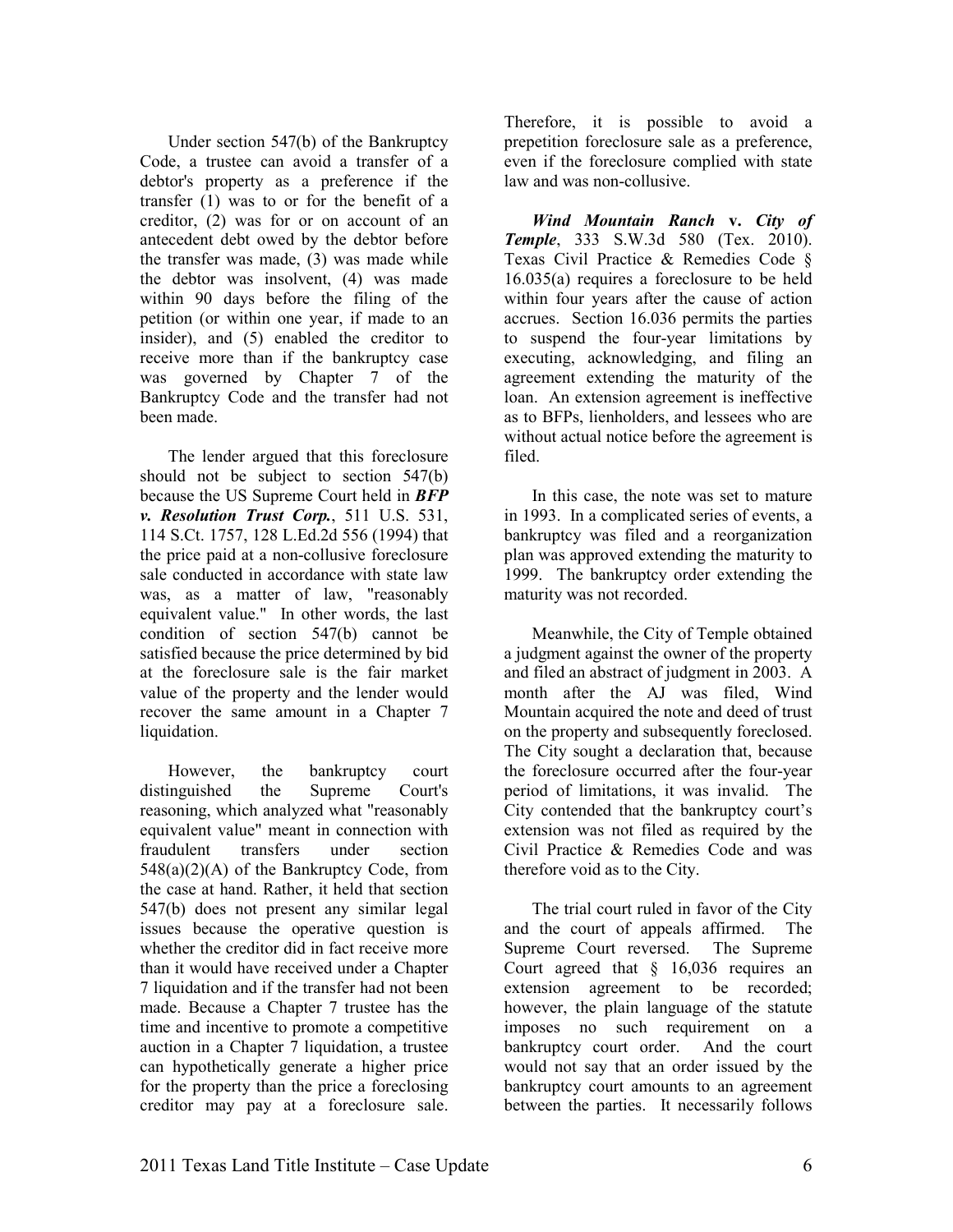that a bankruptcy court order need not be recorded to effectively extend a note's maturity date. The Civil Practice & Remedies Code requirements for recording an extension agreement are clear and unambiguous and the court declined to look beyond the statute's plain language. As such, the maturity date of the note was effectively extended to 1999. Wind Mountain foreclosed on the property before the statute of limitations lapsed, and its interest is superior to the City's.

*Green Tree Servicing, LLC* **v.** *1997 Circle Ranch Limited*, 325 S.W.3d 869 (Tex.App.-Austin 2010, no pet.). Seven manufactured houses were situated on land owned by Circle N. The houses were owned by separate owners, each of which leased the land. Each house was purchased with financing from Green Tree and secured by a lien on the house. Ultimately, each owner defaulted on his or her loan obligations and ceased to occupy the home. Pursuant to the security instruments and the UCC, Green Tree sold each of the seven manufactured homes "as is and where is" to third-party purchasers. Thereafter, some of the manufactured homes remained on Circle N's property, with no lot rentals being paid, for what in some instances proved to be weeks, months, or even years before their thirdparty purchasers eventually removed them. Circle N sued Green Tree to recover unpaid rentals on the lots.

The legislature has addressed the respective rights of creditors and property owners under such cir-cumstance in chapter 347, subchapter I of the Finance Code. Finance Code § 347.401, sets forth a general rule that "[e]xcept as provided by this subchapter, a lien or charge against a manufactured home for unpaid rental of the real property on which the manufactured home is or has been located is subordinate to the rights of a creditor with a security interest or lien that is: (1) perfected under this chapter; and (2) recorded on the document of title issued with the manufactured home." However, Finance

Code § 347.402, titled "Possessory Lien," creates the following exception to section  $347.401$ 

"(a) The owner of the real property on which a manufactured home is or has been located and for which rental charges have not been paid has a possessory lien that is not subject to Section 347.401 to secure rental charges if:

 (1) the creditor described by Section 347.401 repossesses the manufactured home when the charges have not been paid; and

(2) the owner of the real property has mailed to the creditor by certified mail, return receipt requested, written notice of the unpaid charges.

There is no question that Green Tree was a creditor and Circle N a property owner with respect to the seven houses. It was also undisputed the Circle N sent Green Tree the required notices of unpaid charges. The dispute was whether subchapter I made Green Tree personally liable for the unpaid rental charges, as Circle N claimed. Green Tree argued that subchapter I gave Circle N only a possessory lien in each manufactured home to secure the amount of unpaid rentals determined under subsections (b) and (c) of section 347.402, but did not make Green Tree personally liable for the unpaid rental amounts secured by the liens. Because it had previously sold each of the homes to third parties, Green Tree insisted, Circle N's remedies, if any, lay against those other parties, or whoever might possess the homes now, rather than Green Tree.

The cornerstone of subchapter I's remedies for property owners is section 347.402. Reflecting section 347.402's focus is its title: "Possessory Lien." On its face, section 347.402 purports only to create a "possessory lien" in favor of the property owner when the conditions of subsection (a) are met. A "possessory lien" is a type of claim or security interest in specific property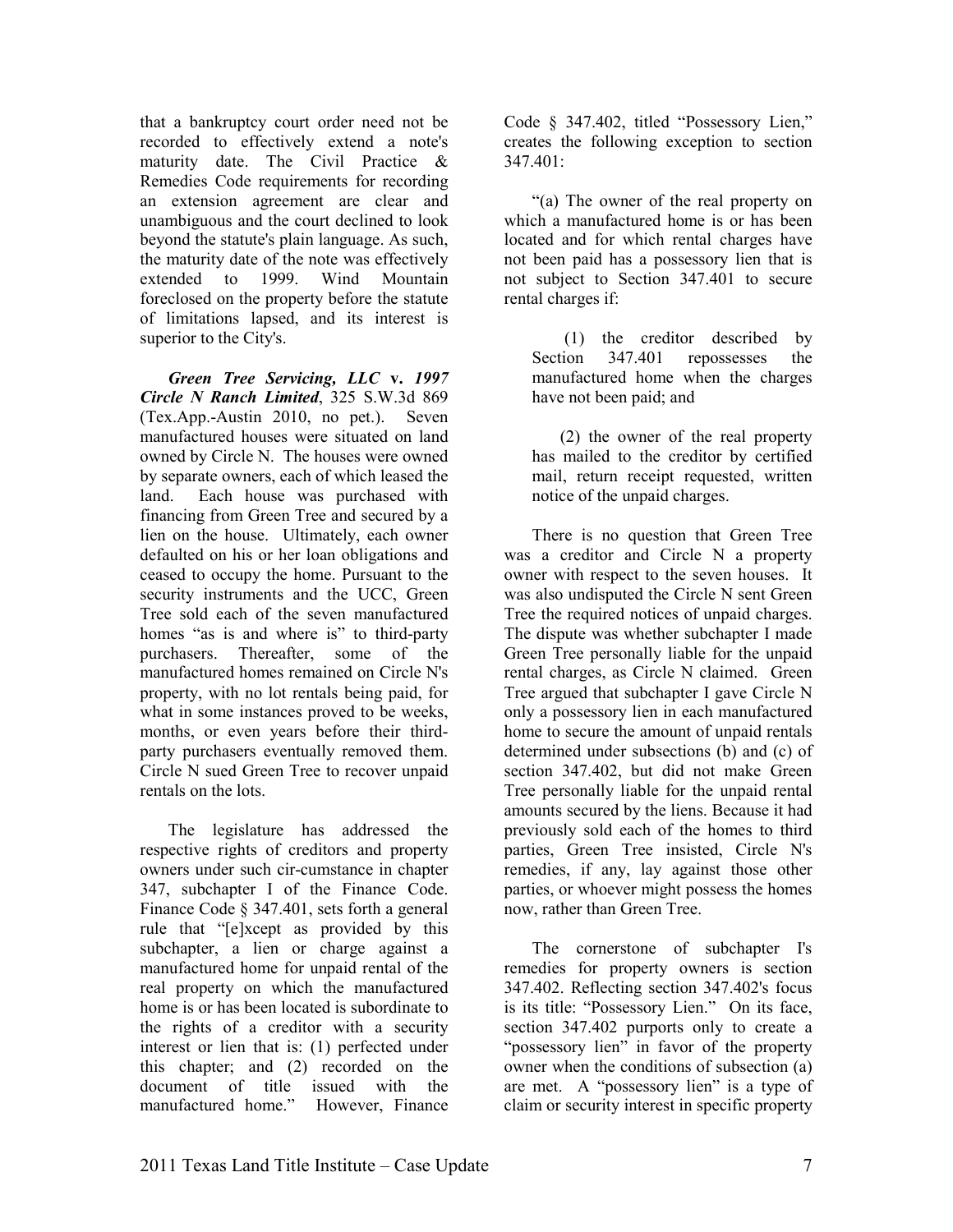that permits a creditor to take and retain possession of the property until a debt or obligation is satisfied. While creating a "possessory lien" against specific property—the manufactured home—section 347.402 does not purport to create a cause of action against or impose liability upon the creditor or any other specific person for the unpaid rental amounts secured by the lien.

In contending that subchapter I creates a cause of action imposing personal liability on the creditor for the rental charges determined under section 347.402(b) and (c), Circle N urges that section 347.403, when read in conjunction with section 347.402, evidences legislative intent to create a cause of action whereby property owners can recover rental charges from creditors. Circle N further asserts, subchapter I must create a cause of action against creditors for unpaid rentals because if it were otherwise, it would provide no protection for the property owner's interests despite the legislature's obvious concern for those interests.

The court ultimately held that the legislature did not create a cause of action in subchapter I through which Circle N could recover personally from Green Tree for unpaid rental amounts. Circle N emphasizes various perceived inequities and practical difficulties it faced in enforcing its possessory liens where, as here, the creditor sells the manufactured homes in place to third-party purchasers. Circle N complains that it had no practicable means to determine that Green Tree had sold the homes, who the third-party purchasers were, or that the purchasers would be removing the homes from Circle N's property. Circle N further insinuates that Green Tree opted to sell the manufactured homes in place in a calculated attempt to avoid Circle N's possessory lien, an allegation Green Tree denies. Whatever merit these complaints might have, the court was constrained, first, by the narrowness of Circle N's claim for relief. Both in the district court and on appeal, Circle N has relied exclusively on a purported cause of action under subchapter I whereby Green Tree is made personally liable for the unpaid rentals. The court expressed no opinion regarding whether Circle N might have had any other statutory or common-law remedies against Green Tree or other parties in regard to the seven manufactured homes at issue, as that question was not before the court. More importantly, the court was further constrained by the words the legislature has chosen in subchapter I, and any remedy from the consequences of the legislature's choices must lie in that governmental branch rather than this one.

*Schlichting* **v.** *Lehman Brothers Bank FSB*, 346 S.W.3d 196 (Tex.App.-Dallas 2011, pet. pending). Lehman foreclosed on Schlichting, making him, according to his deed of trust, a tenant at sufferance. Lehman sent a 3-day notice to vacate and filed a forcible detainer action to evict him. The justice court awarded possession to Lehman and Schlichting appealed to the county court, where he lost again. He then appealed to the Court of Appeals.

At trial, Schlichting had introduced evidence of a "senior deed" showing that Lehman had no valid title or interest in the property. According to Schlichting, an earlier foreclosure of this "senior deed" voided Lehman's lien interest. Therefore, the trustee's deed Lehman had obtained at foreclosure was void. The court didn't buy his argument.

Any defects in the foreclosure process or with the purchaser's title to the property may not be considered in a forcible detainer action. Such defects must be pursued, if at all, in a separate suit for wrongful foreclosure or to set aside the substitute trustee's deed. Where a foreclosure pursuant to a deed of trust establishes a landlord and tenant-at-sufferance relationship between the parties, the trial court has an independent basis to determine the issue of immediate possession without resolving the issue of title to the property. In this case, the foreclosure pursuant to the deed of trust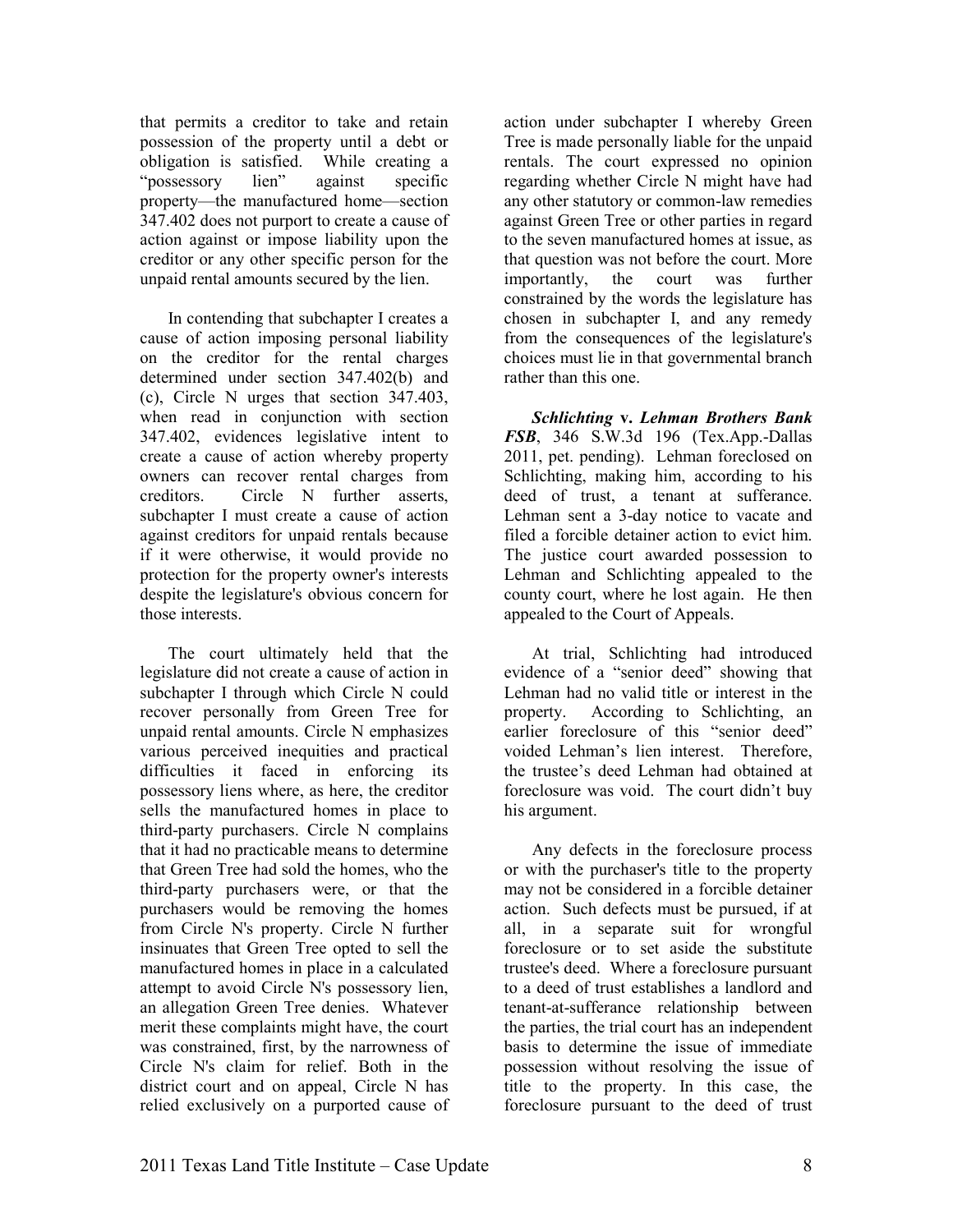created a landlord and tenant-at-sufferance relationship between appellant and Lehman. Thus, it was not necessary for the trial court to resolve the title dispute to determine the right of immediate possession.

#### **PART II PROMISSORY NOTES. LOAN COMMITMENTS. LOAN AGREEMENTS**

*Pineridge Associates, L.P.* **v.** *Ridgepine LLC*, 337 S.W.3d 461 (Tex.App.-Fort Worth 2011, no pet.). Pineridge signed a typical non-recourse promissory note which included typical "carve-outs." Among the carve-outs was one which made Pineridge personally liable for the full amount of the loan if there were mechanics' liens not released within 30 days after the date of creation. Mechanics' liens of close to \$130,000 were filed against the property that were not released. The lender foreclosed because of payment defaults, not raising the issue of mechanics' liens before foreclosure. The foreclosure wiped out the mechanics' liens.

The lender brought suit based on the mechanics' lien carve-out and the trial court awarded it damages in the amount of almost \$150,000 as a deficiency following the foreclosure.

Pineridge argued that the effect of foreclosure, i.e., wiping out the mechanics' liens, was the same as releasing them of record. The court disagreed.

There was no dispute between the parties or disagreement from the court that all of the mechanics' liens were wiped out. Still, the court held that extinguishing the liens by foreclosure was not the same as releasing them of record.

Property Code § 53.157 lists six ways that a mechanics' lien may be discharged of record. One wayis to file a release. Four others require filing a bond of some type.

The sixth way is by not foreclosing the mechanics' lien within the period of limitations. Pineridge argued, to no avail, that extinguishment by foreclosure is analogous to the lien lapsing by limitations, the court stuck with the wording of the statute and would not extend section 53.157 to extinguishment by foreclosure. "Of record" means "recorded in the appropriate records" to denote that a document has been made a part of the public record by filing the document in the appropriate place. The foreclosure extinguishment didn't do anything "of record" to these mechanics' **liens** 

Pineridge raised the argument that the mechanics' lien issue was not raised during the existence of an event of default under the loan. The lender knew about the mechanics' liens when it bought the loan from Freddie Mac but did not originally seek personal liability because of them. Pineridge argued that the lender could have invoked the liens as an event of default before the foreclosure but did not, so the issue of mechanics' liens was no longer an event of default because the liens had been extinguished. The court stuck to its literalist reading of the provision and said that "released of record" means what it says. It is undisputed that lien releases were never filed. Because lien releases were never filed, the failure to release the mechanic's liens of record means the mechanic's liens continued to qualify as an event of default.

Pineridge then tried to attack the calculation of the deficiency. Among the items included in coming up with the deficiency was the lender's proration of taxes for the current year. The deed of trust permitted the lender to add taxes to the indebtedness if they were paid by the lender because they weren't paid by the borrower when due. In this case, the lender hadn't paid the taxes because they weren't yet due and payable. However, the loan documents required Pineridge to make escrow deposits for taxes and it hadn't done so, meaning that the lender did not have sufficient funds to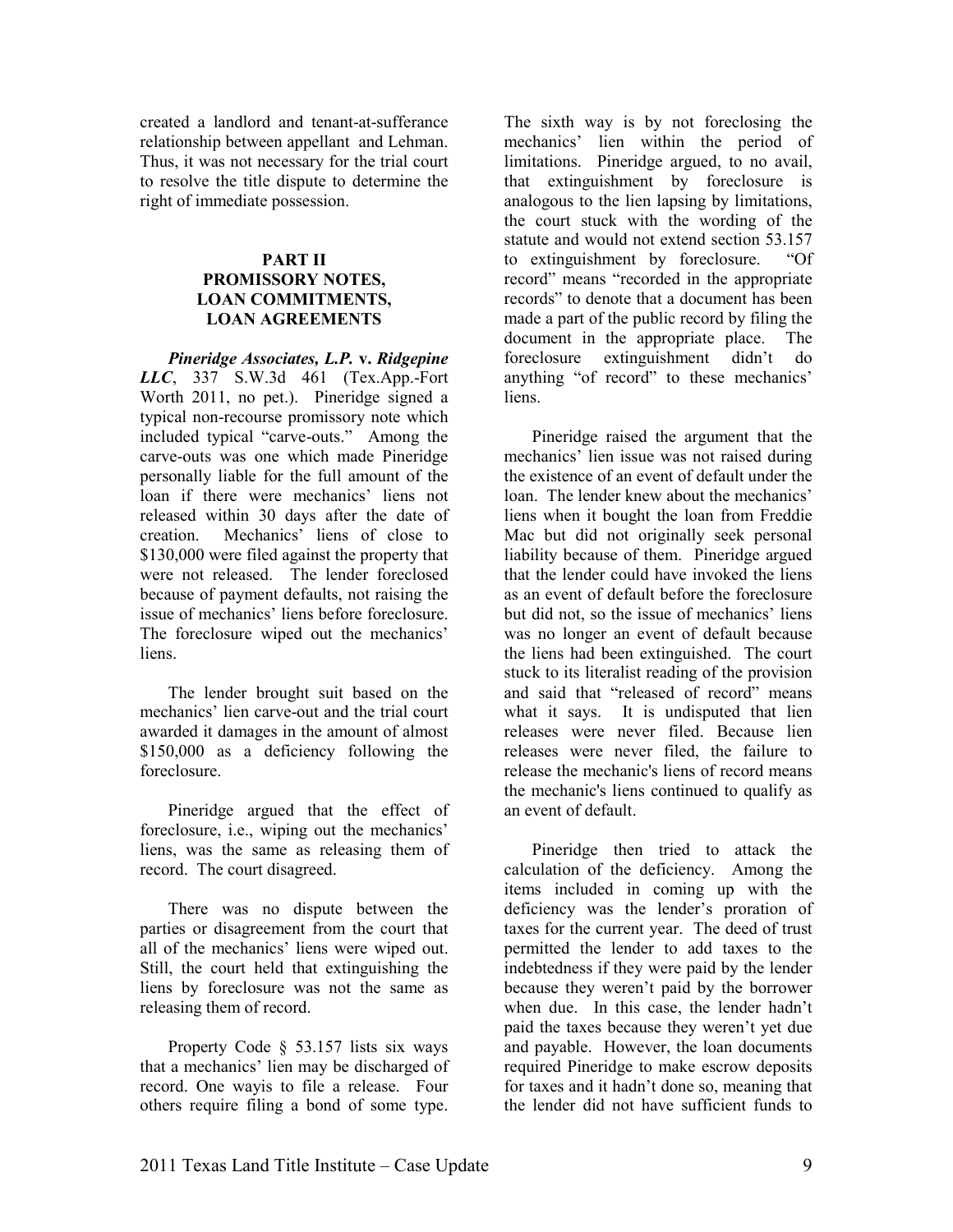pay the taxes when they did become due. So the court held that the failure to maintain the escrow was tantamount to not paying taxes when they were due, so that was enough to allow the lender to include the prorated taxes in its deficiency calculation.

*Basic Capital Management, Inc.* **v.** *Dynex Commercial, Inc.*, 54 Tex.Sup.Ct.J. 781 (Tex. 2011). BCM managed publicly traded REITs. ART and TCI held investment property through various single asset, bankruptcy-remote entities. Dynex was in the business of providing financing for real estate investors.

Dynex agreed to lend money to three TCI owned SPE's if BCM agreed to propose other acceptable SPE borrowers to borrow from Dynex over a two-year period. While the written agreements said the loans were to be to three SPE borrowers, TCI accepted the agreement as the "Borrower," even though it is not an SPE.

Dynex made the loans to acquire the TCI properties and to fund one loan presented by BCM, but when the market went south, Dynex quit funding the redevelopment of the three TCI properties and refused to make any additional loans under its commitment.

TCI and BCM sued Dynex for breach of the commitment, alleging that as a result, transactions that would have qualified for funding were financed elsewhere at higher rates or not at all. Petitioners claimed damages for interest paid in excess of what would have been charged under the Commitment and for lost profits from investments for which financing could not be found.

Dynex claimed that TCI lacked standing under the commitment because the obligation was to make loans to SPE's, not to TCI, and that TCI was not a party to nor a third party beneficiary of the commitment. The Court of Appeals agreed, holding that TCI was not third-party beneficiaries of the

commitment or the agreements relating to the three loans. The commitment and agreements were made for the benefit of the SPE's that TCI was to create as occasion arose and any benefit to TCI was at most indirect and unrecoverable.

The law governing third-party beneficiaries is relatively settled. The fact that a person might receive an incidental benefit from a contract to which he is not a party does not give that person a right of action to enforce the contract. A third party may recover on a contract made between other parties only if the parties intended to secure some benefit to that third party, and only if the contracting parties entered into the contract directly for the third party's benefit.

In determining whether a third party can enforce a contract, the intention of the contracting parties is controlling. A court will not create a third party beneficiary contract by implication. The intention to contract or confer a direct benefit to a third party must be clearly and fully spelled out or enforcement by the third party must be denied. Consequently, a presumption exists that parties contracted for themselves unless it clearly appears that they intended a third party to benefit from the contract.

Dynex knew that the purpose of the commitment was to secure future financing for TCI, real estate investment trusts that BCM managed and in which it held an ownership interest. Basic was never to be the borrower. On the contrary, the Commitment expressly required that the borrowers be SPE's acceptable to Dynex. Nor was BSM to own the SPE's. Dynex knew that BCM's business was to manage the investment trusts that created and owned the SPE's as part of their investment portfolio. The requirement that all borrowers be SPE's was for Dynex's benefit, to provide more certain recourse to the collateral in the event of default.

As a practical matter, the parties knew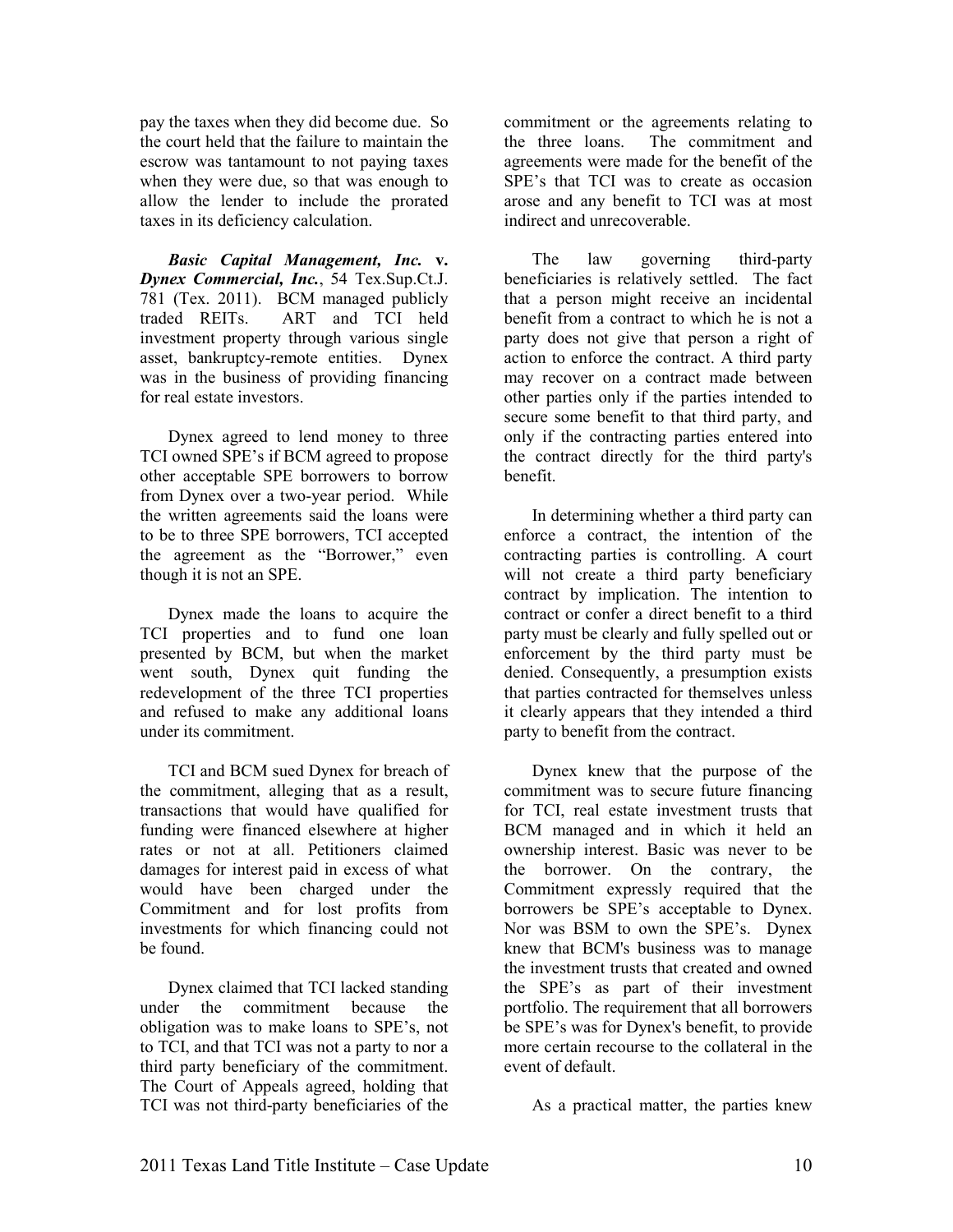that it would likely not be an SPE that would enforce the commitment. By its very nature as a single-asset entity, an SPE would not be created until an investment opportunity presented itself, and without financing, there would be no investment. It would be unreasonable to require TCI to have created SPE's for no business purpose, merely in order that those otherwise inert entities could sue Dynex.

The court then turned to the issue of whether BCM is precluded from recovering lost profits as consequential damages for breach of the commitment because Dynex could not reasonably foresee them. Foreseeability is a fundamental prerequisite to the recovery of consequential damages for breach of contract. Dynex contends that when it issued the commitment, it could not have foreseen that its breach would cause BCM to suffer lost profits because it had no idea what specific investments Basic would propose or that alternative financing for them would be unavailable. The court of appeals agreed, concluding that Dynex could not be liable for BCM's lost profits unless it knew, at the time it entered into the commitment that the contracted financing was for a specific venture and that in the event of its breach the borrower probably would be unable to obtain other financing in a manner that would permit the borrower to carry out that venture.

The Supreme Court disagreed. Certainly, a general knowledge of a prospective borrower's business does not give a lender reason to foresee the probable results of its refusal to make the loan. But Dynex cites no authority for the proposition that the consequences of a lender's breach of a loan commitment are not reasonably foreseeable unless the lender knew, at the time the commitment was made, not only the nature of the borrower's intended use of the money, but the specific venture in which the borrower intended to engage. The court held that, to be liable for the consequential damages resulting from a breach of a loan commitment, the lender must have known,

at the time the commitment was made, the nature of the borrower's intended use of the loan proceeds but not the details of the intended venture.

There is no question Dynex knew that BCM's purpose in arranging the commitment. Dynex certainly knew that if market conditions changed and interest rates rose, its refusal to honor the Commitment would leave BSM having to arrange less favorable financing. Because that is in fact what happened, Dynex argues that it had no reason to expect that BSM's increased financing costs would price some investments beyond reach, resulting in opportunities lost altogether. But the court could not infer from BSM's ability to arrange for alternate financing in a few instances that it could always do so, and nothing in the record supports such a counterintuitive proposition. Certain that its breach would increase BSM's costs, Dynex cannot profess blindness to the foreseeability that its breach would also cost BSM business.

*ECF North Ridge Associates, L.P. v. Orix Capital Markets, L.L.C.*, 336 S.W.3d 400 (Tex.App.-Dallas 2011, pet. denied). ECF and TCI owned property in Texas and California. Their lender's servicer was Orix who was responsible for collecting monthly payments of principal and interest, monitoring whether the property was properly insured, and addressing any issues of default under the loan documents.

The loan documents required specified insurance on the properties, including "allrisk" insurance. At the time the loan was made, all-risk insurance did not exclude for acts of terrorism, but after 9-11, insurance companies began excluding terrorism coverage from all-risk policies. So Orix began requiring terrorism insurance. ECF and TCI objected, primarily because the cost purportedly ran too high (although evidence later showed it wouldn't have been that high).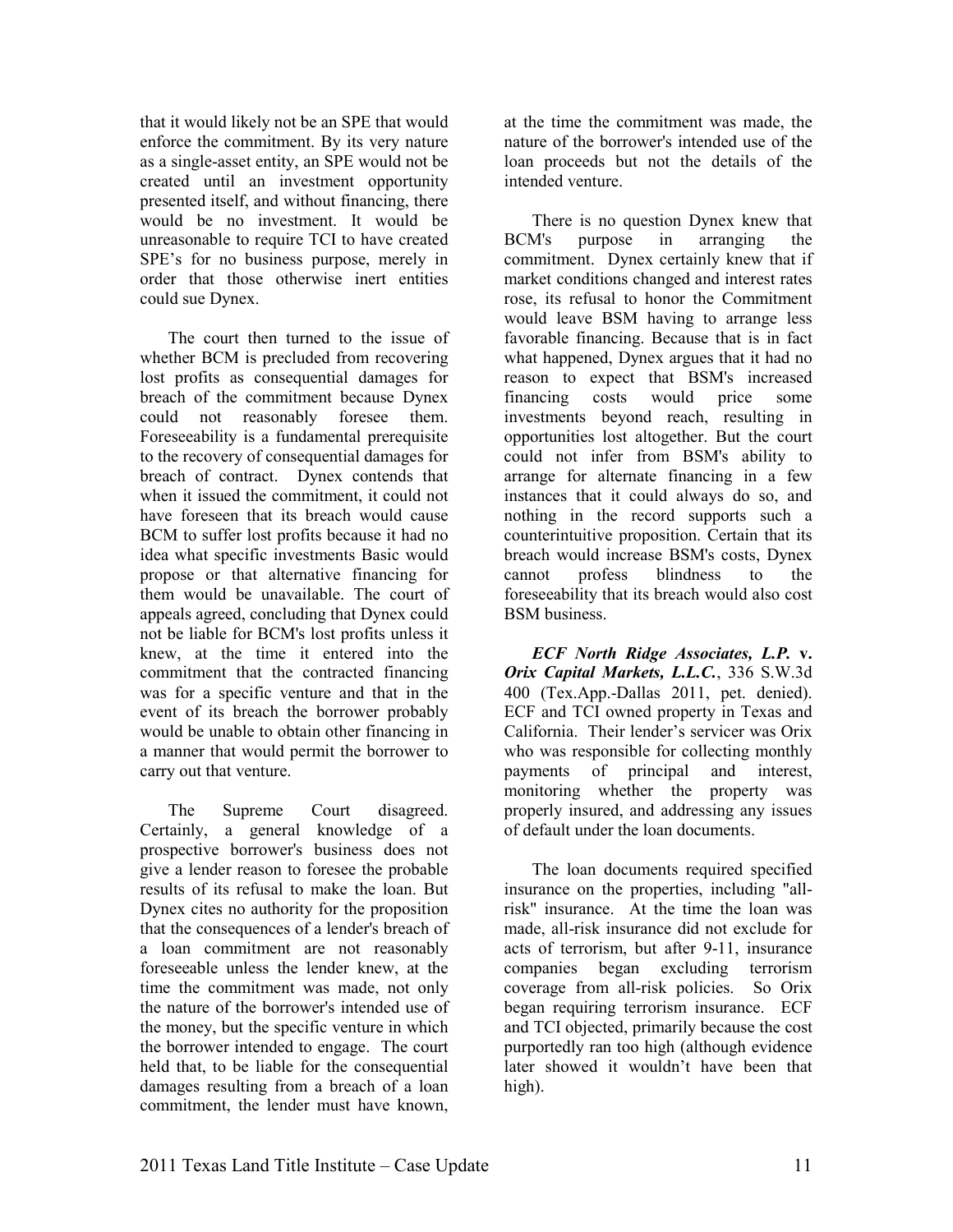When ECF and TCI refused to obtain the insurance Orix declared defaults under the loan documents. ECF and TCI responded by filing suit for breach of contract and declaratory judgment and Orix counterclaimed for default interest and attorneys' fees. Orix prevailed at trial.

The first issue raised in the appeal was Orix's standing to sue. Orix claimed that its pooling and servicing agreement conferred standing to sue. Standing is a component of subject matter jurisdiction. Whether a trial court has subject matter jurisdiction is a matter of law, which the court of appeals reviews de novo.

No Texas case directly addresses the standing question in this case. However, Orix cited *ORIX Capital Markets, LLC* **v.**  *La Villita Motor Inns, J.V.*, 329 S.W.3d 30, 39-42 (Tex.App.-San Antonio 2010, pet. denied), where that court concluded the record contained sufficient evidence ORIX Capital Markets had proven its right to enforce a note as the current "special servicer" and pursuant to a servicing agreement containing language similar to the PSA in this case. Recently, a federal appeals court addressed the very issue of whether a mortgage servicer had standing to pursue claims against a borrower for an alleged default under a mortgage loan to which the servicer was not a party. See *CWCapital Asset Mgmt., LLC* **v.** *Chicago Props., LLC*, 610 F.3d 497 (7th Cir.2010).

In *CWCapital*, the court addressed whether a mortgage servicer, CWCapital, was entitled to bring suit against the commercial landlord (the borrower) and its former tenant for money the former tenant paid the landlord in settlement of a separate dispute. Examining the servicer's role in administering a mortgage-backed security, the court explained how a "servicer must balance impartially the interests of the different tranches as determined by their contractual entitlements." The court turned to the language of CWCapital's PSA with its trustee, stating the servicer is the trust's

collection agent because it "shall ... have full power and authority, acting alone, to do or cause to be done any and all things in connection with such servicing and administration which it may deem necessary or desirable," thus making the delegation of the trustee's rights to the servicer "comprehensive." According to the *CWCapital* court: "There is no doubt about Article III standing in this case [of a servicer bringing suit]; though the plaintiff may not be an assignee, it has a personal stake in the outcome of the lawsuit because it receives a percentage of the proceeds of a defaulted loan that it services."

The *CWCapital* case ultimately held that it is thus the servicer, under the agreement, who has the whip hand; he is the lawyer and the client, and the trustee's duty, when the servicer is carrying out his delegated duties, is to provide support. The securitization trust holds merely the bare legal title; the Pooling and Servicing Agreement delegates what is effectively equitable ownership of the claim (albeit for eventual distribution of the proceeds to the owners of the tranches of the mortgage-backed security in accordance with their priorities) to the servicer. For remember that in deciding what action to take with regard to a defaulted loan, the servicer has to consider the competing interests of the owners of different tranches of the security.

Having concluded ORIX had standing to bring suit, the court turned to the question of whether ECF and TCI were contractually obligated to procure terrorism insurance. In response to ECF's and TCI's challenge to the legal and factual sufficiency of evidence to support the trial court's judgment, ORIX contends that terrorism insurance is required under two separate provisions of the relevant loan documents— " other insurance" and " all-risk insurance."

In the "other insurance" provision of the loan agreements, ECF and TCI were required to have "Such other insurance on the Property or on any replacements or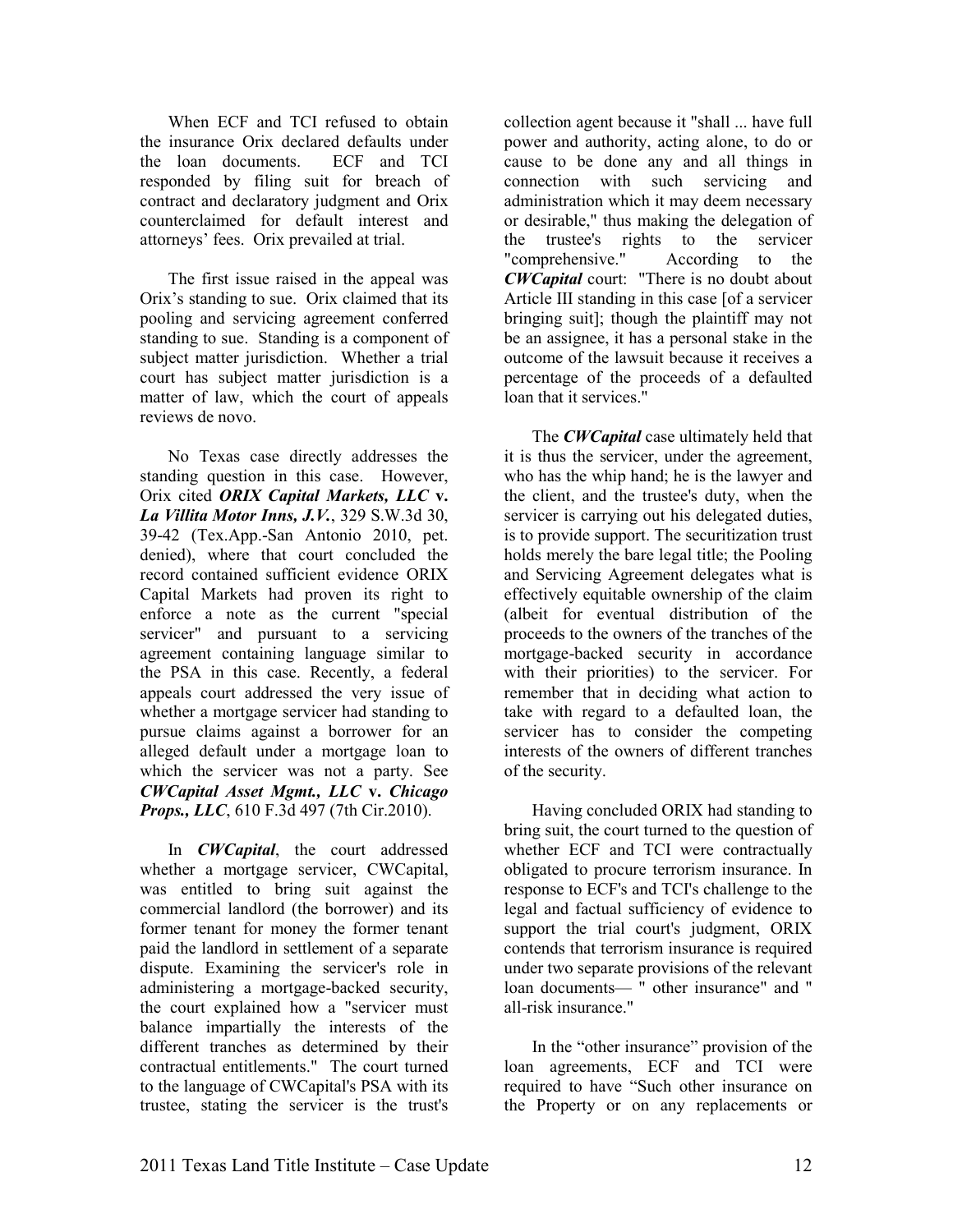substitutions thereof or additions thereto as may from time to time be required by Mortgagee against other insurable hazards or casualties which at the time are commonly insured against in the case of property similarly situated, due regard being given to the height and type of buildings, their construction, location, use and occupancy."

The court held that the language of these contracts is clear: ORIX as servicer may require ECF and TCI to obtain certain insurance coverage— such as certified terrorism insurance— if such perils are commonly insured against for similar properties. The court reviewed the evidence and found that there was sufficient evidence to support the requirement that the terrorism peril was commonly insured against for similar properties.

*Guniganti* **v.** *Kalvakuntla*, 346 S.W.3d 242 (Tex.App.-Houston [14th Dist.] 2011, no pet.). The original principal amount of the note was \$2,948,523.45 "or so much thereof as is advanced and outstanding from time to time . . . ." The Note also provided, "NOT ALL of the principal amount of this Note has been advanced on the date hereof. Additional advances will be made in accordance with the terms and conditions of the Loan Agreement, reference to same being here made for all purposes." The note was later modified pursuant to a modification agreement which recited that the principal balance remaining was \$1,439,491.21 and the final maturity date was December 12, 2002. The modification provided that the terms of the note remained unchanged except as modified and said that "If any inconsistency exists between this [Modification] and the terms of the Note and/or Security Documents, this [Modification] shall control and the Note and Security Documents shall be construed accordingly."

The note went into default. In November 2007, Guniganti (who had acquired an interest in the note) brought suit

for damages and judicial foreclosure of the property securing it. The maker of the note claimed enforcement of the note and lien were barred by the four year statute of limitations. Civil Practice & Remedies Code  $§$  16.004(a)(3), which is the statute of limitations for debts. Guniganti argued that the UCC  $\S$  3.118(a) six-year limitations period for negotiable instruments was applicable.

The negotiability of an instrument is a question of law. As defined in UCC § 3.104, "negotiable instrument" means an unconditional promise or order to pay a fixed amount of money, with or without interest or other charges described in the promise or order.

A promise or order is unconditional unless it states (i) an express condition to payment, (ii) that the promise or order is subject to or governed by another record, or (iii) that rights or obligations with respect to the promise or order are stated in another record. A promissory note is not a negotiable instrument if it contains a statement indicating that the rights and obligations of the parties with respect to the note are stated in another agreement. The rationale for precluding reference to other documents is that the holder of a negotiable instrument should not be required to examine another document to determine rights with respect to payment. However, a mere reference to another record does not of itself make the promise or order conditional.

Here, the modification, which the court said must be read together with the note, made references to the deed of trust, a guaranty, and the loan agreement. The court assumed, without deciding, that those references in the modification were to statements of rights, and do not defeat negotiability.

The note also referred to the loan agreement and here the court held that the note's reference to the loan agreement rendered the note non-negotiable. The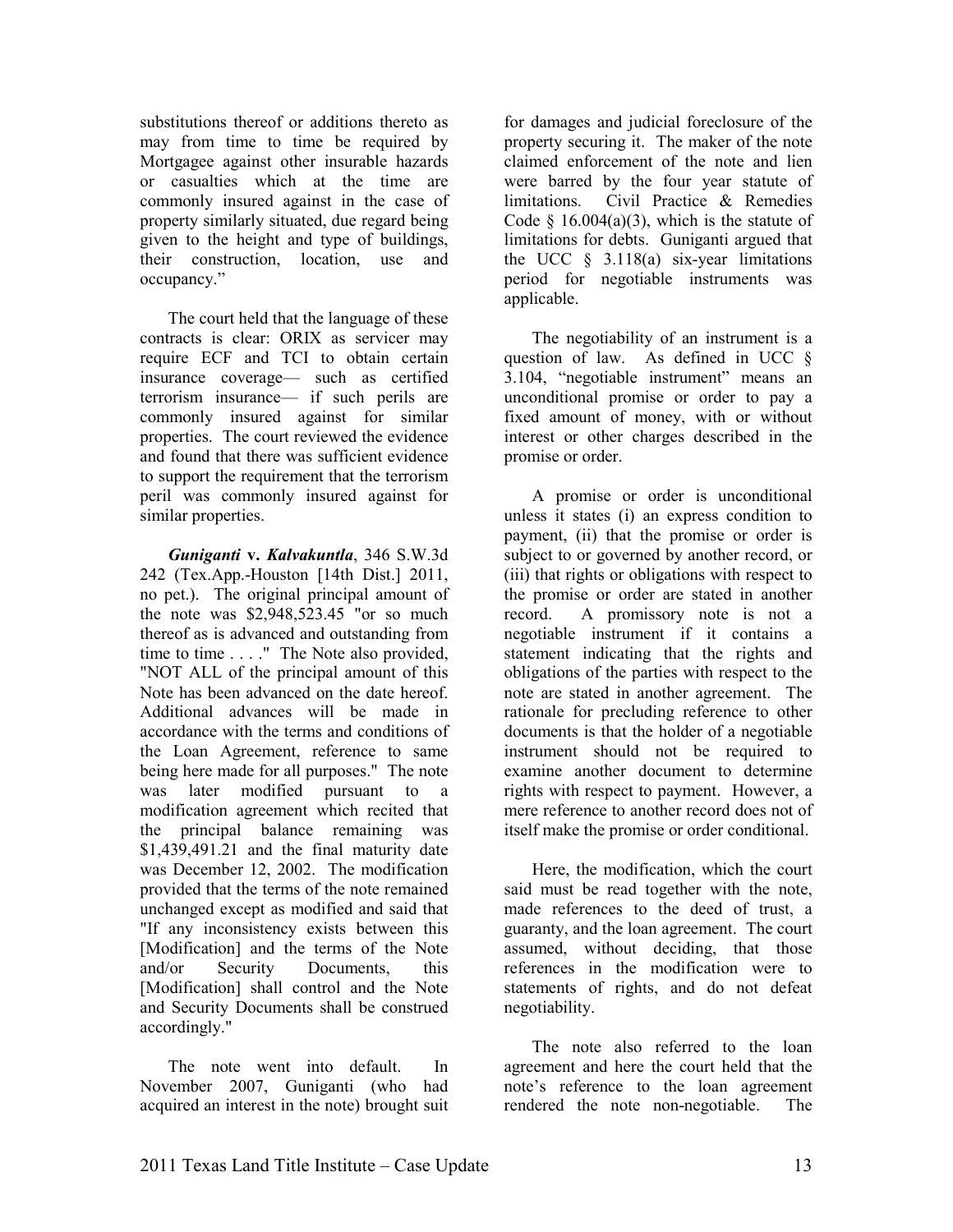problem was that the note said advances were to be made in accordance with the loan agreement and that any default under the loan agreement was a default under the note. This was more than a "mere statement" referring to the loan agreement. This language burdened the note with the conditions of the loan agreement. The modification brought this wording forward by saying that the unmodified terms of the note remained unchanged.

#### **PART III USURY**

*Threlkeld* **v.** *Urech*, 329 S.W.3d 84 (Tex.App.-Dallas 2010, pet. dism'd). Threlkeld signed a promissory note payable to Urech. The note provided that interest would accrue at 100% per annum. Principal and interest were due and payable in one year.

Although Threlkeld made sporadic payments under the note, he never paid the full amount owed. After Threlkeld defaulted, Urech contacted an attorney to discuss his legal rights of recovery. On December 17, 2003, based on his attorney's advice, Urech sent a "correction letter" under section 305.103 of the Finance Code informing Threlkeld that the note, as executed, violated Texas usury law. Urech also informed Threlkeld that the letter was intended to correct the violation and "the stated interest rate of 100% per annum in the Note [was] reduced, from the inception of the loan until payment [was] finally made, to the maximum lawful rate of interest not to exceed 18% per annum."

On October 5, 2007, Urech filed suit to recover the amounts he alleged were still due under the note. Threlkeld answered and sent Urech a letter under chapter 302 of the Finance Code stating his position that the 18% interest rate specified in the purported correction letter was usurious. Threlkeld advised Urech he had 61 days to modify the note again. Urech refused to modify the note

any further, and Threlkeld filed a counterclaim for usury.

Threlkeld claimed Urech that the correction letter was not sent timely and the maximum amount of allowable interest that could be applied to the note was 10%, not 18%.

Threlkeld argued Urech knew at the time the note was signed that the stated interest rate was usurious and, therefore, the correction letter was not sent within 60 days after Urech discovered the usury violation as required by section 305.103 of the Finance Code. The court disagreed. The summary judgment evidence regarding Urech's knowledge consists solely of the affidavits made by the parties. Urech testified in his affidavit that he was unaware of the usury violation until he consulted with an attorney and that he sent the correction letter fiftythree days later. This testimony establishes that the correction letter was sent within the sixty-day window provided for in section 305.103.

Threlkeld contends the maximum amount of interest that can be applied to the note is 10% under section 302.001(b) of the Finance Code. Threlkeld cites no authority to support his contention that the maximum interest rate to which a usurious note may be corrected is 10%. Threlkeld argues only that an 18% annual rate of interest is usurious and there is no language in the note that would support the 18% rate. To support his argument that the 18% interest rate is usurious, Threlkeld relies on the portion of section 302.001(b) that states "[a] greater rate of interest than 10 percent a year is usurious unless otherwise provided by law." Threlkeld's reliance on this language is misplaced because Texas law provides for a greater rate of interest in section 303.009 of the finance code. Section 303.009 establishes an alternative interest rate ceiling with a "minimum ceiling" of 18% a year. This 18% minimum rate ceiling is applicable to written contracts through Section 303.002. Accordingly, Texas law authorizes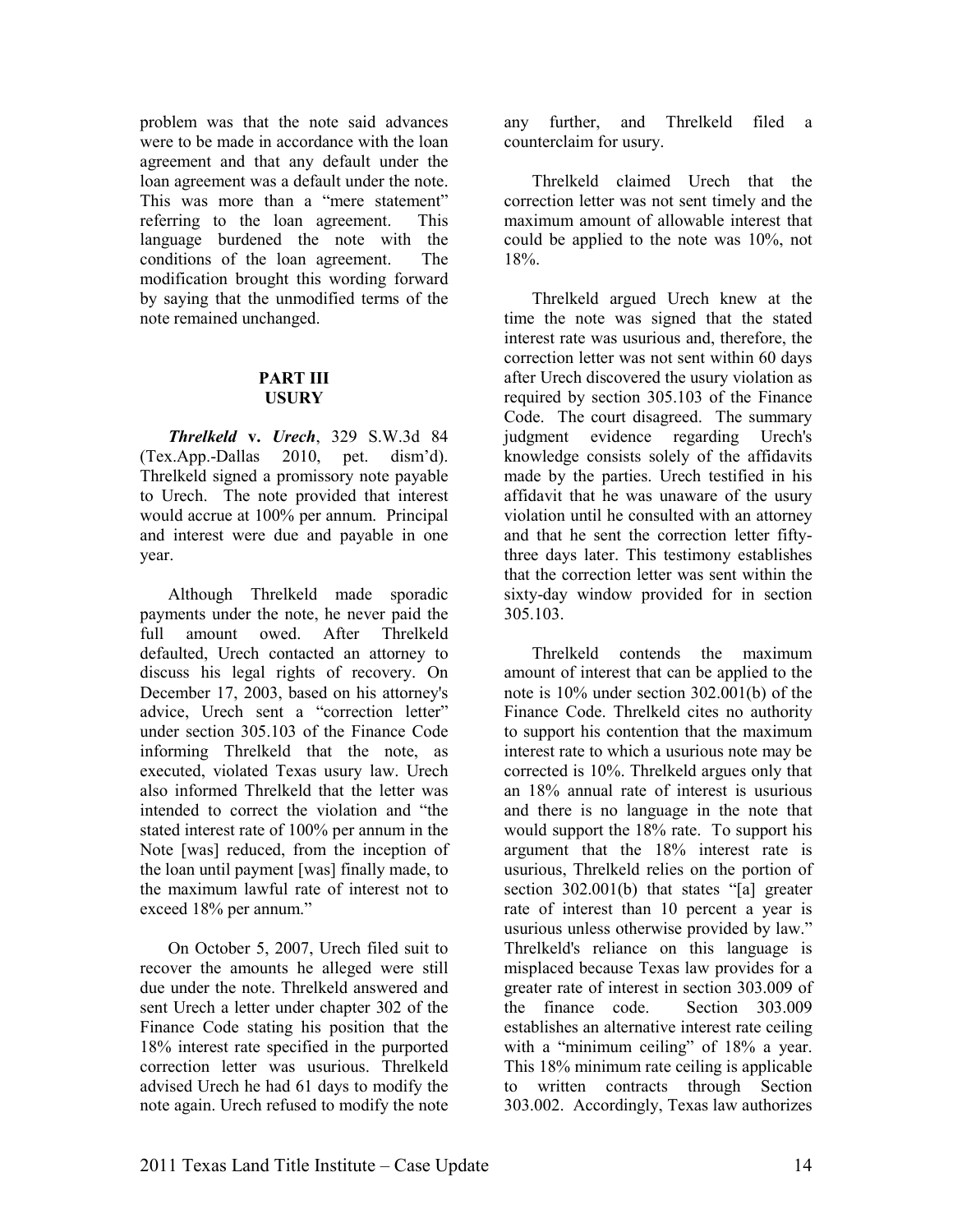an interest rate of at least 18% to be applied to a written contract such as the one at issue here, and the rate is not usurious.

#### **PART IV DEEDS AND CONVEYANCE DOCUMETS**

*Morris v. Wells Fargo Bank, N.A., 334* S.W.3d 838 (Tex.App.-Dallas 2011, no pet.). Morris owned a house in East Dallas. Two deeds purporting to be signed by Morris were filed in Dallas County. One was a General Warranty deed purporting to convey all of the property but a two foot strip to EDPC. That deed was notarized by Taulease Bailey, sister of Curtis Bailey, the owner of EDPC. The signature appeared as "Cyndia A. Morris." The second deed was entitled "Correction General Warranty Deed," and it purported to convey EDPC all of the property. It was notarized by Franklin Brown. The signature on the second deed was "Cyndia A. Morris as Independent Executrix." EDPC sold the property to Jordan, who borrowed a loan secured by the property from Wells Fargo. Wells Fargo foreclosed after Jordan defaulted. Morris sued Bailey and Wells Fargo seeking a declaratory judgment that the deeds were null and void because of forgery.

The trial court found that the first deed was not forged, but that the second deed was a forgery. It held that Wells Fargo was a bona fide mortgagee and was vested with title after its foreclosure.

A void instrument passes no title, and the fact that the grantee-mortgagee is an innocent purchaser makes no difference. A forged deed is void *ab initio*. However, deeds obtained by fraud are voidable rather than void, and remain effective until set aside.

A certificate of acknowledgment is prima facie evidence that the grantor appeared before the notary and executed the deed in question for the purposes and consideration therein expressed. Clear and unmistakable proof that either the grantor did not appear before the notary or that the notary practiced some fraud or imposition upon the grantor is necessary to overcome the validity of a certificate of acknowledgment.

The court reviewed all of the evidence and held that it was factually and legally sufficient to support the trial court's finding that Morris's signature on the first deed was genuine.

*Smith-Gilbard* **v.** *Perry*, 332 S.W.3d 709 (Tex.App.-Dallas 2011, no pet.). Perry owned a piece of property along West Grove Street in Kaufman. While looking for some land for a medical facility, Raymond, who worked for the Kaufman Economical Development Corporation at the time, asked Perry if she would be interested in selling the vacant lot west of the fence located on her property. Perry informed Smith-Gilbard and her husband, Dr. Lewis, that Perry was interested in selling the lot west of the fence line. Perry and Smith-Gilbard later entered into a contract and closed the sale. Perry told Smith-Gilbard that she did not see any reason to incur the additional expense of having a new survey made because there had been no changes to the property described in the deed she received when she purchased it. That deed described the property as a parcel of land situated in the County of Kaufman, State of Texas, a part of the C.A. Lovejoy Survey, Abstract Number 303. They used that description in the contract, along with a statement that the property measured 113' x 200'.

When the property was conveyed, the property was described by metes and bounds in terms that were identical to the 1965 warranty deed that Perry had provided in lieu of a survey. The metes and bounds descriptions of the property, however, included an additional 1,881 square feet of the lot that extended east beyond the fence line. At trial, it was undisputed that the "Lot 125" of the "C.A. Lovejoy Addition"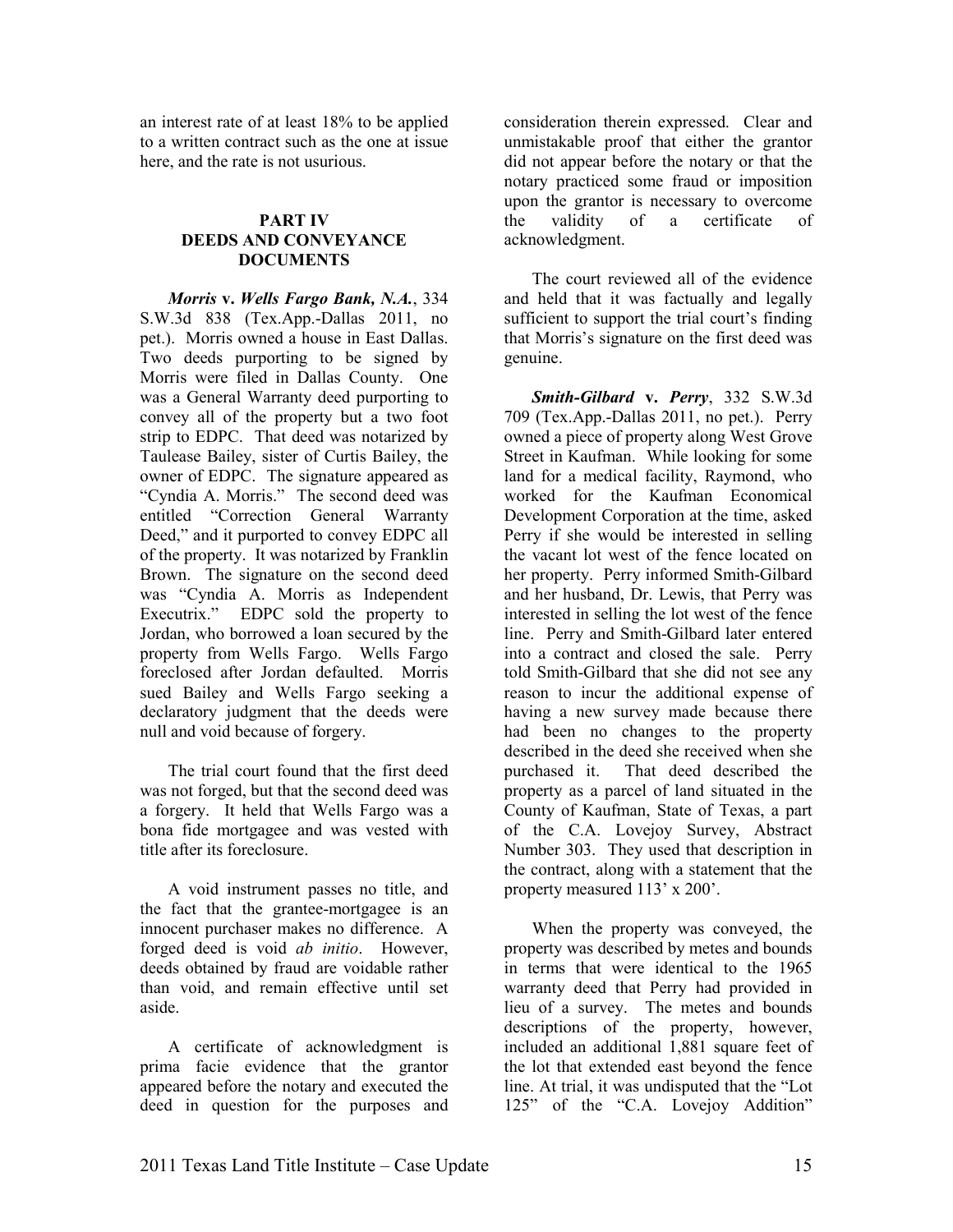referred to in the contract between the parties was the same piece of property described in both the 1965 and 2002 warranty deeds as part of the "C.A. Lovejoy Survey." Perry did not tell Smith–Gilbard she did not intend to convey all of the property described in both the 1965 warranty and 2002 deeds as the "C.A. Lovejoy Survey."

Perry sued Smith–Gilbard in September 2004, seeking reformation of the deed based on an alleged mutual mistake of the parties. The petition acknowledged that Perry executed and delivered the 2002 warranty deed to Smith–Gilbard. Perry argued, however, that it was the specific intent of the parties to sell the property described in the deed "up to but not including" the portion of the lot that extended east beyond the fence line. Specifically, she alleged that, principally through the title company assisting in the closing, the premises were erroneously described.

Perry also alleged that she made repeated requests to Smith–Gilbard to reform the deed, to no avail. The trial court concluded Perry was entitled to reformation of the warranty deed because there was an agreement among the parties that was not reflected in the deed, and that the deed should thus be reformed to describe the eastern boundary of the property sold by Perry to Smith–Gilbard as ending at "the existing fence line."

A mutual mistake of fact occurs when the parties to an agreement have a common intention, but the written contract does not reflect the intention of the parties due to a mutual mistake. When a party alleges that, by reason of mutual mistake, an agreement does not express the real intentions of the parties, extrinsic evidence is admissible to show the real agreement.

To prove a mutual mistake, the evidence must show that both parties were acting under the same misunderstanding of the same material fact. A mutual mistake

regarding a material fact is grounds for avoiding a contract, but the mistake must be mutual rather than unilateral. A unilateral mistake does not provide grounds for relief even though it results in inequity to one of the parties.

When seeking relief from a mutual mistake, the party seeking reformation must also prove what the true agreement was, but its case is not made by proof that there was an agreement which is at variance with the writing. It must go further and establish that the terms or provisions of the writing that differ from the true agreement made were placed in the instrument by mutual mistake. The doctrine of mutual mistake must not routinely be available to avoid the result of an unhappy bargain.

In this case, the evidence at trial indicates that the parties intended to rely on the metes and bounds description in the 1965 warranty deed that was incorporated into the 2002 warranty deed to accurately describe the property. Smith–Gilbard testified that she relied on the metes and bounds description of the property that was found in the 1965 and 2002 warranty deeds, and Perry provided Smith–Gilbard the 1965 warranty deed as a description of the property in lieu of preparing a new survey. According to Smith–Gilbard, Perry told her that she had owned "the property for a very long time, nothing had changed, nothing was different on it," so there was no reason to incur the additional cost of a new survey. Perry testified that she provided the 1965 warranty deed because "[Smith–Gilbard] wanted a description of the property." There is no indication in the record that Perry ever told Smith–Gilbard that she did not intend to convey all of the property described in the deeds, or that she was only interested in selling a parcel measuring "113 x 200" feet. Moreover, it is well-known that specific descriptions by metes and bounds prevail over more general descriptions.

*Escondido Services, LLC* **v***. VKM Holdings, LP*, 321 S.W.3d 102 (Tex.App.-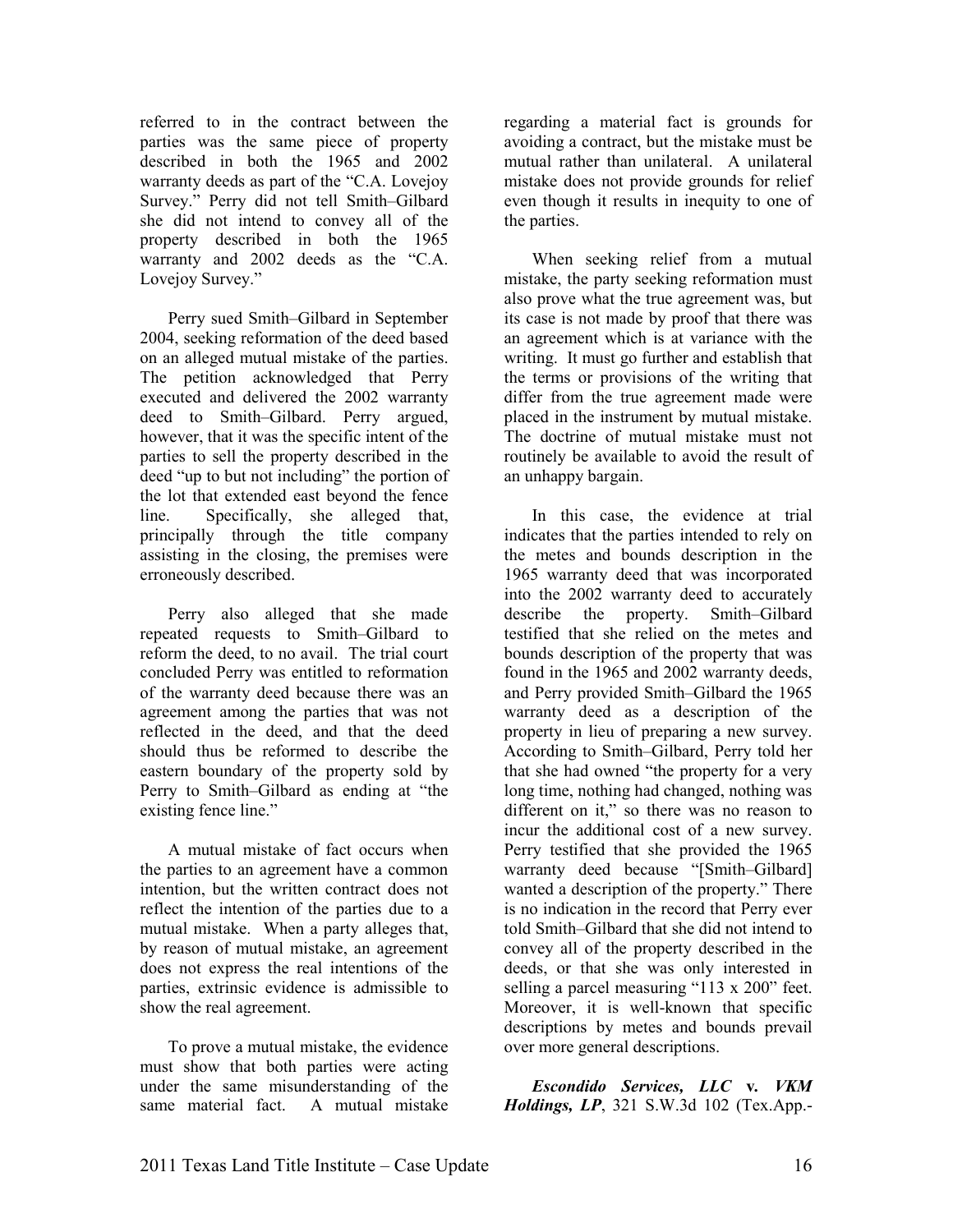Eastland 2010, no pet.). As far back as 1862, the Texas Supreme Court in *Mitchell*  **v.** *Bass*, 26 Tex. 372 (Tex.1862), adopted a general rule where a grantor conveyed an easement or right-of-way for a public road and retained the underlying fee, including the minerals. The established doctrine of the common law is that a conveyance of land bounded on a public highway carries with it the fee to the center of the road. That is the legal construction of the grant unless the inference that it was so intended is rebutted by the express terms of the grant. The owners of the land on each side go to the center of the road, and they have the exclusive right to the soil, subject to the right of passage in the public.

Many courts have referred to two doctrines as justification for the general rule: (1) the appurtenance doctrine and (2) the strip and gore doctrine. The appurtenance doctrine is based on the presumption that a conveyance reflects an intention to carry with it the appurtenant easements and incidents belonging to the property at the time of the conveyance.

The strip and gore doctrine is essentially a presumption that, when a grantor conveys land he owns adjacent to a narrow strip that thereby ceases to be of benefit or importance to him, he also conveys the narrow strip unless he plainly and specifically reserves the strip for himself in the deed by plain and<br>specific language. The presumption is The presumption is intended to apply to relatively narrow strips of land that are small in size and value in comparison to the adjoining tract conveyed by the grantor.

#### **PART V LIS PENDENS**

**In re** *Cohen*, 340 S.W.3d 889 (Tex.App.-Houston [1st Dist.] 2011, no pet.). During the pendency of an action involving title to real property, the establishment of an interest in real property, or the enforcement of an encumbrance

against real property, a party seeking affirmative relief may file a lis pendens in the real property records of the county where the property is located. Property Code § 12.007. The notice must contain certain information, including the style and cause number of the proceedings, the court where it is pending, the names of the parties, identification of the kind of proceedings, and a description of the property affected. A properly filed lis pendens is not itself a lien, but rather it operates as constructive notice "to the world of its contents."

To challenge notices of lis pendens that, as here, were filed after September 1, 2009, a party may file an application to have a lis pendens expunged. Property Code § 12.0071. The court must grant the motion if (1) the pleading on which the notice is based does not contain a real property claim, or (2) the claimant fails to establish by a preponderance of the evidence the probable validity of the real property claim. This is because the property against which the lis pendens is filed must be the subject matter of the underlying lawsuit. If the suit seeks a property interest only to secure the recovery of damages or other relief that the plaintiff may be awarded, it is not an action involving: (1) title to real property, (2) the establishment of an interest in real property, or (3) the enforcement of an encumbrance against real property as required by section 12.007 to render a notice of lis pendens proper.

Before section 12.0071 was enacted, there was a split in authority about whether the classification of a claim as direct or collateral should be made solely by reference to the pleadings or by examining the evidence. The new section 12.0071 resolves that split, expressly providing avenues for both by allowing expungement based on the (1) failure to adequate plead "a real property claim," or (2) failure to demonstrate by a preponderance of the evidence "the probable validity of the real property claim."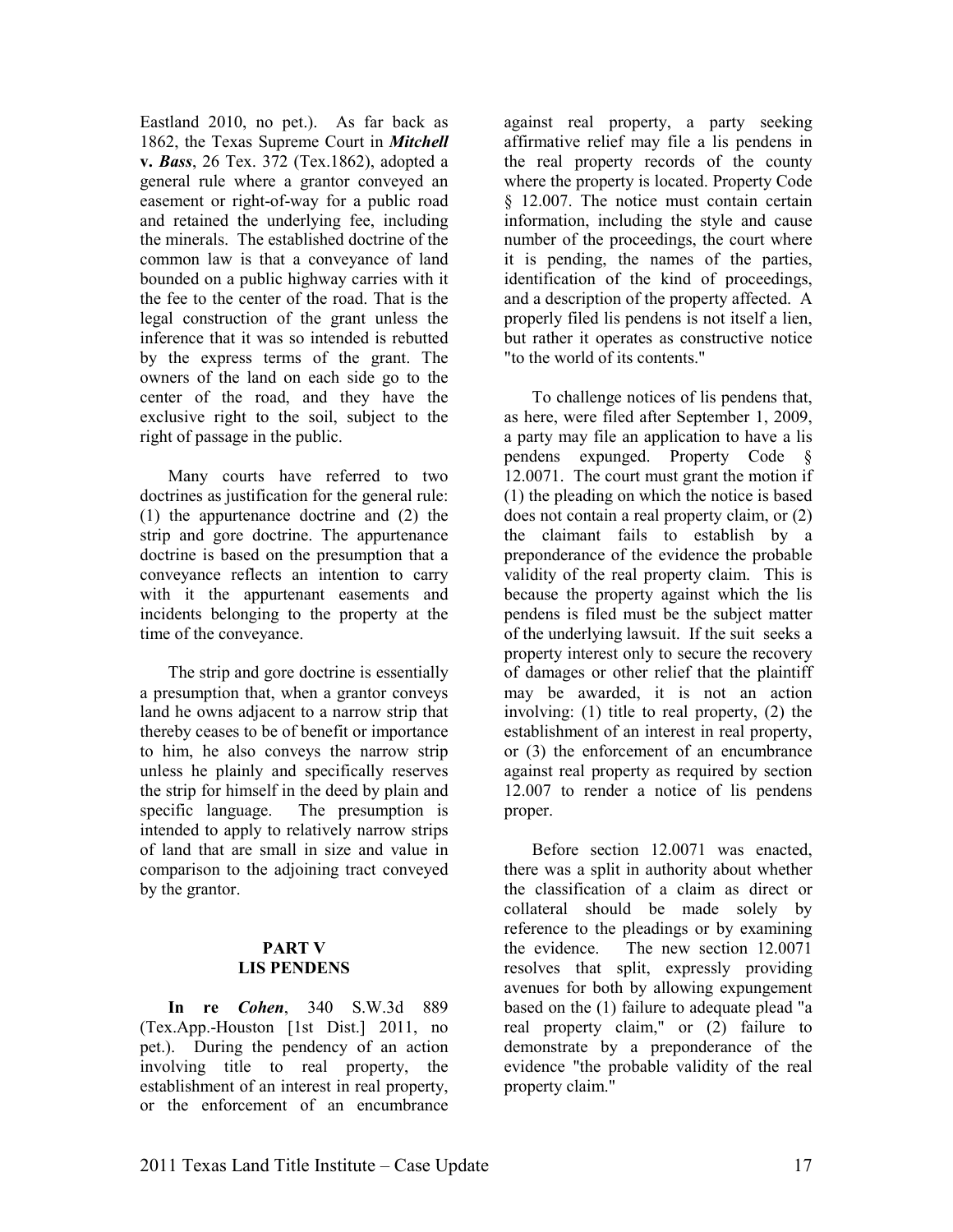In evaluating whether a plaintiff has sufficiently pleaded a real property claim for purposes of supporting a notice of lis pendens, this court has consistently held that a pleading requesting the restoration of a prior ownership interest in a particularly identified property—through actual title or a constructive trust—is sufficient. It has also upheld the validity of a notice of lis pendens filed on specifically identified property alleged to have been purchased with "the fruits" of the defendant's fraud on the plaintiff.

In contrast, in cases in which the plaintiff requests title to the property, or a constructive trust, only to satisfy a money judgment against the defendant, courts have found cancellation of lis pendens proper because those claims do not involve a sufficient direct interest in real property.

Cohen does not seek a judgment lien, but instead requests that real property liens and title transfers be set aside, and that a constructive trust be placed on properties he alleges were fraudulently transferred. These are real property claims sufficient to support a notice of lis pendens.

#### **PART VI LEASES**

*Italian Cowboy Partners, Ltd.* **v***. Prudential Insurance Company of America*, 341 S.W.3d 323 (Tex. 2011). The Secchis wanted to expand their restaurant business. In late 1999 and early 2000, with the help of their real estate broker, the Secchis began to look for additional restaurant property. Hudson's Grill was a restaurant located in a building at Keystone Park Shopping Center. Keystone Park, as well as the Hudson's Grill building, was owned by Prudential. The Secchis' broker told them that Hudson's Grill was probably going to close and that the restaurant site might be coming up for lease. The Secchis met with the property manager and discussed the Hudson's Grill building. They

entered into a letter of intent to lease the property and began negotiating the lease. Negotiations continued for about five months. At least seven different drafts of the lease were circulated. During this period of time, the Secchis visited the site on several occasions.

After the parties executed the lease, Italian Cowboy began remodeling the property. While it was remodeling the building, several different persons told Italian Cowboy that there had been a sewer gas odor problem in the restaurant when it was operated by Hudson's Grill. One of the owners also personally noticed the odor. He told the property manager about it about the problem but continued to remodel. After Italian Cowboy was operational and opened for business, the sewer gas odor problem continued. Although Prudential attempted to solve the problem, the transient sewer gas odor remained the same. Eventually, the restaurant closed. Italian Cowboy then sued Prudential.

The lease with Italian Cowboy contained the following relevant provisions:

14.18 Representations. Tenant acknowledges that neither Landlord nor Landlord's agents, employees or contractors have made any representations or promises with respect to the Site, the Shopping Center or this Lease except as expressly set forth herein.

14.21 Entire Agreement. This lease constitutes the entire agreement between the parties hereto with respect to the subject matter hereof, and no subsequent amendment or agreement shall be binding upon either party unless it is signed by each party....

The court first turned to the question whether the lease contract effectively disclaims reliance on representations made by Prudential, negating an element of Italian Cowboy's fraud claim and concluded that it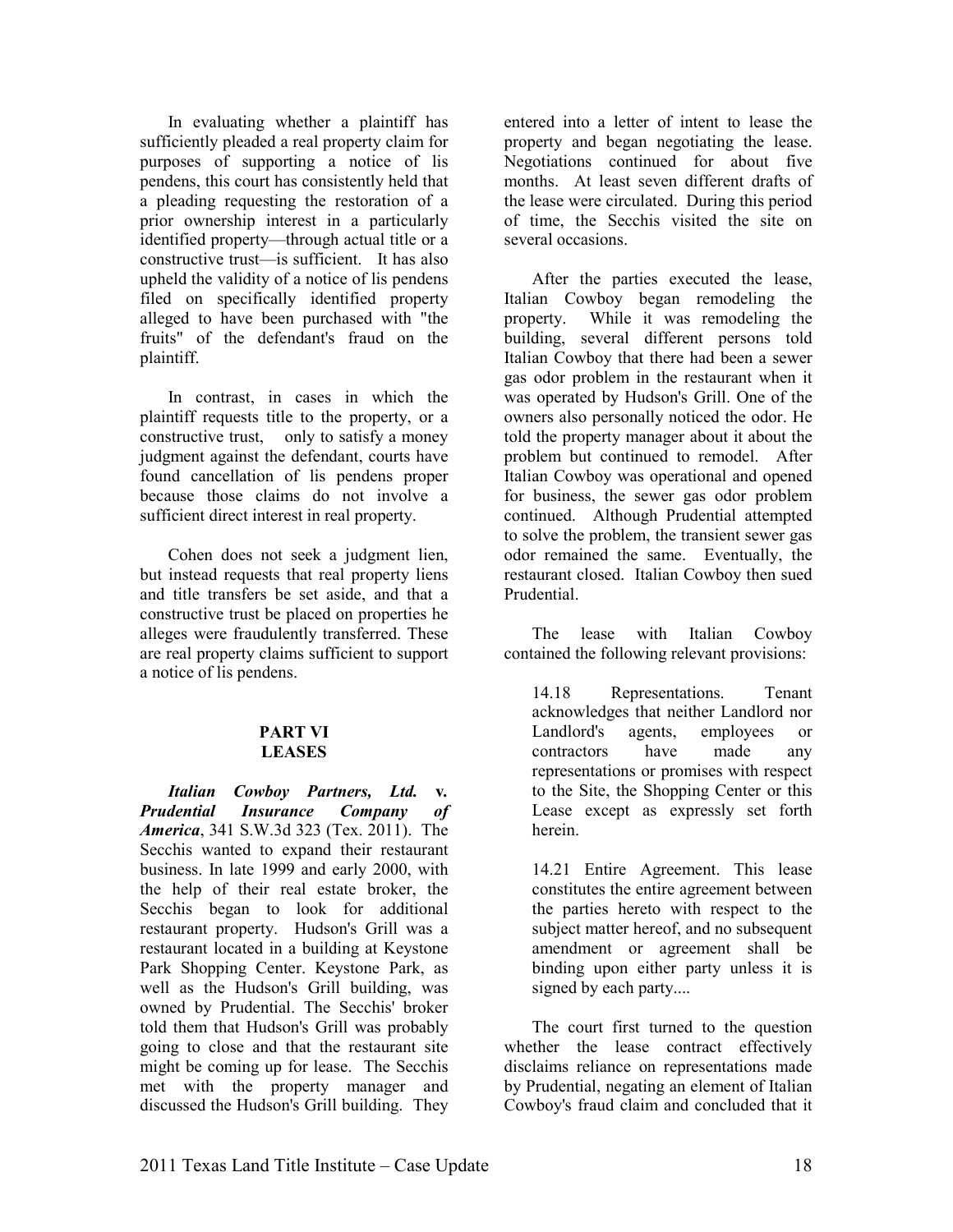does not. First, a plain reading of the contract language at issue indicates that the parties' intent was merely to include the substance of a standard merger clause, which does not disclaim reliance. Moreover, even if the parties had intended to disclaim reliance, the contract provisions do not do so by clear and unequivocal language. For these reasons, the court held, as a matter of law, that the language contained in the lease agreement at issue does not negate the reliance element of Italian Cowboy's fraud claim.

A contract is subject to avoidance on the ground of fraudulent inducement. For more than fifty years, it has been the rule that a written contract even containing a merger clause can nevertheless be avoided for antecedent fraud or fraud in its inducement and that the parol evidence rule does not stand in the way of proof of such fraud.

The court has recognized an exception to this rule in *Schlumberger Technology Corp.* **v.** *Swanson*, 959 S.W.2d 171 (Tex.1997), and held that when sophisticated parties represented by counsel disclaim reliance on representations about a specific matter in dispute, such a disclaimer may be binding, conclusively negating the element of reliance in a suit for fraudulent inducement. In other words, fraudulent inducement is almost always grounds to set aside a contract despite a merger clause, but in certain circumstances, it may be possible for a contract's terms to preclude a claim for fraudulent inducement by a clear and specific disclaimer-of-reliance clause. In *Schlumberger*, the court stated that it had a clear desire to protect parties from unintentionally waiving a claim for fraud, but also identified a competing concern the ability of parties to fully and finally resolve disputes between them.

Here, the parties dispute whether a disclaimer of reliance exists, or whether the lease provisions simply amount to a merger clause, which would not disclaim reliance. The question of whether an adequate

disclaimer of reliance exists is a matter of law. The analysis of the parties' intent in this case begins with the typical rules of contract construction.

Prudential focuses on section 14.18 of the lease contract, suggesting that Italian Cowboy's fraud claim is barred by its agreement that Prudential did not make any representations outside the agreement, i.e., that Italian Cowboy impliedly agreed not to rely on any external representations by agreeing that no external representations were made. Standard merger clauses, however, often contain language indicating that no representations were made other than those contained in the contract, without speaking to reliance at all. Such language achieves the purpose of ensuring that the contract at issue invalidates or supersedes any previous agreements, as well as negating the apparent authority of an agent to later modify the contract's terms. The court disagreed and held that the only reasonable interpretation of the contract language at issue here is that the parties to this lease intended nothing more than the provisions of a standard merger clause, and did not intend to include a disclaimer of reliance on representations. Pure merger clauses, without an expressed clear and unequivocal intent to disclaim reliance or waive claims for fraudulent inducement, have never had the effect of precluding claims for fraudulent inducement.

To disclaim reliance, parties must use clear and unequivocal language. This elevated requirement of precise language helps ensure that parties to a contract—even sophisticated parties represented by able attorneys—understand that the contract's terms disclaim reliance, such that the contract may be binding even if it was induced by fraud. Here, the contract language was not clear or unequivocal about disclaiming reliance. For instance, the term "rely" does not appear in any form, either in terms of relying on the other party's representations, or in relying solely on one's own judgment.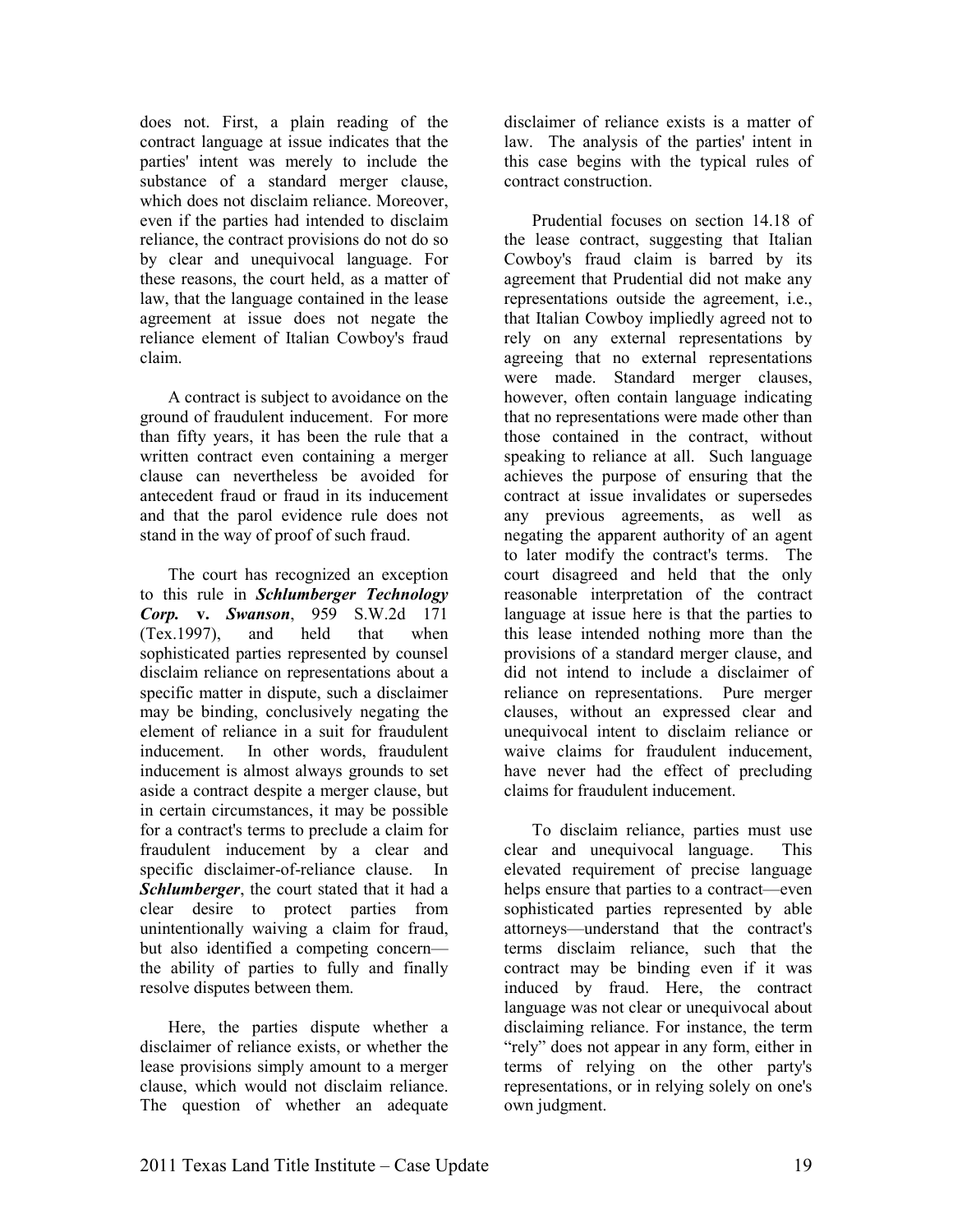The court then discussed Italian Cowboy's fraud claims, which the Court of Appeals did not deal with and, holding that the actions of the property manager were actionable as fraud, remanded the fraud claims to the Court of Appeals for further consideration.

The court then dealt with the claims of breach of the implied warranty of suitability. In a commercial lease, the lessor makes an implied warranty that the premises are suitable for the intended commercial purposes. Specifically, a lessor impliedly warrants that at the inception of the lease, no latent defects exist that are vital to the use of the premises for their intended commercial purpose. Moreover, a lessor is responsible for ensuring that essential facilities will remain in a suitable condition. However, if the parties to a lease expressly agree that the tenant will repair certain defects, then the provisions of the lease will control.

Here, Italian Cowboy did not expressly waive the implied warranty of suitability. However, it did accept responsibility to make certain repairs that might otherwise have run to Prudential as a result of the implied warranty of suitability. The parties dispute whether Italian Cowboy's responsibilities under the lease included repairs to the particular defect in the premises—the sewer gas odor, or its cause. While Italian Cowboy characterizes the defect as the presence of the odor itself, the court said that the proper analysis of the defect in this particular case must inquire into the cause of the odor because this is the condition of the premises covered by the duty to repair. Italian Cowboy offered uncontroverted evidence that a grease trap had been improperly installed, causing raw sewage to back up from the sewer lines. The court looked to the lease to see which party had the responsibility for repairing that defect.

The lease provided that the landlord was responsible for repairs to the common area

and for structural repairs. At various points, the lease assigned repair obligations in different ways to both parties. With respect to plumbing matters, however, the court noted that while Italian Cowboy may have assumed at least some duty to repair, it was at the same time expressly precluded from making alterations to utility lines or systems without consent. Although the court of appeals did not discuss it, the trial court credited this distinction, finding the fact that "structural components and ... utility lines or systems serving and within the Premises ... ultimately had to be altered (not just repaired) to arrest the sewer gas odor. Because, as the court noted, the ultimate cure for the odor problem was an alteration of the sewer lines, and because Italian Cowboy was prohibited from making alterations, the obligation was Prudential's and this was covered to the implied warranty.

The court also noted Prudential's obligation to maintain the common areas, which included sanitary sewer lines. Thus, Prudential was not relieved by the contract from liability for breach of the implied warranty of suitability as to a latent defect in facilities that were vital to Italian Cowboy's use of the premises as a restaurant.

Prudential asserts that even if rescission might have been proper at some point, Italian Cowboy ratified the lease by continuing in the lease for a period of time after having knowledge of the defect. However, even if ratification were a defense to breach of the implied warranty of suitability, Italian Cowboy's actions in this case could not give rise to ratification. Texas law requires only that one rescind within a reasonable time from discovering the grounds for rescission. The court reviewed the facts and determined that Prudential failed to establish ratification. It was in no way injured or suffered unjust consequences by Italian Cowboy's temporary efforts alongside Prudential to remedy the odor. Moreover, Prudential has not established that Italian Cowboy waited an unreasonable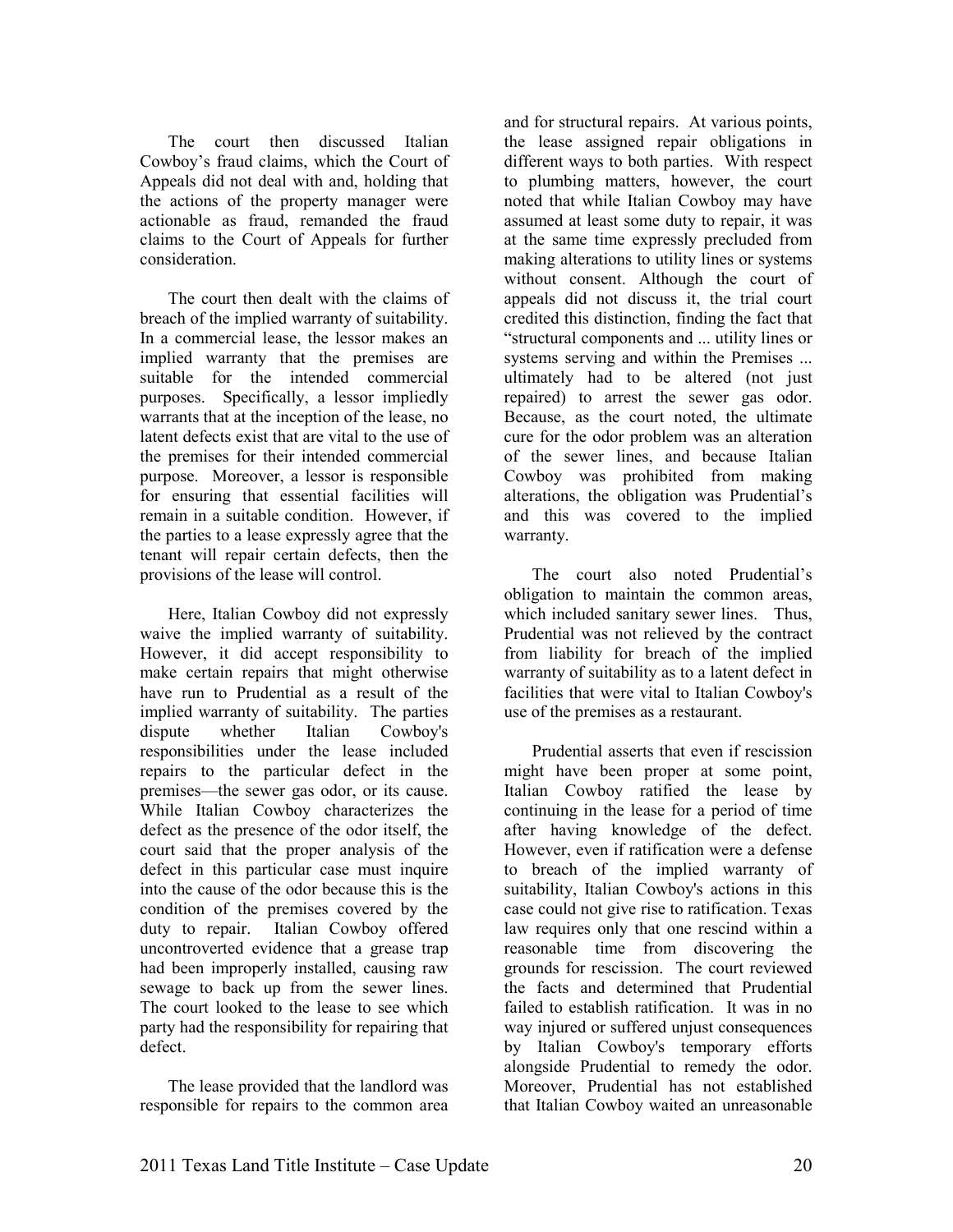length of time to terminate the lease. The latent defect was not yet remedied—indeed, the underlying causes of the odor remained unknown—when Italian Cowboy closed and stopped paying rent, only a few weeks after the persistent odor materialized

*Hoppenstein Properties, Inc.* **v.** *McLennan County Appraisal District*, 341 S.W.3d 16 (Tex.App.-Waco 2010, pet. denied). Hoppenstein leased space to MCAD. The lease required Hoppenstein to construct some improvements and make repairs. The lease was to commence after completion of the work. The parties got into a number of disputes about the work and eventually, MCAD abandoned the leased premises. Hoppenstein then sued, claiming, among other things, future damages.

MCAD claims immunity from future damages. Hoppenstein contends that: (1) MCAD's immunity from suit has been waived by Local Government Code § 271.152 because the lease constitutes a contract for the provision of services to MCAD; and (2) the waiver of immunity provided by section 271.152 applies on a "contract-by-contract basis" rather than a "promise-by-promise basis."

Local Government Code § 271.152 waives the immunity from suit of certain local governmental entities for breach-ofcontract claims arising from written contracts that state "the essential terms of the agreement for providing goods or services to the local governmental entity." The relevant inquiry is whether the lease entails "the provision of 'goods or services'" to MCAD. The term "services" is broad enough to encompass a wide variety of activities. The services provided need not be the primary purpose of the agreement, but they must be provided directly to the local governmental entity.

The construction addendum requires Hoppenstein to renovate the premises according to a floor plan agreed to by MCAD. Thus, the lease entails the

provision of services to MCAD within the meaning of the statute. *Kirby Lake Development, Ltd.* **v.** *Clear Lake City Water Authority*, 320 S.W.3d 829 (Tex. 2010).

Hoppenstein contends in its second issue that the waiver of immunity provided by section 271.152 applies on a "contract-bycontract basis" rather than a "promise-bypromise basis." Thus, Hoppenstein argues that MCAD's immunity is waived not only for damages flowing from any breach of the "services provisions" of the lease but also from any breach of the remainder of the lease terms. The court agreed with Hoppenstein. Here, the lost rentals Hoppenstein seeks to recover are those rentals which it would have received under the lease with MCAD, not from some other contract. These are direct damages.

*Jones & Gonzalez, P.C.* **v***. Trinh*, 340 S.W.3d 830 (Tex.App.-San Antonio 2011, no pet.). To be liable for bad faith retention of a security deposit, a landlord must have failed to return the tenant's security deposit and a written list of itemized deductions, if any, for any portion of the security deposit that the landlord retains. Property Code § 93.005. The landlord must send to the tenant the remaining security deposit and the list of itemized deductions within sixty days of the tenant's surrendering possession of the premises. However, the sixty-day period does not start until after the tenant provides the landlord with a written statement of a forwarding address for the purpose of returning the security deposit. Given the penal nature of the statutory remedy, this requirement is strictly construed.

At trial, Trinh presented no evidence that the Tenant sent the Landlord a written notification of a forwarding address to where the Tenant's security deposit and list of itemized deductions should be sent. Because this requirement is strictly construed, it does not matter whether or not the Landlord had actual knowledge of an address where the Tenant could be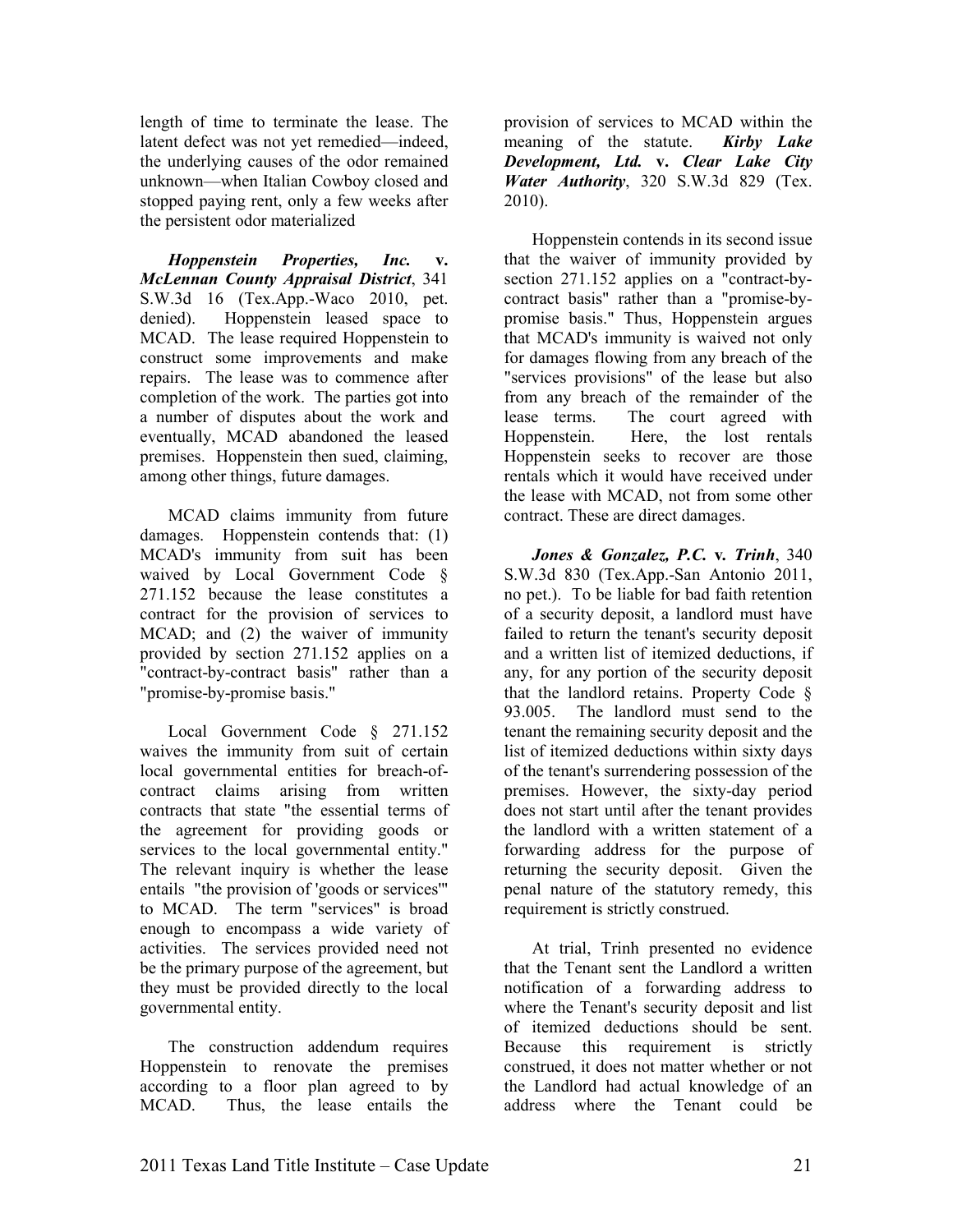contacted. Thus, because the Landlord had no obligation to send the security deposit to the Tenant, the Landlord was not liable for bad faith retention of the Tenant's security deposit.

*Mesquite Elks Lodge #2404 v. Shaikh*, 334 S.W.3d 319 (Tex.App.-Dallas 2010, no pet.). The Lodge leased space in a shopping center. It gave a security deposit of \$4,250 to the landlord. The lease was for a year ending April 30, 2005. In May of 2005, Shaikh bought the center from the original landlord. The Lodge had held over and ultimately give Shaikh notice that it intended to vacate in November of 2005. The Lodge moved out in December and asked for its security deposit. In January, Shaikh responded with a letter stating that damages to the property exceeded the deposit and demanding payment for the damages. After some time, the Lodge responded with a request for an accounting or a refund. Shaikh responded by re-sending the January letter and again demanding payment.

Shaikh filed suit for breach of the lease and damages. The trial court found in his favor and awarded damages. The court of appeals found that there was not sufficient evidence to support the damages awarded to Shaikh. When the injury to realty is reparable, the proper measure of damages is the reasonable cost of repairs necessary to restore the property to its prior condition. In question was the portion of damages related to replacing some steel doors. During the course of his testimony, Shaikh admitted replacing the doors would actually constitute an improvement of the space, rather than bringing it back to the same condition as when it was rented to the Lodge.

*Five Star International Holdings Incorporated* **v***. Thomson, Incorporated*, 324 S.W.3d 160 (Tex.App.-El Paso 2010, pet. denied). Thomson leased 950,000 square feet of commercial and industrial space from Five Star. Thomson was to pay base rent and "additional rent" comprised of CAM, taxes, and insurance. Five Star was

required to submit annual statements of additional rent and Thomson was to pay based on estimates during each year, subject to an adjustment at the end of each year. If payments were less than actual expenses, Thomson would pay the landlord the shortfall and if payments were more than actual, Thomson would get a refund. Between 1998 and 2005 Thomson paid approximately 2.3 million dollars for CAM, over 3 million dollars in taxes, and approximately \$226,000 for insurance.

Thomson filed suit against Five Star alleging Thomson had been overcharged for common area expenses. In its third amended petition, Thomson also alleged that Five Star had breached the lease agreement by consistently overcharging Thomson for property taxes and common area expenses and by refusing to refund the overpayments. Thomson claimed that it was overcharged for property taxes because Five Star did not pass on the benefit of tax abatements and exemptions which the landlord received from local taxing authorities. At trial, Thomson also claimed that Five Star failed to segregate the property taxes due on the leased property from the taxes due on the larger tract, and was therefore billing Thomson for taxes owed on property beyond the acreage covered by the lease.

The lease also required Thomson to sign estoppel certificates from time to time certifying, among other things, that there were no defaults on the part of the landlord. The lease provided that, if Thomson failed to provide the estoppels, its failure was conclusive that: (1) the lease was in full force and effect; (2) there were no uncured defaults in the landlord's performance; (3) not more than one month's rent and charges had been paid in advance; and (4) the lease had not been modified. F–Star made two estoppel certificate requests which were not timely answered by Thomson; one in 2003, and another in 2005.

The jury found in favor of Thomson and also found that Thomson had not waived its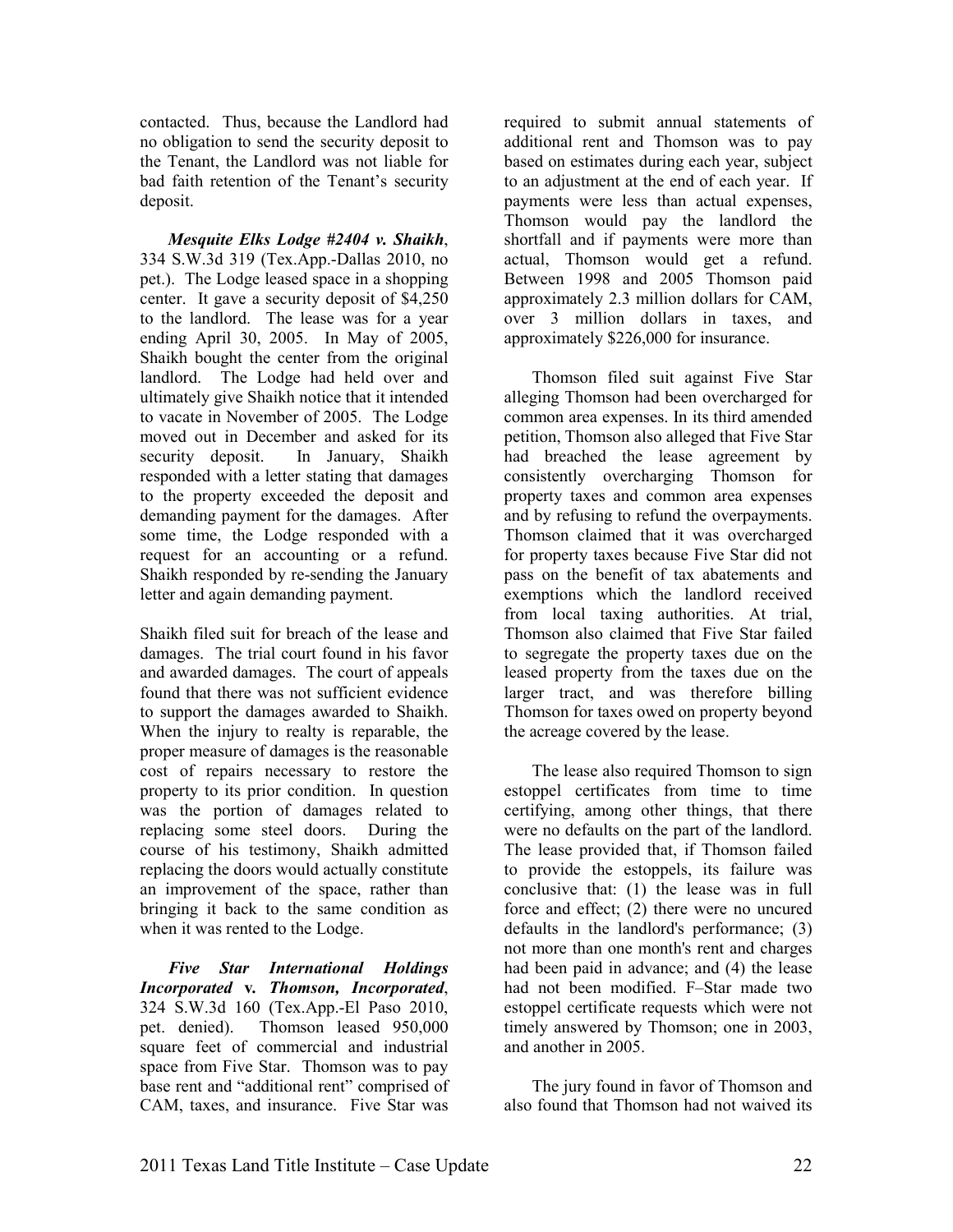right to recover the overpayment.

Five Star challenged the jury's finding that Thomson had not waived its right to a refund. Waiver is an affirmative defense for which Five Star bore the burden of proof at trial. When a party attacks the factual sufficiency of an adverse finding on an issue on which it has the burden of proof, it must demonstrate that the finding is against the great weight and preponderance of the evidence. While the lease provisions relating to estoppel certificates and the related certificate requests may serve as evidence contradicting the jury's finding, a court may not consider such evidence in a "matter of law" legal sufficiency review unless it first determines there is no evidence in the record to support the finding. The court noted that at the time the estoppel certificates were requested, the parties were already involved in litigation. The evidence of Thomson's actions in pursuit of its claims supports the jury's determination that the company did not intend to surrender its right to recovery. As this constitutes some evidence in support of the verdict, the court may not consider evidence to the contrary in its review. Therefore, the evidence is legally sufficient to support the jury's verdict regarding the estoppel certificates.

*Hoppenstein Properties, Inc.* **v.**  *Schober*, 329 S.W.3d 846 (Tex.App.-Fort Worth 2010, no pet.). A tenant's assertion that a landlord failed to mitigate damages is an affirmative defense. Thus, the tenant properly bears the burden of proof to demonstrate that the landlord has failed to mitigate damages and the amount by which the landlord could have reduced its damages. A defendant is not entitled to any reduction in the amount of damages if it does not prove the amount of damages that could have been avoided.

Here, the jury awarded the landlord only the amount of the past due rental that had accrued before the tenant vacated the premises. The jury did not award any amounts—rental, late fees, cost of

improvements to the premises (all authorized by the lease agreement in the event of a tenant default)—for any time after the tenant vacated the premises. But the tenant failed to prove that the landlord could have immediately rented the premises and therefore avoided all damages. Accordingly, the court held that the evidence was factually insufficient to support the jury's finding that the landlord sustained no post-abandonment damages because of the tenant's breach.

**GKG** Net, Inc. **v. Mitchell Rudder**<br>*Dertvies. L.P.* 330 S.W.3d 426 *Propertyies, L.P.*, 330 S.W.3d 426 (Tex.App.-Houston [14th Dist.] 2010, no pet.). Traditionally, Texas courts have regarded the landlord whose tenant has abandoned the lease before the end of its term as having four options. First, the landlord can maintain the lease and sue for rent as it becomes due. Second, the landlord can treat the breach as an anticipatory repudiation, repossess, and sue for the present value of future rentals reduced by the reasonable cash market value of the property for the remainder of the lease term. Third, the landlord can treat the breach as anticipatory, repossess, release the property, and sue the tenant for the difference between the contractual rent and the amount received from the new tenant. Fourth, the landlord can declare the lease forfeited (if the lease so provides), and relieve the tenant of liability of future rent. If the landlord re-lets the premises for only a portion of the unexpired term, as here, then the measure of damages has two components: (1) the measure of damages for the period of re-letting is the contractual rent provided in the original lease less the amount realized from the reletting, and (2) the measure of damages for that portion or period of the lease term as to which there has been no re-letting is the difference between the present value of the rent contracted for in the lease and the reasonable cash market value of the lease for its unexpired term.

*Moncada v. Navar*, 334 S.W.3d 339 (Tex.App.-El Paso 2011, no pet.). Navar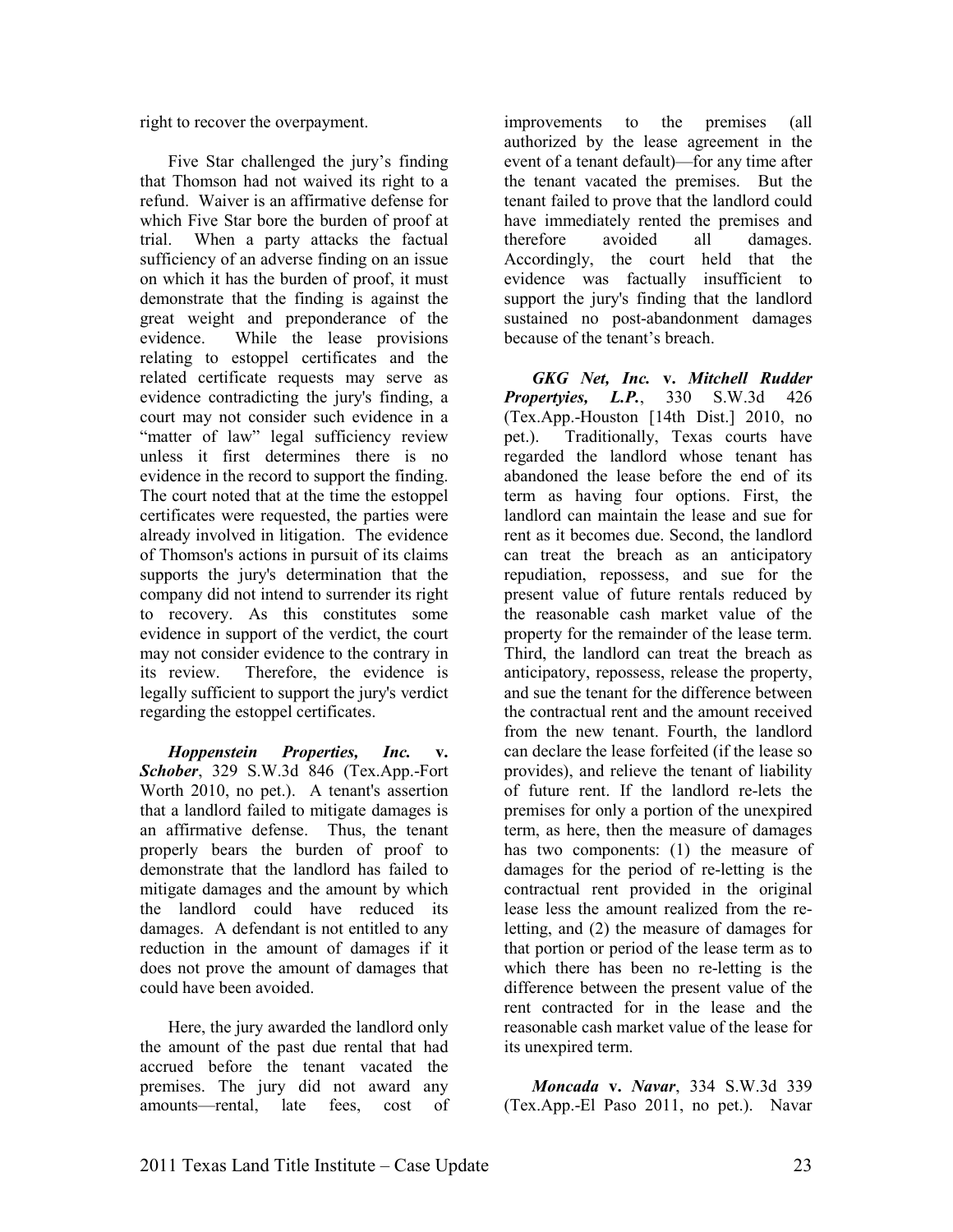bought the Moncadas' home at a foreclosure sale. When they refused to vacate, Navar brough an action to evict them. The JP ruled in Navar's favor and the Moncadas filed a notice of appeal and pauper's affidavit.

At the trial de novo in county court, Navar testified that he did not want the Moncadas as tenants and that there had never been a rental contract between him and the Moncadas. Juana Moncada testified the same; that she and her husband had never entered into any kind of agreement to rent the property from Navar. At the conclusion of the trial, the judge announced that the Moncadas had not properly perfected their appeal because they failed to pay rent into the court's registry. She signed an order of dismissal, which states that the Moncadas "failed to perfect the appeal as required by Texas Rules of Civil Procedure 749(b)." The Moncadas appealed the dismissal to the court of appeals.

Within five days after a justice of the peace signs a judgment in a forcible entry and detainer case, a party may appeal to a county court by filing either a bond or a pauper's affidavit. If the appellant files a pauper's affidavit, the appellee has five days to contest the affidavit. If the appellee does not contest the affidavit, it will be considered approved. When an appeal bond has been timely filed in conformity with Rule 749 or a pauper's affidavit approved in conformity with Rule 749a, the appeal is perfected.

The court of appeals held that the county court mistakenly relied on Rule 749b, which states that the tenant has to timely pay rent into the registry of the court in a nonpayment of rent case. By its terms, Rule 749a applies only if a suit for rent has been joined with the suit for forcible detainer. In this case, the complaint did not allege that the Moncadas failed to pay rent.

Navar alleged that he had sent a letter to the Moncadas requesting they pay rent into the court registry every month until

resolution of the appeal. The court said that Navar's letter did not establish an agreement to pay rent. At most, the letter is an offer to enter into a rental agreement.

Furthermore, even if Rule 749b applied to this case, it would have no effect on the Moncadas's perfection of their appeal to the county court. In focusing on Rule 749b, Navar, like the county court, ignores Rule 749c, which expressly defines when an appeal is perfected. In the case of an indigent appellant, all that Rule 749c requires is the approval of a pauper's affidavit.

Rule 749b simply provides a procedure by which an indigent appellant may remain on the premises during the appeal: an appellant who appeals by filing a pauper's affidavit "shall be entitled to stay in possession of the premises during the pendency of the appeal" by complying with the procedures set forth in the rule. One of the rule's procedures is that the appellant "must pay into the justice court registry one rental period's rent." Isolating the word "must," Navar argues that paying rent is mandatory whenever an appellant appeals with a pauper's affidavit. Read in context, however, it is clear that paying rent is mandatory only if the appellant wishes to stay on the premises during the appeal.

Thus, the court held that the county court erred in concluding that the Moncadas' failure to pay rent into the court registry precluded them from perfecting an appeal.

#### **PART VII VENDOR AND PURCHASER**

*Barham* **v.** *McGraw*, 342 S.W.3d 716 (Tex.App.-Amarillo 2011, no pet.). The case begins with these two quotes: "Blood may be thicker than water, but money beats everything." Lizzy. And "He that is greedy of gain troubleth his own house." Proverbs 15:27. It goes on to detail a battle between brother and sister over the settlement of their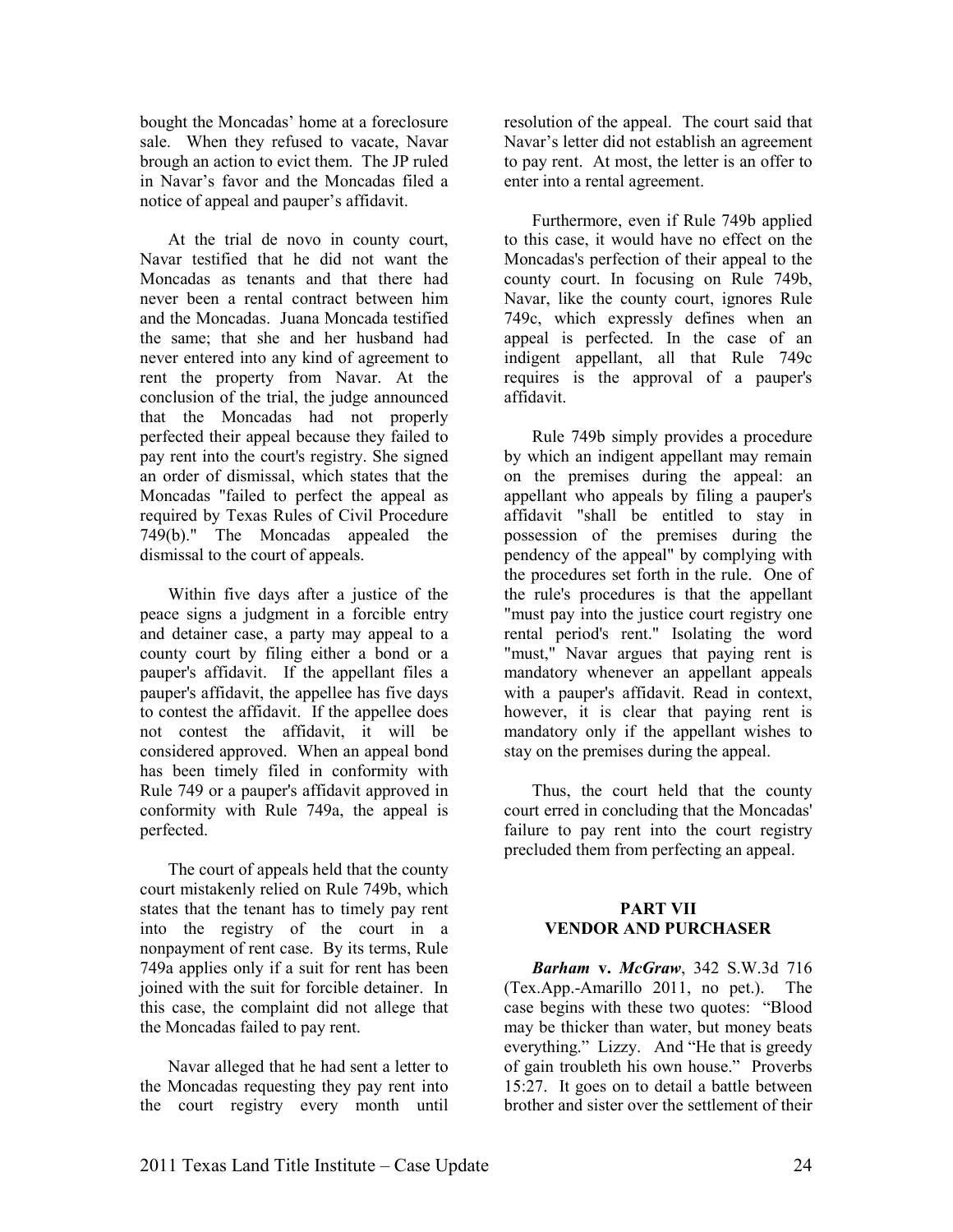father's estate.

When father died, the real property became the corpus of a trust to benefit his widow, Margie. After her death, it was to be distributed to father's descendants, including his children Bobby and Patricia.

At some point, Margie, as trustee of the trust for her benefit, had the power to convey the property, so she did so by conveying some to Bobby and Patricia. Bobby thought the conveyances were unfair and resulted in Patricia getting more than he did. He came to this conclusion based upon a writing between him, Patricia, and Margie that had "partitioned" the property. He claimed the actual conveyances varied from the agreement.

Because Bobby had been praying for guidance and felt very comfortable with proposals that were made and was so sure that the way his sister convinced Margie to make the conveyances was so unfair to him and his family that he could not let the matter go unchallenged, he sued his sister and sought the specific performance of the so-called partition agreement.

To be entitled to specific performance, an agreement must be valid and enforceable. But, a deed or conveyance that does not sufficiently describe the land to be conveyed is not of such ilk. The agreement merely mentioned the properties by common names, like Sheppard Place and Rutledge Place. When the essential elements of a property's description are left to inference or to development by parol, the description is insufficient to support a suit for specific performance irrespective of whether the parties themselves understood what land formed the subject matter of the conveyance.

Bobby, however, argues that there need not be an adequate description in the letter since the document merely evinced a partition of lands. Authority does exist indicating that a partition is not subject to

the statute of frauds. Nonetheless, Bobby's argument rests upon a false premise. The document at issue cannot be construed as a partition. The latter serves to divide property owned by co-tenants and concerns possession, not title. Neither Patricia nor Bobby had a right to possession of any realty held in the trust. Right to possession resided in Margie, the trustee. This agreement was not a partition.

*Ganim* **v.** *Alattar*, 54 Tex.Sup.Ct.J. 1260 (Tex. 2011). Ganim and Alattar were friends who began looking for properties to invest in together. They visited a 3,800 acre tract in Washington County that was for sale. Two days later Alattar, while accompanied by Ganim, executed an agreement as "Frank Alattar, Trustee" to purchase the Property.

In the days following Alattar's execution of the purchase agreement, Alattar, Ganim and their lawyers exchanged documents culminating in Alattar and Ganim executing an Agreement of Limited Partnership. Despite Ganim and Alattar each signing the LP Agreement, they later disputed whether it correctly reflected the terms of their agreement. Because of the disagreement, Alattar notified Ganim that he would not enter into a partnership and denied that Ganim had, or would have, any interest in the Property. Ganim subsequently sued Alattar. While suit was pending the sellers conveyed the Property by special warranty deed to "Farouk Alattar, Trustee." Neither the purchase agreement nor the deed identified a trust or named any trust beneficiaries.

Ganim's position at trial was that he and Alattar agreed to purchase the Property as partners and six documents, taken collectively, established that Alattar acquired the Property on behalf of the Partnership. Alattar contended he had no agreement with Ganim to acquire the Property as partners. He insisted that he had purchased the property for himself and his family. The trial court ruled in favor of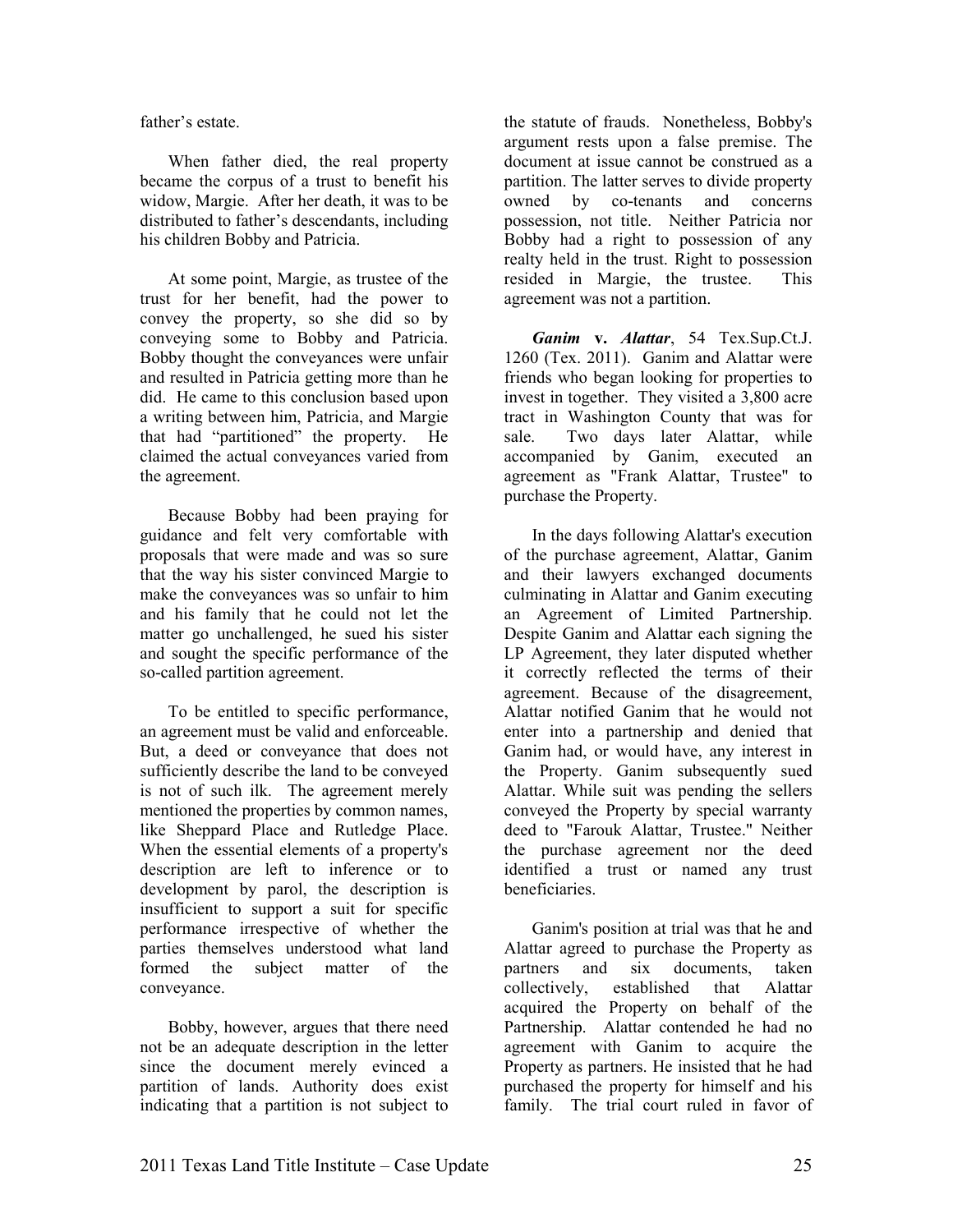Ganim, with the jury finding that the Property had been acquired by Alattar for the benefit of the Partnership.

The court of appeals reversed, concluding that the agreement was one for the sale of real estate and subject to the statute of frauds. The court of appeals held that the parties' agreement, alleged by Ganim to exist by reading six different documents together, did not comply with the statute of frauds because no single document contained the terms of the deal or the signature of the party to be charged. In addition, the six documents couldn't be read together because the later documents did not refer to each other.

Ganim argues that Alattar purchased the Property for their mutual benefit. Thus, Ganim contends, this was an agreement for the joint acquisition of real property, not a land purchase agreement, and it is not subject to the statute of frauds.

Alattar argues that Ganim has shifted positions on appeal: in the trial court he argued Alattar agreed to convey the Property to the partnership, but he now contends Alattar agreed to purchase the Property for the partnership and a second conveyance was not required. Alattar further contends that both of Ganim's positions fail because each requires Alattar to have purchased the Property as trustee for benefit of the partnership and such an agreement would be an express parol trust in land, which the Texas Trust Code makes unenforceable.

The court concluded that neither the statute of frauds nor the Texas Trust Code bar the enforcement of the agreement.

Business & Commerce Code § §  $26.01(a)$ ,  $(b)(4)$  provides that a contract for the sale of real estate must be in writing. But the Supreme Court has long held that an agreement between two or more persons for the joint acquisition of land is not a contract for the sale of land and is not required by our statute of frauds to be in writing.

*Gardner* **v.** *Randell*, 70 Tex. 453, 7 S.W. 781, 782 (Tex. 1888); *Reid* **v***. Howard*, 71 Tex. 204, 9 S.W. 109, 110 (Tex. 1888); *James* **v.** *Fulcrod*, 5 Tex. 512 (1851).

The agreement found by the jury was that Alattar purchased the Property for the Partnership. It was not an agreement for the sale of real estate nor did it create an express trust. Thus, it was not required to comply with the provisions of either Business & Commerce Code § 26.01 or the Trust Code provisions in Property Code § 112.004.

*Fitzgerald* **v.** *Shroeder Ventures II, LLC*, 345 S.W.3d 624 (Tex.App.-San Antonio 2011, no pet.). The earnest money contract contained a provision for attorneys' fees that said the "prevailing party" in any legal proceeding would be entitled to recover reasonable attorneys' fees. After the sale, Schroeder, the buyer, sued the seller, Fitzgerald, for fraud and other things. The jury found in favor of Fitzgerald on all of the liability questions. The jury also awarded Fitzgerald attorneys fees for the trial and appeal to the court of appeals.

Schroeder claimed that under the Supreme Court's recent ruling in *Intercontinental Group Partnership* **v***. KB Home Lone Star, L.P.*, 295 S.W.3d 650 (Tex. 2009), because they were not "prevailing parties" as defined in that case. The trial court agreed and did not award the attorneys' fees. Fitzgerald sued.

Generally, a trial court's award of attorney's fees is reviewed for an abuse of discretion. The trial court has discretion to fix the amount of attorney's fees, but it does not have discretion to deny attorney's fees entirely if they are proper.

In *Intercontinental*, KB Homes sued Intercontinental for breach of contract, and sought money damages for lost profits. The jury found in favor of KB Homes on its breach of contract claim, but awarded no damages. Intercontinental counterclaimed against KB Homes for breach of contract,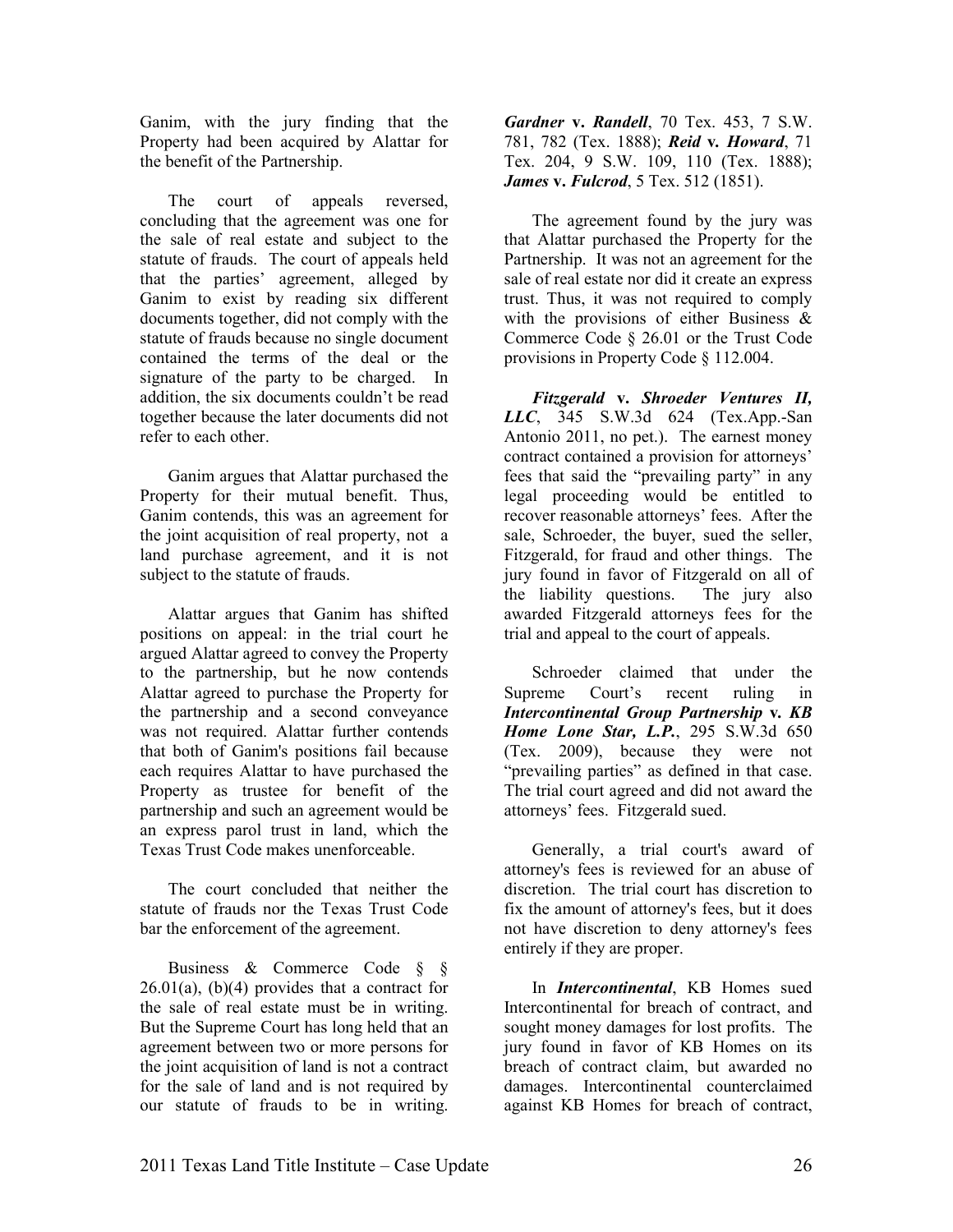but the jury found no breach of contract by KB Homes. In its opinion, the Texas Supreme court concluded KB Homes was not entitled to an award of attorney's fees under the contract because even though it had obtained a breach of contract finding in its favor, it had not obtained any damages. Because KB's goal in the litigation was recovery damages, the Texas Supreme Court concluded KB Homes had not prevailed in any meaningful sense. In announcing its holding, the Supreme Court stated that, to prevail, a claimant must obtain actual and meaningful relief, something that materially alters the parties' legal relationship. A plaintiff must prove compensable injury and secure an enforceable judgment.

Here the court said that the *Intercontinental* decision illustrates what a plaintiff must accomplish; it does not answer the question of what a defendant must do to be a prevailing party. Because *Intercontinental* is tailored to what a plaintiff must do, it is not provide a reason for denying attorneys' fees in this case. The court pointed out that the *Intercontinental* case did not deal with the defendant's right to attorneys' fees because the defendant in that case did not preserve the issue on appeal.

*Epps* **v.** *Fowler*, 54 Tex.Sup.Ct.J. 1759 (Tex. 2011). A defendant is not a prevailing party when the plaintiff nonsuits a claim without prejudice unless the court determines, on the defendant's motion, that the plaintiff took the nonsuit in order to avoid an unfavorable judgment. Because a nonsuit with prejudice immediately alters the legal relationship between the parties by its res judicata effect, a defendant prevails when the plaintiff nonsuits with prejudice.

*SP Terrace, L.P.* **v.** *Meritage Homes of Texas, LLC*, 334 S.W.3d 275 (Tex.App.- Houston [1st Dist.] 2010, no pet.). SP Terrace entered into an earnest money contract with Meritage to develop and sell ninety-six lots in a proposed Harris County subdivision. The development plan required

small and narrow lots, and Meritage was one of a few builders who could construct houses to fit the particular lot sizes. The contract terms required SP Terrace to improve the overall subdivision. In particular, it required SP Terrace to file a subdivision plat with Harris County by a December 31, 2005 substantial completion deadline. After substantial completion, Meritage would then purchase the lots in a series of transactions. If SP Terrace did not achieve substantial completion by December 31, 2005, Meritage could terminate the contract and recover its earnest money deposit. But, if Meritage delayed SP Terrace's performance of its contractual obligations, the substantial completion deadline would be extended to the extent of any such delay.

On November 30, representatives from Meritage and SP Terrace met to discuss the project. At this point, SP Terrace was ready to file the subdivision plat. Meritage asked for changes to the plat, and it requested that SP Terrace postpone filing the plat to accommodate those changes. SP Terrace agreed, but informed Meritage that a sixmonth extension of the substantial completion deadline would be necessary to address these and any future changes to the development. The parties orally agreed to extend the substantial completion deadline, and the representatives of Meritage agreed to sign a written extension memorializing the oral modification. SP Terrace mailed a written agreement to Meritage before December 31, 2005, but never received a response.

The parties continued to work together to make changes and improvements to the development into early February 2006. But on February 3, Meritage informed SP Terrace that, due to SP Terrace's failure to meet the substantial completion deadline, Meritage was terminating the contract and demanding the return of its earnest money deposit.

SP Terrace first contends that an oral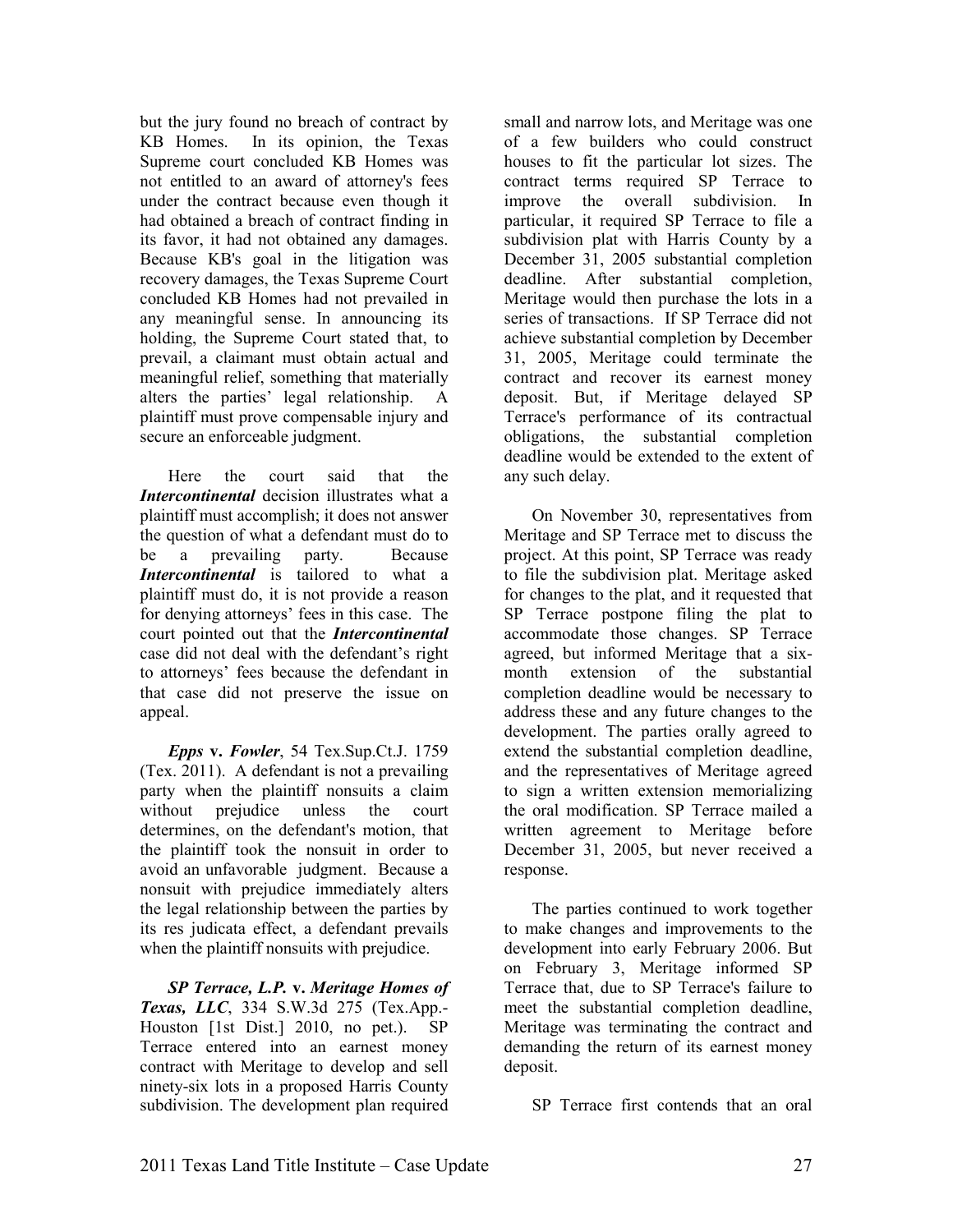modification to the contract exists and thus it is not liable for any breach associated with missing the December 31 deadline. Under the statute of frauds, a contract for the sale of real estate must be in writing and signed by the party charged with compliance with its terms. Generally, if a contract falls within the statute of frauds, then a party cannot enforce any subsequent oral material modification to the contract.

Usually, an oral modification extending performance would not ordinarily materially alter the underlying written contract and would be enforceable. However, in *Dracopoulas* **v***. Rachal*, 411 S.W.2d 719 (Tex.1967), the Texas Supreme Court held unenforceable an oral modification that extended the time for performance indefinitely. The court reasoned that the termination date of the contract was the hinge upon which still other contractual rights and duties turn, and extending the termination date indefinitely would destroy other contractual provisions that depended on the termination date to become operative. This case presents one of those circumstances. Even if the oral modification extending performance would not ordinarily materially alter the underlying written contract, when a party relies on the modification to assert that the other party is in material breach to excuse further performance, the modification then becomes material and unenforceable unless in writing.

*Williams* **v***. Dardenne*, 345 S.W.3d 118 (Tex.App.-Houston [1st Dist.] 2011, no pet.). The Dardennes bought a house from the Williams. They used a TREC form. The form contained a line that said "Buyer accepts Property in its present condition; provided that Seller, at Seller's expense, shall complete the following specific repairs and treatments: The state of the state of the state of the state of the state of the state of the state of the state of the state of the state of the state of the state of the state of the state of the state of the state o blank space, the parties typed in "Termite if necessary." The contract does not contain a merger clause or disclaimer of reliance on oral representations.

The Seller's Disclosure Statement asked the Williamses to list all inspection reports they had received in the last four years. They listed three, but did not list one they had received by didn't keep a copy of. Section 5.008 does not mandate the disclosure of prior reports. Two of the listed reports address the foundation, one saying that there were some issues, but said they were cosmetic and that the foundation was within an acceptable range given its age. The other saying that the foundation was not functioning and needed repair. The Dardenne's didn't remember seeing the second report, but admitted they had access to it.

The report not listed by the Williamses was the Knight Engineering Report, which more resembled a bid for repairs, but listed some of the same issues raised by the other reports. The Williamses did not retain Knight for the repairs so they couldn't give a copy to the Dardennes.

Before the closing, the Dardennes had the property inspected by their independently selected inspector. Before the inspection, the Dardennes told the inspector about the reports. Their inspector did not indicate that repairs were needed and said the foundation appeared to be working. The parties extended closing and provided for some repairs to the property, but did not provide for repairs to the foundation.

About six months after they purchased the property, the Dardennes noticed large cracks in the walls and that doors would not close. That was when they discovered the Knight Engineering Report and the bid for repairs. They then sued the Williamses for DTPA violations, fraud and negligent misrepresentation based on the failure to disclose the Knight Engineering Report. The jury found in favor of the Dardennes.

The Williamses contend that the "Acceptance of Property Condition" provision in the TREC form constitutes an "as is" clause. The Dardennes did not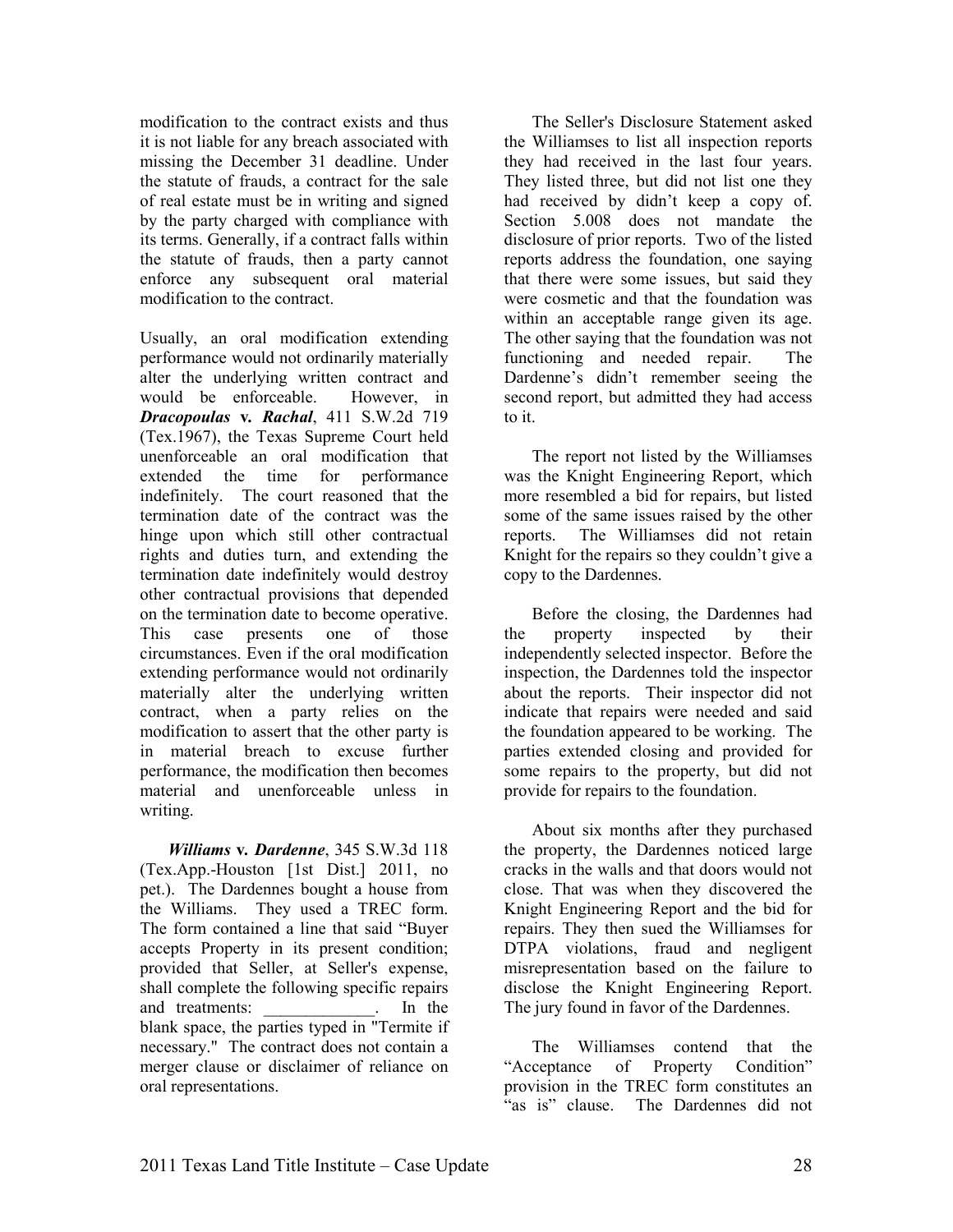disagree with that contention but claimed that it was fraudulently induced.

Fraudulent inducement is a particular species of fraud that arises only in the context of a contract and requires the existence of a contract as part of its proof. That is, with a fraudulent inducement claim, the elements of fraud must be established as they relate to an agreement between the parties. The elements of fraud are that a material representation was made, the representation was false, the speaker knew the statement was false when made, the statement was made to induce reliance, it did induce reliance, the reliance was justifiable, and the relying party suffered injury as a result.

Under certain circumstances, a buyer's independent inspection of the property may conclusively defeat two elements of a fraud claim: causation and reliance. Although the courts of appeals have articulated different tests for when a buyer's independent inspection will defeat causation and reliance as a matter of law, the courts have consistently applied these tests such that a buyer's independent inspection precludes a showing of causation and reliance if it reveals to the buyer the same information that the seller allegedly failed to disclose. This is consistent with the principle that a party who has actual knowledge of specific<br>facts cannot have relied on a cannot have relied on a misrepresentation of the same facts.

The issue, then, is whether the Dardennes presented any evidence of reliance to support their claim for fraudulent inducement. In the context of fraudulent inducement, this requires evidence that the claimant would not have entered into the contract but for the alleged misrepresentation or fraudulent nondisclosure. The court said there is also evidence in the record that the Dardennes would have read the Knight Engineering letter if it had been listed in the seller's disclosure. The Dardennes did not review the second report, which was listed in the

disclosure.

The court said that the absence of reliance evidence is particularly troublesome in this case, because the information contained in the undisclosed report was the same information contained in the reports that were disclosed. Because there is no evidence that the Dardennes would not have entered into the contract to purchase the property if the Williamses had listed the Knight Engineering letter in their disclosure, the trial court erred in failing to grant the<br>Williamses' motion for iudgment Williamses' motion for judgment notwithstanding the verdict on the Dardennes' fraudulent inducement claim.

#### **PART VIII ADVERSE POSSESSION, TRESPASS TO TRY TITLE, AD QUIET TITLE ACTIOS**

*Dyer* **v***. Cotton*, 333 S.W.3d 703 (Tx.App-Houston [1st Dist.] 2010, no pet.)*.*  A co-tenant may not adversely possess against another co-tenant unless it clearly appears he has repudiated the title of his cotenant and is holding adversely to it. Whether there has been a repudiation of a non-possessory co-tenant's title generally is a question of fact, but when the pertinent facts are undisputed, repudiation may be established as a matter of law.

Dyer received a deed to the property in question which purported to convey the entire fee simple estate to him, not the actual 1/7th interest owned by Baker. Dyer contends that, by claiming title in a conveyance that purported to convey the entire title to him—a conveyance that went unchallenged for the length of the statutory period—the co-tenancy relationship ceased to exist, and he was entitled to take actual title through adverse possession. Relying on *Evans* **v***. Covington,* 795 S.W.2d 806 (Tex.App.-Texarkana 1990, no writ) and *Easterling* **v.** *Williamson*, 279 S.W.2d 907 (Tex.Civ.App.-Dallas 1955, no writ).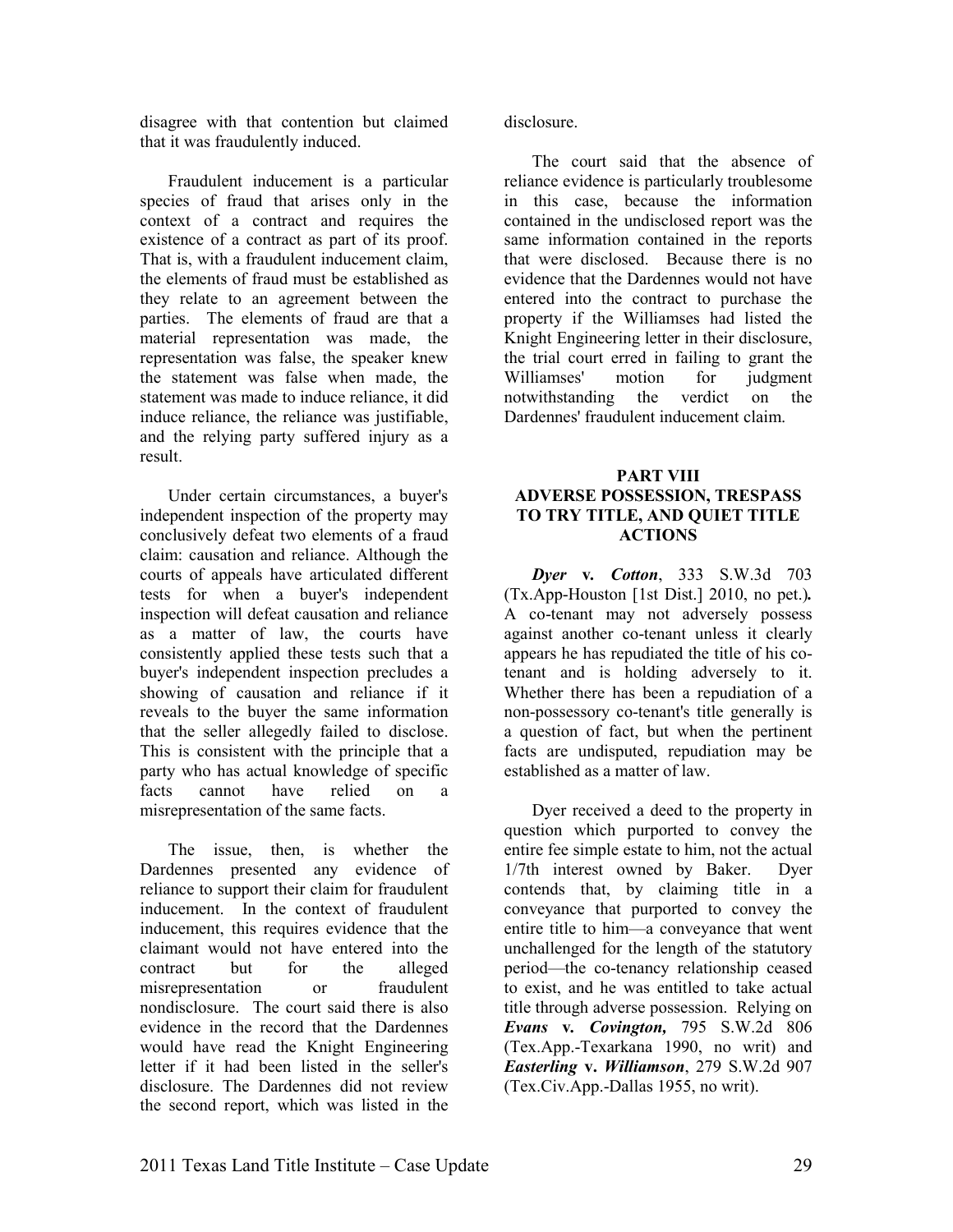The court disagreed. The two cases did not support Dyer's contention. Furthermore, co-tenants are not agents; a co-tenant may not convey more than his interest in the shared property. A deed by one co-tenant purporting to convey the entire interest in a part of the commonly owned land conveys such interest, and only such interest, in the land as the maker of the deed possesses. The mere recording of a deed to a claimant who initially entered into possession as a permissive user is no evidence of an adverse holding or the repudiation of the tenancy.

Also, a deed puts co-tenants on constructive notice of an adverse claim only if it is on record before they acquire their interests. The recordation of a deed after the other co-tenants have already acquired their property interests does not put those cotenants on constructive notice that their cotenant claimed an adverse interest. Record notice goes forward, not backwards

*Gully* **v.** *Davis*, 321 S.W.3d 213 (Tex.App.-Houston [1st Dist.] 2010, pet. denied). When adverse possession commences before a severance of the mineral estate, the adverse possession includes both the surface and mineral estate. Adverse possession commenced prior to limitations will extend to the mineral estate even if the titleholder severs the mineral estate before the limitations period has fully run. In contrast, possession of the surface estate that commences after a severance of the mineral estate is not sufficient to constitute adverse possession of the mineral estate. Thus, in this case involving adverse possession of the mineral estate in the 52– acre tract, William and Rosia Moore's adverse possession must have commenced before Camilla Davis severed the mineral estate by reserving it to herself in 1904.

In 1892, William and Rosia Moore began living on the 52 acres as husband and wife. At that time, and for at least 20 years preceding that time, George Moore, William's father, was George Davis's tenant on the land at issue in this appeal. In the

1879 deed, George Moore specifically stated he was George Davis's tenant on the property and would surrender possession of the property to George Davis on demand. Similarly, in 1889, the Prussia Harney lawsuit was filed and the judgment in that suit in 1898 stated George Moore was George Davis's "tenant in possession" of the property.

Because William and Rosia Moore's possession of the lands within the League was joint possession with George Davis, their adverse possession claim is limited to lands actually enclosed. But the record contains no summary judgment evidence showing the 52–acre tract was actually enclosed.

#### **PART IX EASEMENTS**

*Severance* **v.** *Patterson*, 345 S.W.3d 18 (Tex. 2010, rehearing pending). This case answers certified questions from the United States Court of Appeals for the Fifth Circuit.

1. Does Texas recognize a "rolling" public beach-front access easement, i.e., an easement in favor of the public that allows access to and use of the beaches on the Gulf of Mexico, the boundary of which easement migrates solely according to naturally caused changes in the location of the vegetation line, without proof of prescription, dedication or customary rights in the property so occupied?

2. If Texas recognizes such an easement, is it derived from common law doctrines or from a construction of the Open Beaches Act?

3. To what extent, if any, would a landowner be entitled to receive compensation (other than the amount already offered for removal of the houses) under Texas's law or Constitution for the limitations on use of her property effected by the landward migration of a rolling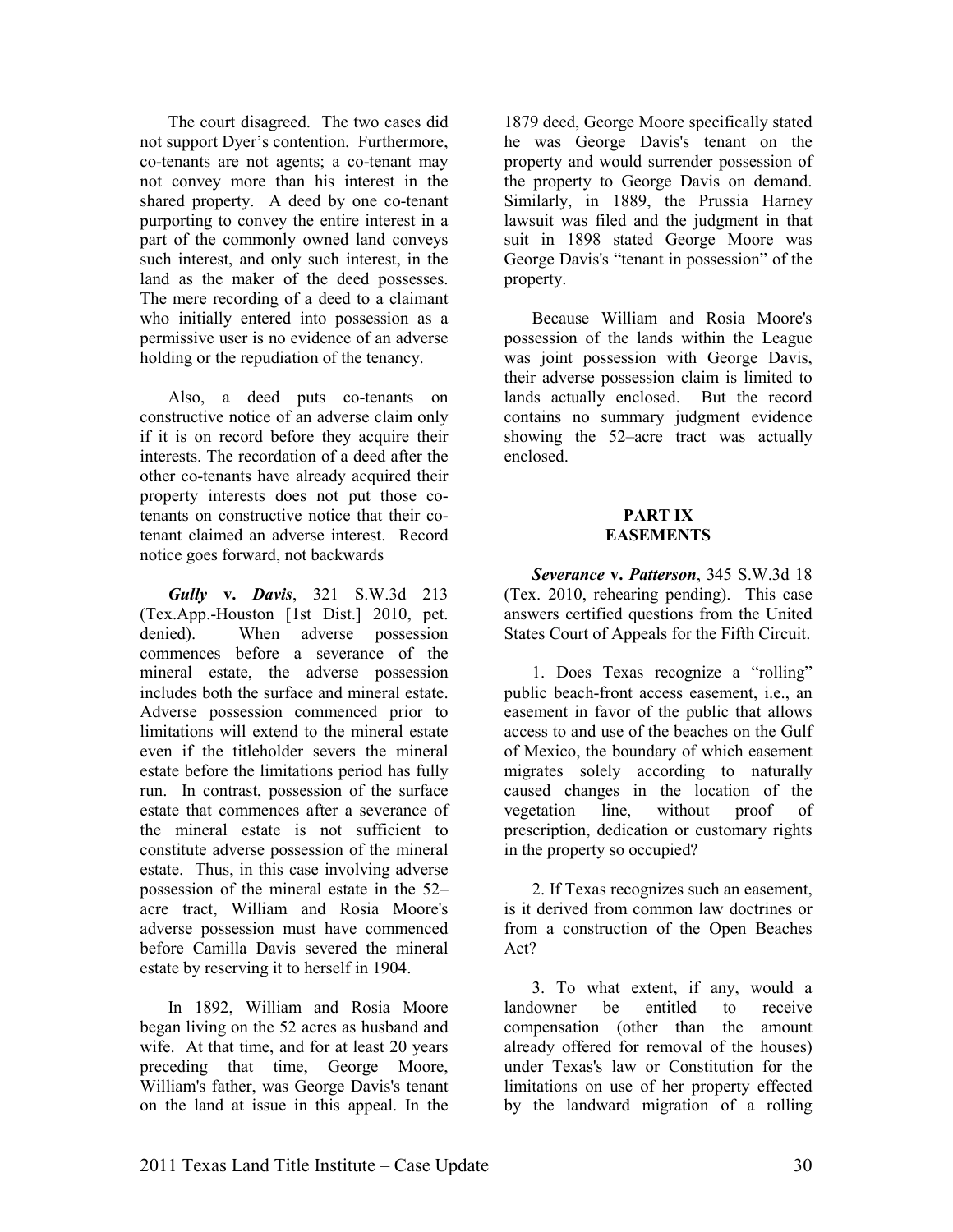easement onto property on which no public easement has been found by dedication, prescription, or custom?

The central issue is whether private beachfront properties on Galveston Island's West Beach are impressed with a right of public use under Texas law without proof of an easement.

In April 2005, Severance purchased three properties on Galveston Island's West Beach. "West Beach" extends from the western edge of Galveston's seawall along the beachfront to the western tip of the island. One of the properties, the Kennedy Drive property, is at issue in this case. A rental home occupies the property. A public easement for use of a privately owned parcel seaward of Severance's Kennedy Drive property pre-existed her purchase.

Five months after Severance's purchase, Hurricane Rita devastated the property subject to the easement and moved the line of vegetation landward. The entirety of the house on Severance's property is now seaward of the vegetation line. The State claimed a portion of her property was located on a public beachfront easement and a portion of her house interfered with the public's use of the dry beach. When the State sought to enforce an easement on her private property pursuant to the OBA, Severance sued several State officials in federal district court. She argued that the State, in attempting to enforce a public easement, without proving its existence, on property not previously encumbered by an easement, infringed her federal constitutional rights and constituted (1) an unreasonable seizure under the Fourth Amendment, (2) an unconstitutional taking under the Fifth and Fourteenth Amendments, and (3) a violation of her substantive due process rights under the Fourteenth Amendment.

Texas has a history of public use of Texas beaches, including on Galveston Island's West Beach. These rights of use

were proven in courtrooms with evidence of public enjoyment of the beaches dating to the nineteenth century Republic of Texas. But that history does not extend to use of West Beach properties, recently moved landward of the vegetation line by a dramatic event, that before and after the event have been owned by private property owners and were not impressed with preexisting public easements. On one hand, the public has an important interest in the enjoyment of Texas's public beaches. But on the other hand, the right to exclude others from privately owned realty is among the most valuable and fundamental of rights possessed by private property owners.

The Open Beaches Act states the policy of the State of Texas for enjoyment of public beaches along the Gulf of Mexico. The OBA declares the State's public policy to be "free and unrestricted right of ingress and egress" to State-owned beaches and to private beach property to which the public "has acquired" an easement or other right of use to that property. Privately owned beaches may be included in the definition of public beaches. The Legislature defined public beach by two criteria: physical location and right of use. A public beach under the OBA must border on the Gulf of Mexico. Along the Gulf, public beaches are located on the ocean shore from the line of mean low tide to the line of vegetation, subject to the second statutory requirement that the public must have a right to use the beach. This right may be "acquired" through a "right of use or easement" or it may be "retained" in the public by virtue of continuous "right in the public since time immemorial"

The area from mean low tide to mean high tide is called the "wet beach," because it is under the tidal waters some time during each day. The area from mean high tide to the vegetation line is known as the "dry beach." The wet beaches are all owned by the State of Texas. However, the dry beach often is privately owned and the right to use it is not presumed under the OBA. The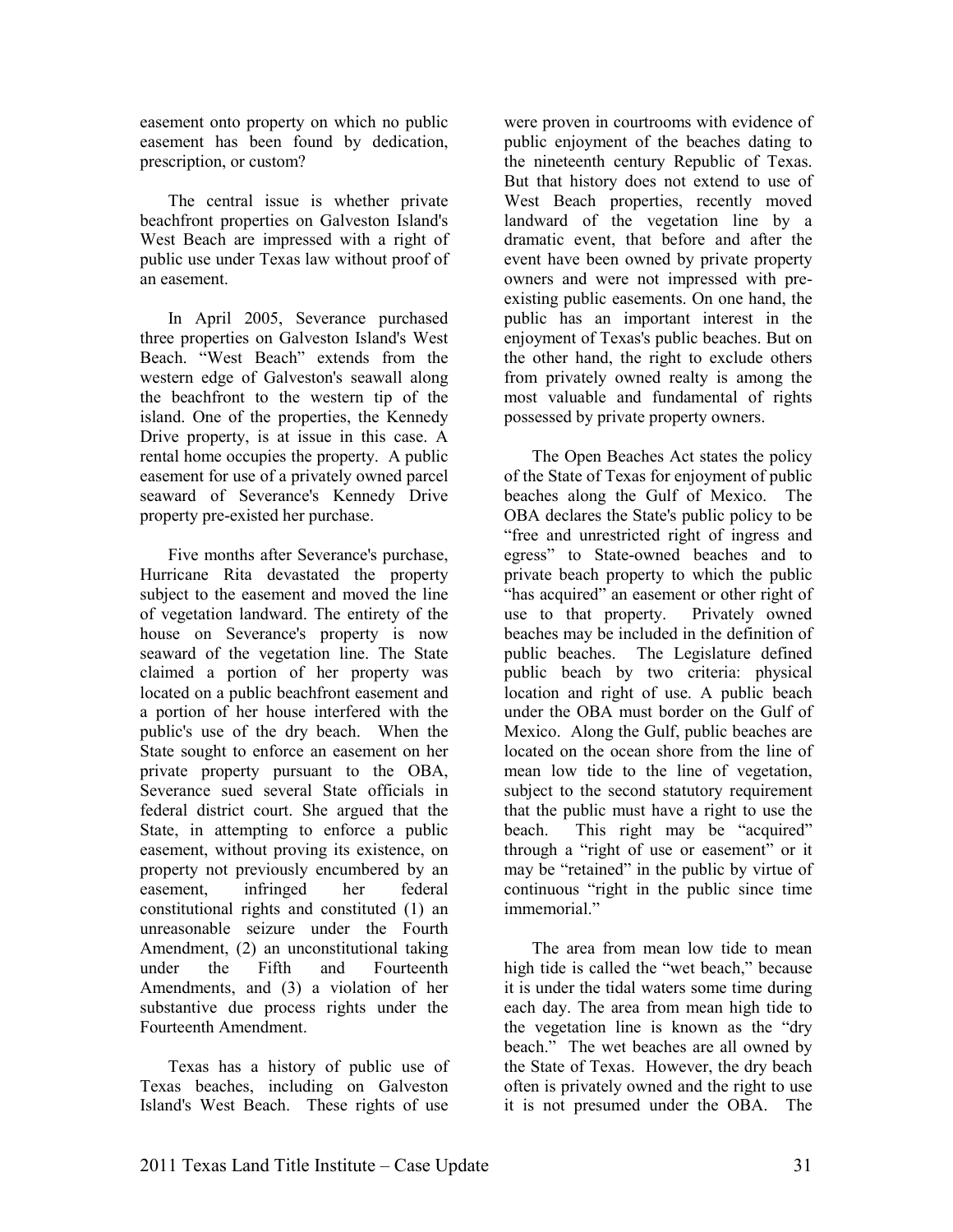Legislature recognized that the existence of a public right to an easement in privately owned dry beach area of West Beach is "dependant" [sic] on the government's establishing an easement in the dry beach or the public's right to use of the beach. Accordingly, where the dry beach is privately owned, it is part of the "public beach" if a right to public use has been established on it. The question is did the easement on the property seaward of Severance's property "roll" onto Severance's property?

The court reviewed the history of land ownership along the beaches of Galveston since the days of the Republic and eventually held that the State had divested its entire property interest in the dry beaches. It thus held that a public beachfront easement in West Beach, although dynamic, does not roll. The public loses that interest in privately owned dry beach when the land to which it is attached becomes submerged underwater. While these boundaries are somewhat dynamic to accommodate the beach's everyday movement and imperceptible erosion and accretion, the State cannot declare a public right so expansive as to always adhere to the dry beach even when the land the easement originally attached to is eroded. This could divest private owners of significant rights without compensation because the right to exclude is one of the most valuable and fundamental rights possessed by property owners. Texas does not recognize a "rolling" easement on Galveston's West Beach. Easements for public use of private dry beach property do change along with gradual and imperceptible changes to the coastal landscape. But, avulsive events such as storms and hurricanes that drastically alter pre-existing littoral boundaries do not have the effect of allowing a public use easement to migrate onto previously unencumbered property. This holding shall not be applied to use the avulsion doctrine to upset the long-standing boundary between public and private ownership at the mean high tide line. That result would be

unworkable, leaving ownership boundaries to mere guesswork. The division between public and private ownership remains at the mean high tide line in the wake of naturally occurring changes, even when boundaries seem to change suddenly.

Land patents from the Republic of Texas in 1840, affirmed by legislation in the new State, conveyed the State's title in West Galveston Island to private parties and reserved no ownership interests or rights to public use in Galveston's West Beach. Accordingly, there are no inherent limitations on title or continuous rights in the public since time immemorial that serve as a basis for engrafting public easements for use of private West Beach property. Although existing public easements in the dry beach of Galveston's West Beach are dynamic, as natural forces cause the vegetation and the mean high tide lines to move gradually and imperceptibly, these easements does not migrate or roll landward to encumber other parts of the parcel or new parcels as a result of avulsive events. New public easements on the adjoining private properties may be established if proven pursuant to the Open Beach Act or the common law.

*Brookshire Katy Drainage District* **v.**  *Lily Gardens, LLC*, 333 S.W.3d 301 (Tex.App.-Houston [1st Dist.], 2010 pet. pending). The District had an easement for a drainage canal across two tracts of land. It constructed a drainage ditch across both tracts and installed a concrete bridge across the ditch. Lily gardens acquired the two tracts. After buying them, Lily Gardens undertook to beautify the property for use as an outdoor event venue. Among other things, Lily Gardens added a picturesque covering to the cement bridge. Lily Gardens intended to use the bridge to transport visitors from a reception facility at the front of the property to a gazebo at the back. Lily Gardens left all existing structures in place and merely affixed the bridge covering to the existing bridge at ground level. It did not touch culverts or pipes beneath the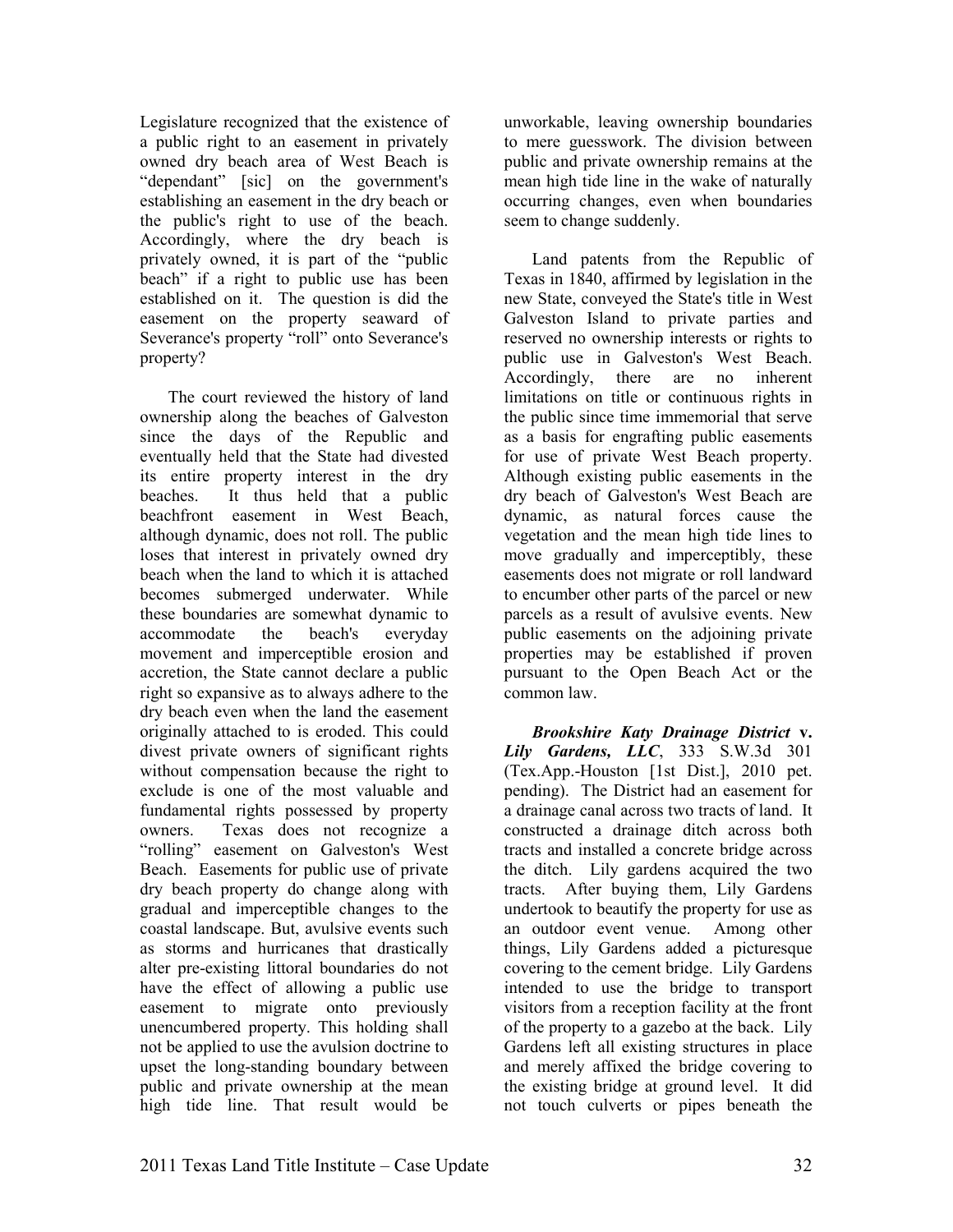bridge.

The District sent Lily Gardens a letter demanding that it remove the covering, claiming that the structure was attached to the District's culverts, which interfered with the drainage plans and violated the easement. Lily Gardens refused to remove the covering. The District filed suit. The trial court found that the bridge covering did not encroach on the District's easement and that Lily Gardens was not required to remove it.

An easement does not convey title to property. Instead, an easement is a nonpossessory interest in another's property that authorizes its holder to use that property for a particular purpose. The contracting parties' intentions as expressed in the grant determine the scope of the interest conveyed. In determining the scope of an easement, a court may only imply those rights reasonably necessary to the fair enjoyment of the easement with as little burden as possible to the servient owner. If a particular purpose is not provided for in the grant, a use pursuing that purpose is not allowed.

Here, the easement's stated purposes was for "constructing, maintaining, operating, repairing, and re-constructing a drainage canal, including drains, ditches, laterals and levees." The bridge covering added by the Defendants is affixed to the preexisting cement bridge above the drainage canal, as distinguishable from construction in or obstructing the canal. It is undisputed that the cement bridge was built around the time the District built the drainage canal. The pictures attached as summary judgment evidence by the District show that the bridge covering was attached to this preexisting bridge. The District does not provide any evidence showing that the structure was actually built onto or extended into the drainage canal.

*Boerschig* **v.** *Southwestern Holdings, Inc.*, 322 S.W.3d 752 (Tex.App.-El Paso 2010, no pet.). Boerschig sued SHI, alleging, among other things, that SHI violated the express "ranch road" easement by using it for its invitees to access a resort rather than a ranch, and to access nonappurtenant properties.

When considering the terms of an express easement, a court applies basic principles of contract construction and interpretation. The contracting parties' intentions, as expressed in the grant, determine the scope of the interest conveyed. Any doubts about the parties' intent are resolved against the grantor, or servient, estate, and the court adopts the interpretation that is the least onerous to the grantee, or dominant, estate in order to confer on the grantee the greatest estate permissible under the instrument.

Citing *Marcus Cable Assocs.* **v.** *Krohn*, 90 S.W.3d 697 (Tex. 2002), Boerschig asserts that the easement may only be used as contemplated by the parties at the time the easement was entered into, that is, to access a ranch, not a commercial resort. In *Marcus Cable*, the Supreme Court construed an easement that granted an electrical utility permission to construct and maintain "an electric transmission or distribution line or system" over private real property. Marcus Cable obtained permission from the electrical utility to attach cable lines and wiring to the utility's poles. The private property owners sued, claiming that the cable company did not have a valid easement and that they had not consented to the placement of the cable lines across their property. After determining that settled law had interpreted the terms "electric transmission" and "electric distribution" as referring exclusively to conveyances of electricity, the Supreme Court, relying on the specific language in the grant, held that the grant expressed in the easement encompassed only an "electric transmission or distribution line or system," not a use for cable television transmission. Thus, the Supreme Court concluded that the utility easement was limited to the purpose of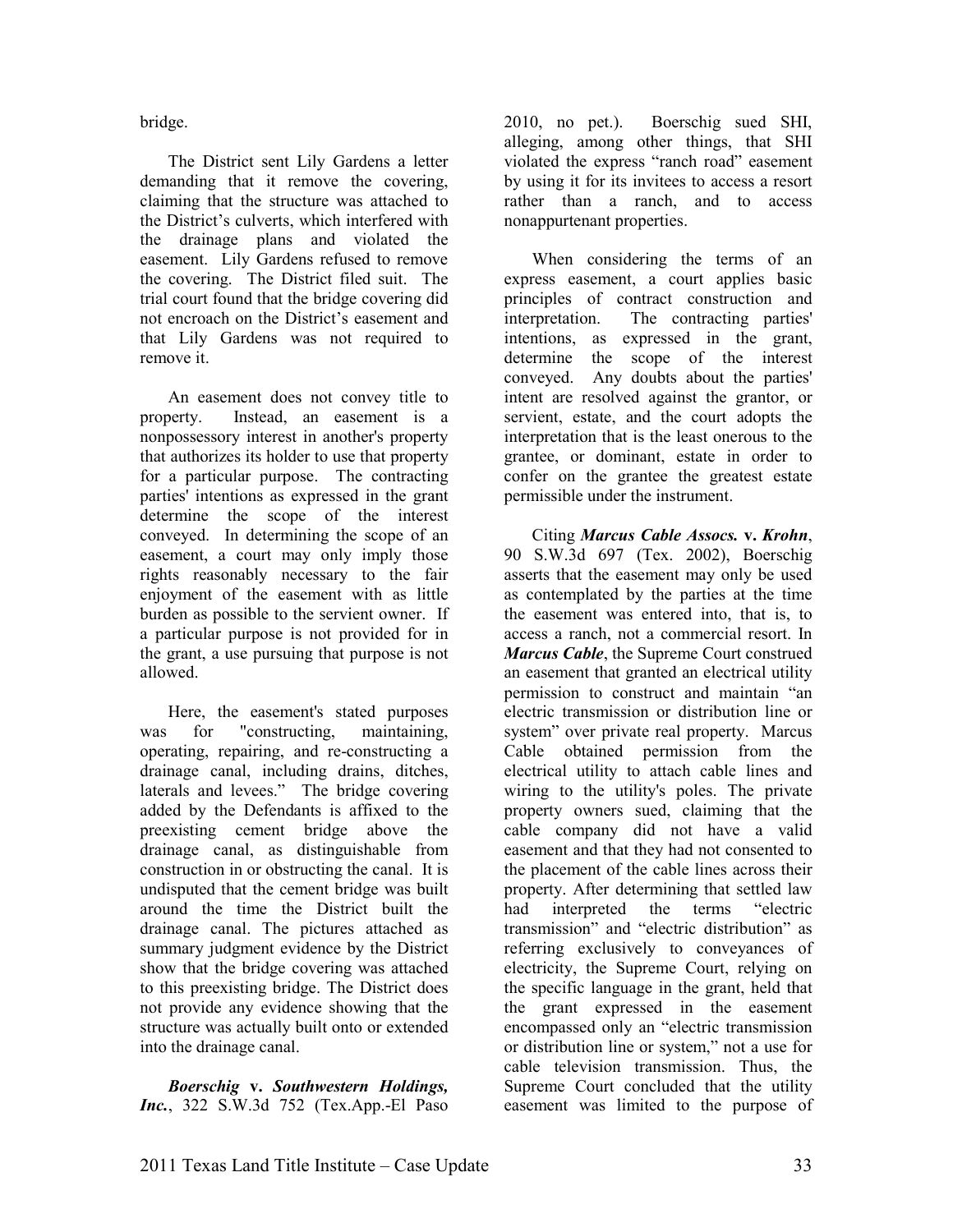conveying electricity and declined to permit a use by Marcus Cable that went beyond conveying electricity.

Boerschig asserts that since the easement refers to the "McCracken Tinaja China Ranch," the "Cibolo Creek–Cienega Ranch," and the road as a "ranch road," the easement may only be used to access ranches, that is, a farm or establishment for rearing cattle and other stock, not to access commercial resorts. The court disagreed. The easement provides for a general right of ingress and egress. It does not provide that either party may only use the easement to access property that may only be used for those ranching purposes as claimed by Boerschig. Indeed, simply because the word "ranch" is contained in the title of a property does not mean that property is limited to such a use.

Further, although the properties may be labeled ranches or the road a "ranch road," those names are not sufficient by themselves to limit the easement's use to access only ranch properties, that is, to limit what the owners of the respective estates can do with their property. Indeed, an easement granted for general purposes of ingress and egress includes not only the use required at the time of the grant, but also the right to use the easement for any purpose connected to the use of the property. Absent any expressed language limiting or negating what the owners may do on their properties, the court declined to hold that simply labeling the properties ranches or the road a ranch road is sufficient by itself to limit the properties to ranching operations only.

Finally, the court noted that Boerschig was aware at the time the easement was granted that SHI was intending to operate a resort on its ranch.

*Lambright* **v***. Trahan*, 322 S.W.3d 424 (Tex.App.-Texarkana 2010, pet. denied). Dedication of a roadway may occur as a result of either an express grant or dedication or by implication. Generally, an

express dedication is accomplished by deed or written instrument. In order to complete the creation of a public easement by an express dedication of property, as here, there must be acceptance of the dedication by or on behalf of the public. This does not require a formal or express acceptance of a dedication by the public; rather, an implied acceptance by the public is sufficient. That is, by general and customary use, the public can accept a dedication.

In this case, the County has never provided any maintenance for any part of any of the roadways at issue. Rather, the property owners who use the roads have maintained those roads. There was no proffer of any evidence of a formal acceptance of the dedication by the County Commissioners' Court.

There was testimony that the "general public" uses the road. Specifically, census takers, ambulance drivers, and police were said to have regularly used the road. The use of a roadway by law enforcement officers, ambulance drivers, and census takers is not conclusive as to the intent of those members of the public to accept a dedication of a roadway as a public roadway. In similar fashion, such officials might use a hallway in an apartment building for access to an apartment within it without any thought that the hallways have been dedicated to public use. The trier of fact must infer the intent of the members of the public from its actions. Apparently, the trial court here did not infer that the public's use of these roads in these circumstances as described by the evidence sufficiently showed the intention of the public to accept them as public roads. Given the paucity of evidence on the issue of public acceptance and the fact that the burden to prove their acceptance lay with the proponents, the court believed a "reasonable and fairminded" fact-finder could conclude that the proof of acceptance of the roadways by public use failed to meet the required burden.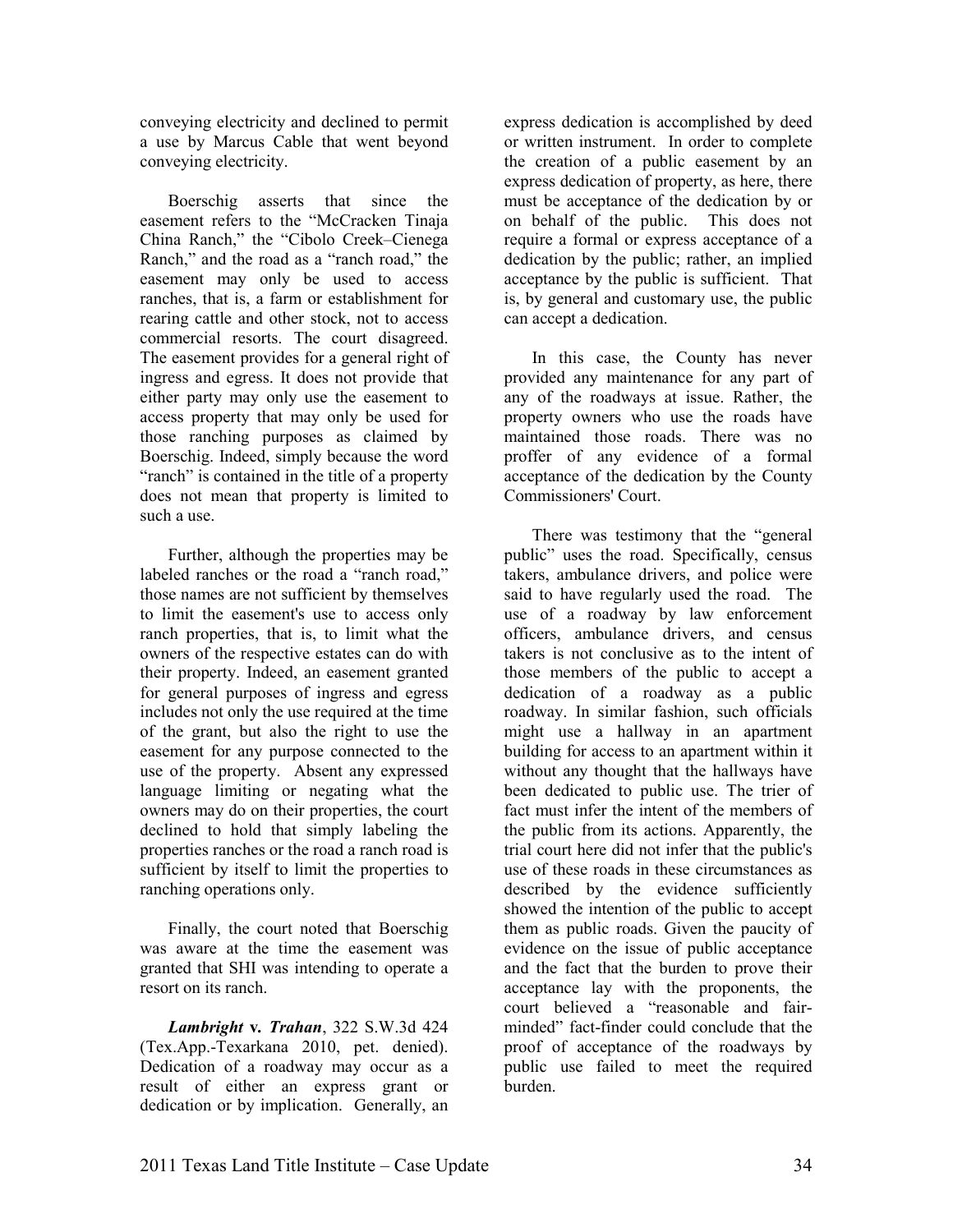*Reaves* **v.** *Lindsay*, 326 S.W.3d 276 (Tex.App.-Houston [1st Dist.] 2010, no pet.). The express easement involved in this case said it was for the "purpose of maintaining and keeping in repair a roadway and for the use, liberty, privilege and easement of passing and repassing in common with the grantor and others. When the Reagans sought to fence their property with a gate abutting the farm to market road and to install gates and cattle guards, the Lindsays sued, claiming that the easement entitled them to access the FM.

The intent expressed in the grant by the contracting parties determines the scope of the easement. The easement does not specifically address the use of gates or cattle guards. Instead, the Lindsays argue that the terms "liberty" and "roadway" in the easement grant them the right to the easement without gates, cattle guards, and other obstructions.

The grant's terms are not specifically defined so the court must give them their plain, ordinary, and generally accepted meaning. Liberty is defined as the "freedom from arbitrary or undue external restraint, esp. by a government." Liberty is also defined as "the state of being free within society from oppressive restrictions imposed by authority on one's way of life, behavior, or political views." These definitions suggest that liberty is a person's right or freedom to act without arbitrary or oppressive restraint. It is not a right to act without any restraint whatsoever.

The court said that it cannot hold that liberty, as a matter of law, means the right to ingress and egress free of gates, cattle guards, or other obstructions as suggested by the Lindsays. The Lindsays' interpretation extends beyond the plain and ordinary meaning of the term. Furthermore, there is no evidence in the summary judgment record that suggests that installing gates or cattle guards would be arbitrary or oppressive.

The Lindsays also claim that the term "roadway" in the easement grant supports a conclusion that the easement, as a matter of law, must be open and unobstructed. The Lindsays argue that the inclusion of the word "other" in the easement's grant of the right to pass and repass "in common with Grantor, his heirs and assigns, and others" suggests that the road was meant to be open to the public and, accordingly, free from obstructions. The court did not agree with the Lindsays that the use of the word "other" in the easement in this case compels the same conclusion as the use of the words to be "kept open as a pass-way for the traveling public." It read the language of the easement to acknowledge that people other than the actual property owners may occasionally use the road. To argue that all roads that are not used exclusively by their owners are public roads would eviscerate the concept of private roads.

The court held that the language of the easement does not address the issue of whether gates and cattle guards can be installed on the easement. This does not end the inquiry, however. When an express easement is stated in general terms, the easement implies a grant of unlimited reasonable use such as is reasonably necessary and convenient and as little burdensome as possible to the servient owner. No interest in real property passes by implication as incidental to a grant except what is reasonably necessary to the fair enjoyment of the property. This is a balancing test involving the question whether the Lindsays' claim to a right to a roadway without any gates or cattle guards is reasonably necessary and convenient and whether this claimed right puts as little burden as possible on the Reaveses.

Neither of the parties presented much evidence relevant to this balancing test in their motions for summary judgment. The Lindsays correctly argue that they have the right to use the entire easement as a roadway. The Reaveses state that they intend to use their land to raise cattle, but do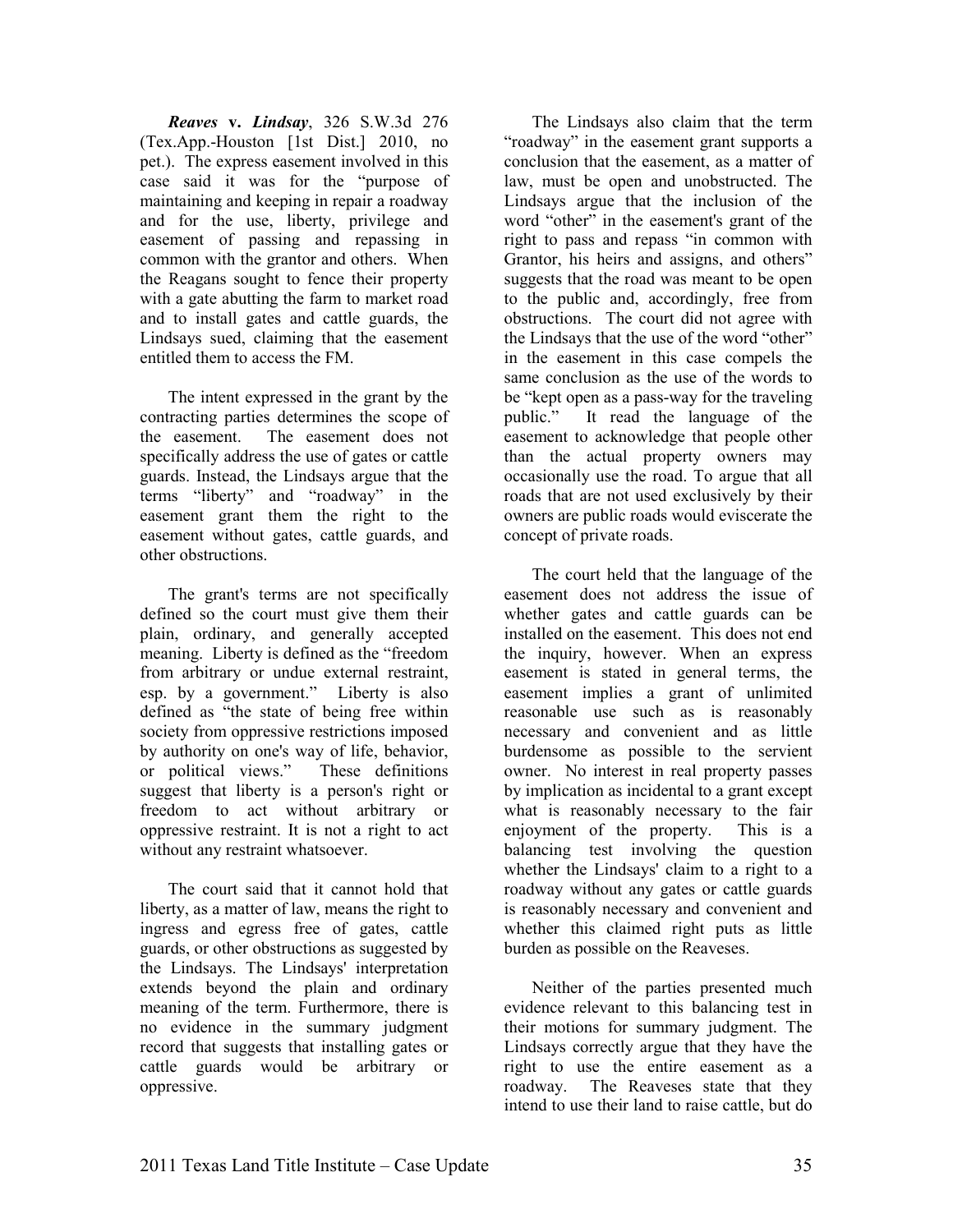not explain why it would be too great of a burden to build a fence and gate alongside the easement tract rather than across the easement considering that their right to use the portion of land subject to the easement for raising cattle is secondary to the Lindsays' right to use it as a roadway.

The court thus held that the record was underdeveloped on the issue of whether an easement without gates or cattle guards is reasonably necessary and convenient for the Lindsays while putting as little burden as possible on the Reaveses. Accordingly, this could not have been a basis for summary judgment for either party.

#### **PART X HOMESTEAD**

*London* **v.** *London*, 342 S.W.3d 768 (Tex.App.-Houston [14th Dist.] 2011, no pet.). Jeffrey and Leticia are divorced, but still arguing over money. After Jeffrey was awarded a judgment against Leticia, he learned that Leticia was about to sell her homestead and had instructed the title company to pay various creditors from the proceeds of the sale. Before the closing, Jeffrey asked the court to appoint a receiver and order Leticia to deliver the proceeds of any sale to the receiver. The court signed an order appointing a receiver to collect the sales proceeds from the homestead and pay them to Jeffrey.

In "partial compliance" with the court's order, Leticia delivered a portion of the sales proceeds to the receiver, and appealed the trial court's order. When some of Leticia's creditors were paid from the sales proceeds, the trial court requested (but did not order) that the funds be returned.

Receivership is a drastic remedy, to be used sparingly in the context of private litigation. Nevertheless, it is a matter committed to the trial court's discretion, and will not be disturbed absent a clear abuse of discretion.

The "turnover" statute is a procedural device used by judgment creditors to reach a debtor's non-exempt assets that otherwise would be difficult to reach by attachment or levy through ordinary legal process. Civil Practice & Remedies Code § 31.002. Under the turnover statute, the trial court can appoint a receiver to take possession of the debtor's non-exempt assets, sell them, and pay the debtor's creditors with the proceeds. But assets that are exempt from attachment, execution, or seizure are not subject to the turnover statute.

With certain exceptions inapplicable here, a homestead is exempt from seizure to satisfy creditors' claims. And if a homestead claimant sells her home, the sales proceeds similarly are exempt from seizure for six months.

On its face, then, the final judgment demonstrates that the trial court violated the turnover statute by appointing a receiver to hold the proceeds of the homestead's planned sale and by ordering Leticia to turn over the ales proceeds to the receiver. Because these actions violated the turnover statute, the trial court abused its discretion in issuing such an order.

Jeffrey contends that the statutory exemption applies only to those proceeds the debtor intends to apply toward the purchase of a new homestead within six months of the original homestead's sale. He therefore maintains that because Leticia expressed an intention to use some of the sale proceeds to pay for debts and living expenses rather than to buy a new homestead, she waived the exemption over that portion of the proceeds. Jeffrey argues that in issuing the turnover over, the trial court balanced Leticia's right to protect the homestead-sale proceeds from turnover for six months against Jeffrey's present right to preserve the homestead proceeds for distribution to him conditioned upon Leticia's failure to purchase a substitute homestead within the statutory six (6) month period. He additionally argues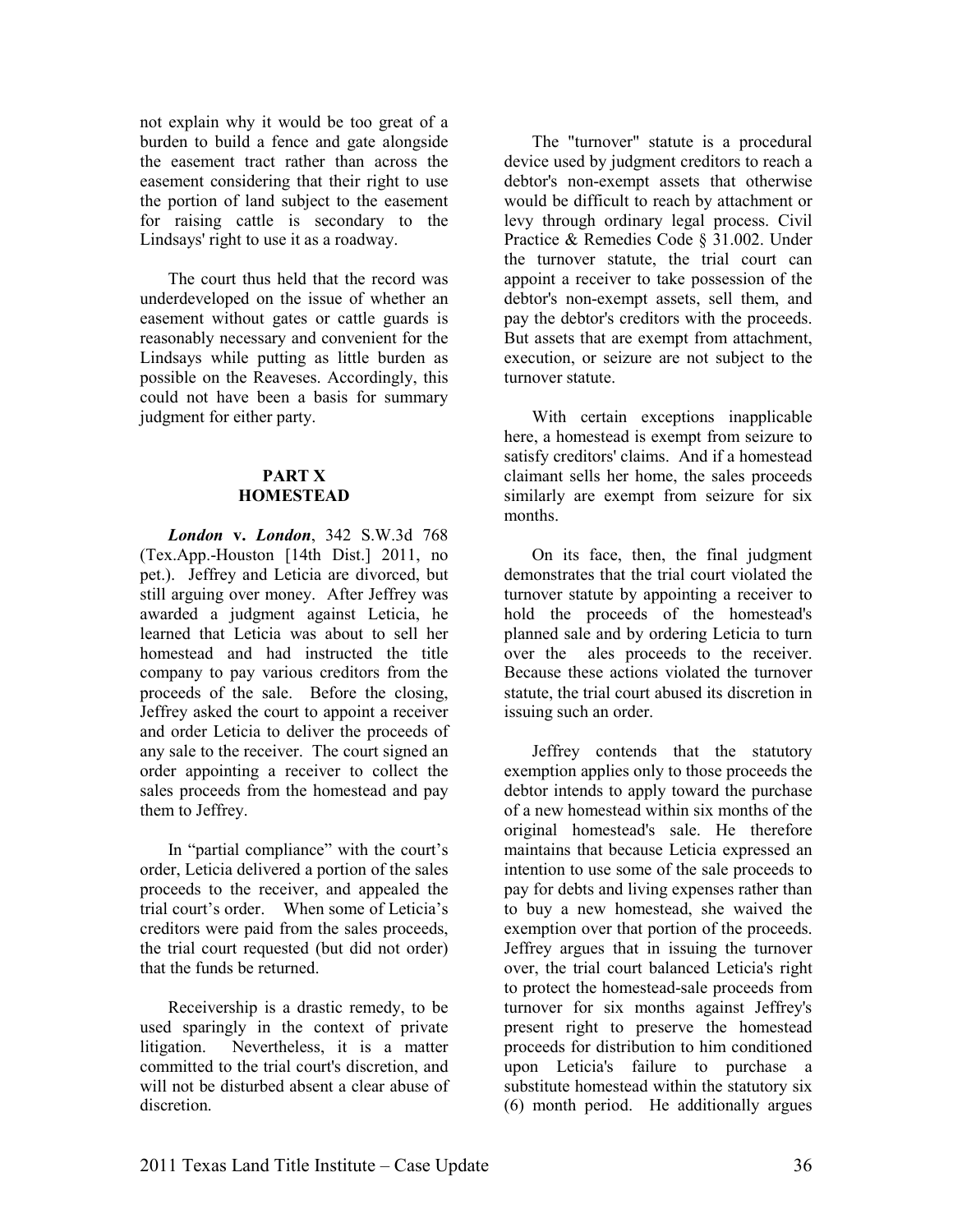that within the six months after the sale, Leticia is not free to use these proceeds to pay other creditors.

Each of these assertions is incorrect. Jeffrey did not have the right to preserve Leticia's homestead-sale proceeds, and Leticia did have right to use the proceeds to pay other creditors. In arguing to the contrary, Jeffrey relies on federal bankruptcy cases that he contends support his position that Leticia waived the exemption. But, unlike the federal cases on which Jeffrey bases his argument, this is not a bankruptcy case, and this is not a case involving an attempt to defraud a creditor. When a debtor files for bankruptcy protection, federal bankruptcy law limits a debtor's asset-management and debtpayment choices, but those limitations are inapplicable here. Instead, this is a case concerned with the validity of a turnover order. In the cases on which Jeffrey relies, no court held that a judgment creditor without a secured interest in the property could use the turnover statute to sequester exempt homestead-sale proceeds.

Jeffrey argued that certain dicta in his cases supported the "replacement homestead" requirement, but the court noted that the homestead statutes do not place any such limit on proceeds from a homestead sale. The statutory exemption for homesteadsale proceeds instead provides in its entirety, "The homestead claimant's proceeds of a sale of a homestead are not subject to seizure for a creditor's claim for six months after the date of sale." Property Code  $§$  41.001(c). Thus, the statute limits the options available to creditors, not the options available to homestead claimants.

Finally, the court agreed to extend the beginning of the exemption period until the later of the issuance of the court's opinion or the release of funds to Leticia. Here, an unsecured creditor has caused the homestead-sale proceeds to be wrongfully withheld from the judgment debtor in an attempt to accomplish the very thing the

statute forbids—payment of his debt from homestead-sale proceeds. Thus, it was quite appropriate to extend the beginning of the exemption period.

#### **PART XI BROKERS**

*Romo* **v***. Payne*, 334 S.W.3d 364 (Tex.App.-El Paso 2011, no pet.). Romo is a licensed mortgage broker who operated several businesses in El Paso. Romo's businesses focused on obtaining refinancing for homeowners facing foreclosure. In May 2004, the State of Texas and the Commissioner of the State sued Romo, alleging that he violated the Texas Mortgage Broker License Act and the DTPA. The State asserted that Romo employed loan officers from September 2002 to May 2004.

The central issue in this case is whether the Broker Act required loan officers to be licensed between the years of 2002 and 2004, which is when Romo employed Simpson and Blanchet. If licenses were not required, Romo could not have violated the Broker Act by allowing unlicensed loan officers to work for him and there would be no basis for requiring him to disgorge the profits he earned by reason of her employment.

The Broker Act is §§ 156.001-.508 of the Texas Finance Code. It was enacted in 1999 and has been amended several times. There are no prior cases construing its scope.

Romo cites two of the Broker Act's provisions—Section 156.201(b) and Section 156.204(c) of the Finance Code—to establish that licenses were not required. Between the years 2002 and 2004, Section 156.201(b) stated: An individual may not act or attempt to act as a loan officer unless the individual at the time is (1) licensed under the Broker Act, (2) sponsored by a licensed mortgage broker and acting for the licensed broker, or (3) exempt. Although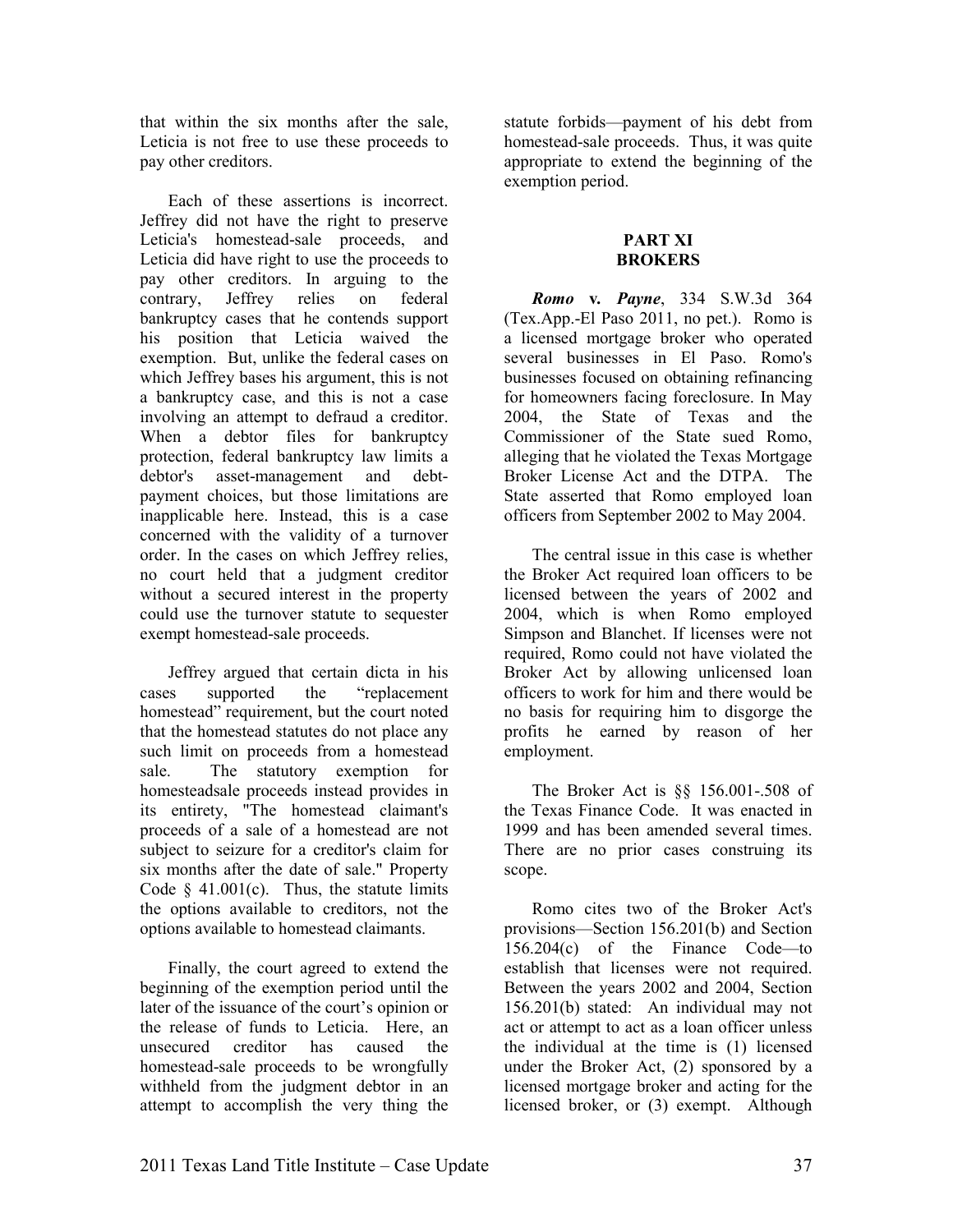the plain meaning of Sections 156.201(b)(2) and  $156.204(c)(4)$  indicates that a person did not need a license to work as a loan officer if she was sponsored by a mortgage broker, the State argues that this interpretation cannot be correct when the statutes are read in conjunction with Section 156.406. Section 156.406 provides: "A person who is not exempt under this chapter and who acts as a . . . loan officer without first obtaining a license required under this chapter commits an offense. However, the plain language of Section 156.201(b)(2) effectively provided an exemption for persons who were sponsored by a mortgage broker.

In short, the statutory language is plain, and the State has provided no compelling reason to deviate from it. The court focused on the statutory language because ordinary citizens should be able to rely on the plain language of a statute to mean what it says.

*Clouse* **v.** *Levin*, 339 S.W.3d 766 (Tex.App.-Houston[14th Dist.] 2011, no pet). Levin was an agent/independent contractor with Coldwell Banker. The Clouses were interested in buying a house and contacted Levin. Before making an offer on behalf of the Clouses, an agreement was signed by the Clouses and by Levin on behalf of Coldwell Banker. Levin individually was not a party to the agreement. The agreement specified that Coldwell Banker was the Clouses' "exclusive agent" from November 11, 2007 until May 11, 2008. The agreement also contained a provision indicating that Coldwell Banker would receive a threepercent commission on any real estate purchased by the Clouses in the market area. Before the end of November, the Clouses' offer on the house was rejected and they were no longer actively working with Levin to find a house.

In late December, the Clouses purchased a house in Katy through a different realestate broker and agent. Coldwell Banker assigned its rights to commissions in the Clouse agreement to Levin and he sued the

Clouses for breach of the agreement.

The Clouses argue there is no written contract between the Clouses and Levin as required under Occupations Code 1101.806(c) and no proof Levin or Coldwell Banker were licensed in Texas as required under Occupations Code §1101.806(b). The court agreed with the Clouses. Although the agreement on which Levin based his action was in writing and signed by the Clouses, Coldwell Banker, not Levin, was the other party to the agreement. An agent cannot maintain action for commission when he was not a party to buyer-representation agreement. The court acknowledged that Levin pleaded and presented evidence that he had a right to recover under the agreement because Coldwell Banker assigned to Levin its right to collect commissions under the agreement. However, this theory of recovery was neither submitted to the jury nor proved as a matter of law.

*S&I Management, Inc.* **v.** *Choi*, 331 S.W.3d 849 (Tex.App.-Dallas 2011, no pet.). When Lee was looking to buy some property for a gas station, he met with Choi, who said he worked for The Michael Group real estate brokerage. They found a site and Lee agreed to buy it. Before the purchase, Lee and Choi were looking at other businesses in the neighborhood when Lee asked Choi about a nearby property with a defunct gas station. Choi told Lee that no one would move into that space because the gas station there was decrepit and old. After the purchase, Quiktrip opened a gas station on the lot with the defunct gas station, taking business away from Lee and reducing the value of his property. Lee sued Choi and The Michael Group for fraud and DTPA violations. The claims against The Michael Group were based on theories of vicarious liability under the doctrine of respondeat superior.

Under the doctrine of respondeat superior, an employer is vicariously liable for the negligence of an agent or employee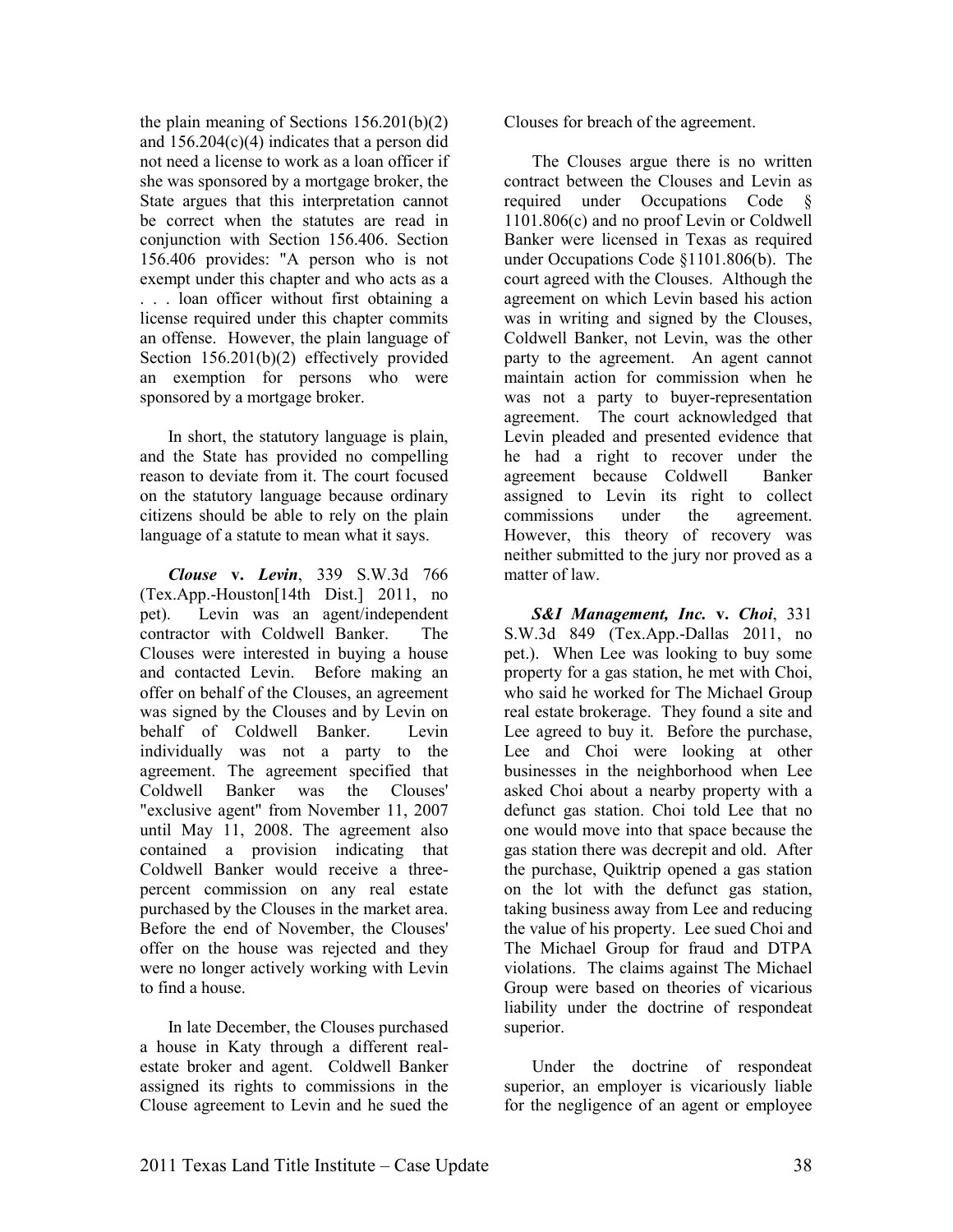acting within the scope of his agency or employment even though the principal or employer has not personally committed a wrong. The justification for imposing this liability is that the principal or employer has the right to control the means and methods of the agent or employee's work. An employer is not vicariously liable for the torts of an independent contractor it hires because an independent contractor has sole control over the means and methods of the work. A contract between the parties that establishes an independent contractor relationship is determinative of the parties' relationship in the absence of extrinsic evidence indicating that the contract was a "sham or cloak" designed to conceal the true legal relationship of the parties or that despite the contract terms, the true agreement vested the right of control in the principal.

The Michael Group attached a form contract to its motion for summary judgment. The Independent Contractor Agreement provided that Choi was an independent contractor but that The Michael Group was "legally accountable" for Choi's activities. Nothing in the contract gave The Michael Group the right to control the means and methods of Choi's work.

Lee argues that the Agreement was insufficient to establish Choi's independentcontractor status as a matter of law because it does not identify the contractor and it is not signed by the alleged contractor. Under the statute of frauds, certain contracts are not enforceable unless they are in writing and signed by the person against whom enforcement of the contract is sought. However, The Michael Group was not seeking to enforce the Agreement against Choi or anyone else; it attached the Agreement to show the terms of the agreement between it and Choi.

Lee also points to the statement in the contract that "Contractor understands that Broker is legally accountable for the activities of Contractor." However, whether

The Michael Group is vicariously liable to third parties under the doctrine of respondeat superior for Choi's torts depends on whether it had sole control over the means and methods of Choi's work. Nothing in the contract, and no other evidence presented by Lee, purports to give it that authority. The statement that "Contractor understands that Broker is legally accountable for the activities of Contractor" did not give The Michael Group sole control over the manner and means used by Choi to sell real estate.

The Independent Contractor Agreement established Choi's independent-contractor relationship with The Michael Group. Accordingly, the court concluded the trial court did not err in granting The Michael Group's traditional motion for summary judgment.

*eary* **v.** *Mikob Properties, Inc.*, 340 S.W.3d 578 (Tex.App.-Dallas 2011, no pet.). The brokers brought suit to recover commissions when the sale of eight apartment complexes to Comunidad. The purchase contract did not contain a provision for broker fees. The brokers claimed that a "Term Sheet" along with several e-mails exchanged around the time the contract was entered into constituted a contract for broker fees. Comunidad argued that the Term Sheet and other correspondence did not satisfy the requirements of Occupations Code § 1101.806(c).

The Term Sheet is signed by the parties; however, in handwriting above the signature lines appears the sentence, "This term sheet is a guideline only, and is not binding." The Term Sheet identifies the "Purchaser" as "A Texas limited liability company to be formed with 100% of the membership interest being owned by Comunidad Corporation, a Texas non-profit corporation (IRS 501 C-3)." Although the term "Seller" is used in the Term Sheet, no seller is identified. The "Property" is defined as "Those particular Apartment Communities commonly known as Harbortree, Balboa, Capital Estates, Wisteria Gardens, Oaks of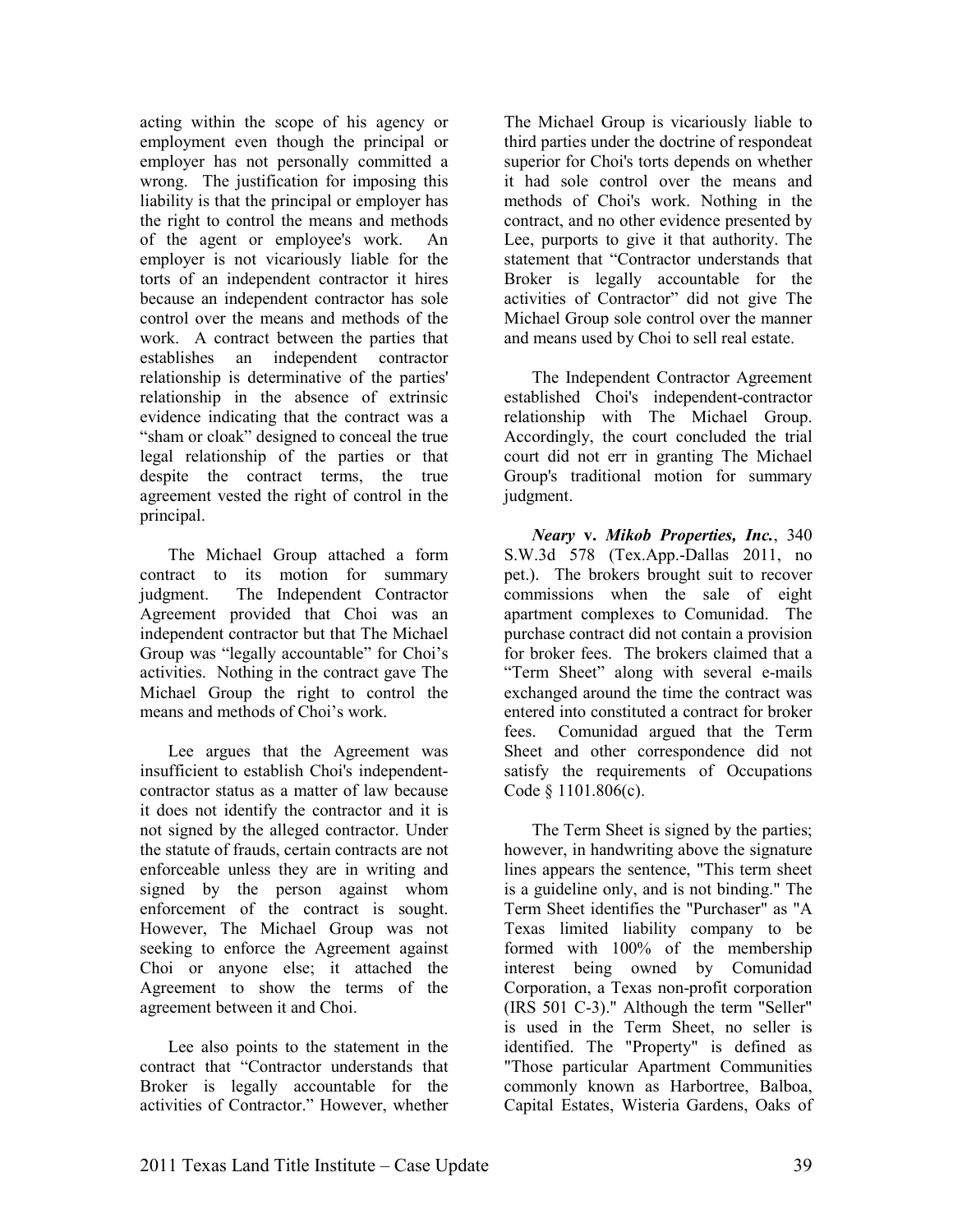Brittany, Kensington Club I & II, Stonehaven at the Galleria, and Fondren Court. A separate LLC shall be formed for the purchase of each property." The Term Sheet also includes a paragraph entitled "Brokerage Fee."

A person may not maintain an action in this state to recover a commission for the sale or purchase of real estate unless the promise or agreement on which the action is based, or a memorandum, is in writing and signed by the party against whom the action is brought or by a person authorized by that party to sign the document. The brokers concede this provision applies to their claim for a commission, but contend that the statutory requirements have been met by reading together the Term Sheet and the email messages.

To comply with Occupations Code § 1101.806(c), an agreement or memorandum must (1) be in writing and must be signed by the person to be charged with the commission; (2) promise that a definite commission will be paid, or must refer to a written commission schedule; (3) state the name of the broker to whom the commission is to be paid; and (4) either itself or by reference to some other existing writing, identify with reasonable certainty the land to be conveyed. The court held that the Term Sheet and e-mails did not amount to a written agreement to pay a commission.

First, the Term Sheet said it was "a guideline only and not binding." "Not binding" in this case means exactly that, not binding. Second, the Term Sheet provides that the "Seller" will pay the commission. The Term Sheet, however, never identifies the "Seller." Further, as to the requirements of a definite commission and the name of the broker to be paid, the Term Sheet provides that SJH and two others will receive a commission "equal to a total of 2.0% of the Purchase Price," and includes terms for payment. Neary, however, is not identified as a "broker to whom the commission is to be paid." Finally, as to the

requirement that the agreement identify the property with reasonable certainty, the court pointed out that only the names of various apartment complexes were given. No further location or address is given, and no reference is made to any other existing writing that further describes or identifies the property. While a metes and bounds description is not necessary, the writing must furnish the data to identify the property with reasonable certainty. Parol evidence may be used to explain or clarify the written agreement, but not to supply the essential terms.

The court went on to hold that the Term Sheet was not rescued by the exchange of emails. Even when the Term Sheet and email messages are read together, however, they indicate at most an effort to negotiate an agreement on the terms upon which a commission would be paid. The documents do not constitute a signed, written memorandum setting forth the essential terms of an agreement as required for strict compliance with the Occupations Code.

*SJW Property Commerce, Inc.* **v***. Southwest Pinnacle Properties, Inc.*, 328 S.W.3d 121 (Tex.App.-Corpus Christi-Edinburg 2010, pet. pending). At the tail end of a very long case dealing with fraud, tortious interference, and the like, the court dealt with a broker's claim for its brokerage fee. The seller argued that the listing agreement in question was unenforceable because it did not contain an adequate property description. The court said that it had reviewed Occupations Code 11001.806(c) and found "that the statute merely requires that an agreement to sell or purchase real estate be in writing and signed by the party against whom an action is brought, which does not appear to support the seller's argument that the listing agreement is unenforceable. "We therefore reject the Palmer companies' argument that the Listing Agreement was unenforceable because it lacked an adequate property description."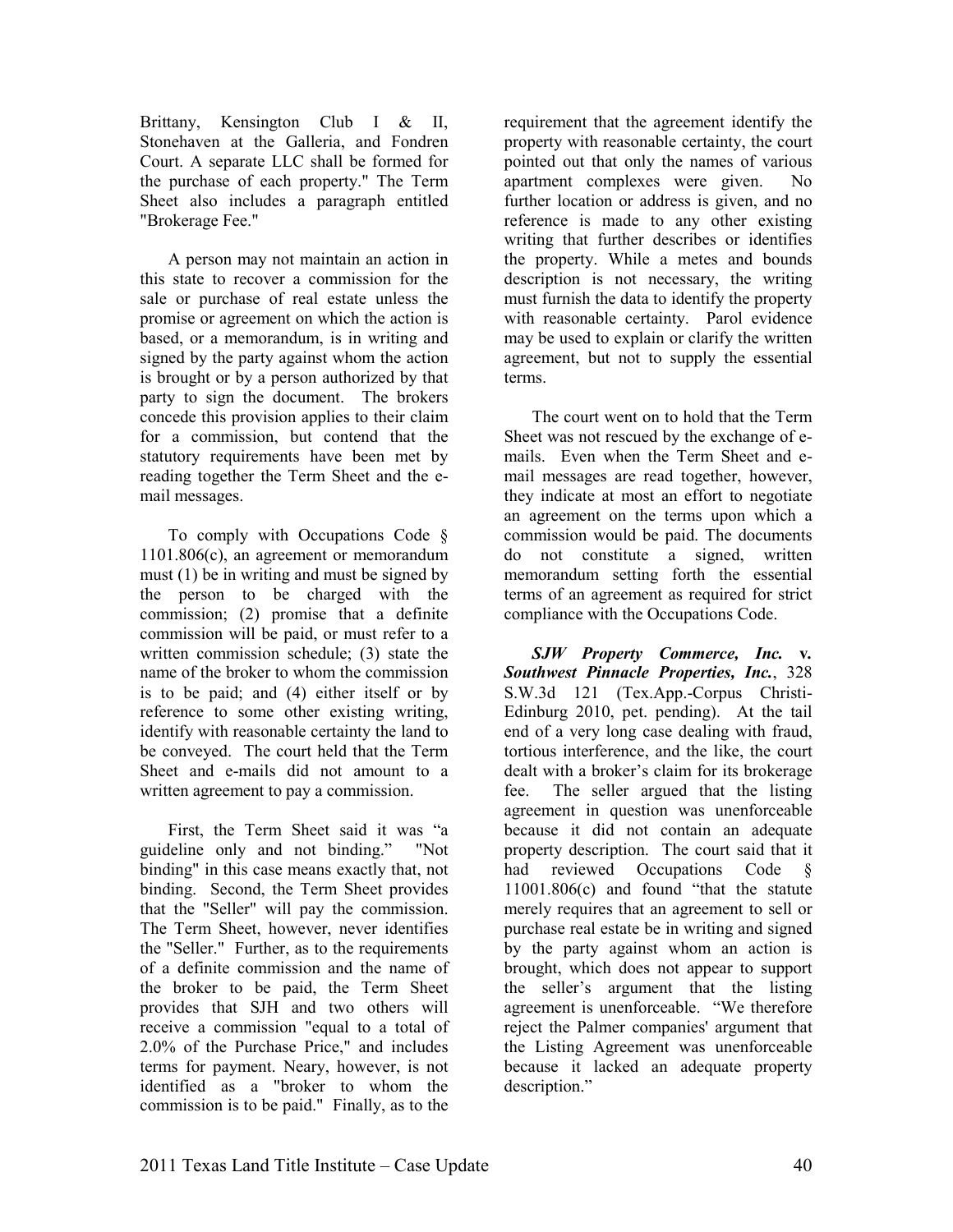This would certainly be news to the Texas Supreme Court, which has consistently held that § 11001.806(c) requires an adequate property description. The sufficiency of the description is determined by the test that is used in cases arising under the Statute of Frauds and the Statute of Conveyances. See *Owen* **v.** *Hendricks*, 433 S.W.2d 164, 166 (Tex.1968), *Texas Builders* **v.** *Keller*, 928 S.W.2d 479 (Tex.1996), and a whole lot of other cases.

#### **PART XII CONSTRUCTION AND MECHANICS' LIENS**

*Solar Applications Engineering, Inc.* **v.**  *T.A. Operating Corporation*, 327 S.W.3d 104, 54 Tex.Sup.Ct.J. 238 (Tex. 2010). After the contractor, Solar, substantially completed the project, disputes arose regarding the completion of certain remaining work and the attachment of liens on the property by subcontractors and Solar. TA eventually terminated the contract and refused to make final payment to Solar. TA argued that because Solar did not provide a lien-release affidavit, which TA argues was a condition precedent to final payment under the contract, Solar cannot recover for breach of contract. The Court of Appeals agreed with TA and held that the lien release provision was a condition precedent and that Solar failed to prove it complied with the lien-release provision.

The issue before the Supreme Court is whether the lien-release provision is a condition precedent to Solar's recovery for breach of contract and whether failure to provide it is a bar to recovery. TA reasonably argues that an owner who has paid the contract amount to the general contractor is entitled to a building free of subcontractor's liens. Solar contends, also reasonably, that it is entitled to the balance remaining under the contract for completing the project offset by the cost to remedy defects and omissions. Under normal

circumstances, Solar might have provided a conditional lien-release affidavit to allow Solar to fulfill its obligation under the contract, to allow TA to be assured that it will not be double-billed for work on the project, and to allow the parties to resolve their dispute regarding the scope of the work. But the standard operating procedure broke down here, and the court of appeals ultimately ruled that TA was entitled to a windfall, even though the issue of breach or satisfaction of conditions precedent was not tried to the jury.

Whether Solar is barred from receiving the contract balance depends on whether the lien-release provision is a condition precedent to Solar's recovery for breach of contract. A condition precedent is an event that must happen or be performed before a right can accrue to enforce an obligation. Breach of a covenant may give rise to a cause of action for damages, but does not affect the enforceability of the remaining provisions of the contract unless the breach is a material or total breach. Conversely, if an express condition is not satisfied, then the party whose performance is conditioned is excused from any obligation to perform.

Solar claims that the court of appeals erred in concluding that the lien-release provision is a condition precedent because it lacks conditional language normally associated with express conditions. When the lien-release provision is read in context, Solar contends it constitutes a "hoop" or step that the general contractor must follow in order to collect final payment, not a condition precedent to sue and recover under the contract. Because a different and reasonable interpretation of the contract is possible, Solar argues the Court should construe the provision to prevent a forfeiture. Further, the lien-release provision should not be applied as a condition precedent because its purpose—to protect TA from the possibility of having to pay twice—was accomplished by the trial court's severance of the subcontractors' claims against the project and order that the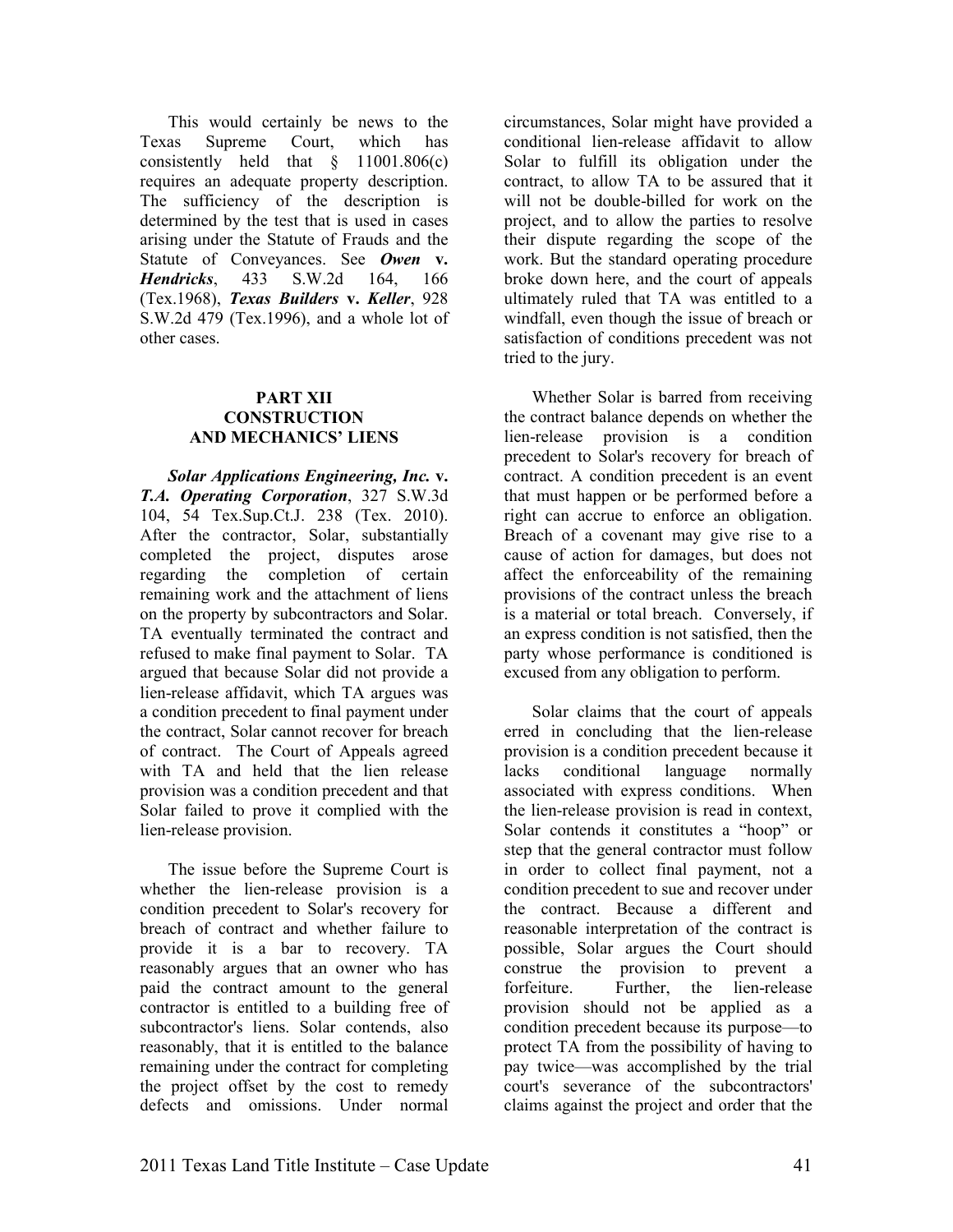sums awarded to Solar be held in trust to pay outstanding subcontractor liens.

In order to determine whether a condition precedent exists, the intention of the parties must be ascertained; and that can be done only by looking at the entire contract. In order to make performance specifically conditional, a term such as "if", "provided that," "on condition that," or some similar phrase of conditional language must normally be included. While there is no requirement that such phrases be utilized, their absence is probative of the parties intention that a promise be made, rather than a condition imposed.

The contract provided that final application for payment "shall be accompanied" by lien releases. The operative language does not contain language that is traditionally associated with a condition precedent. The language preceding the lien-release provision does not make performance conditional. In the absence of any conditional language, a reasonable reading of the lien-release provision is that it is a promise or covenant by Solar to provide a lien-release affidavit in exchange for receiving final payment. This interpretation avoids forfeiture and completes the contract: Solar is paid for the work it completed, and TA receives an unencumbered building. TA correctly noted in its motion for rehearing at the court of appeals that Solar's breach results in "a delay in payment to Solar until the liens are released." The court of appeals' contrary interpretation results in a forfeiture to Solar and a windfall to TA.

**In re** *Purported Liens or Claims against Samshi Homes, L.L.C.*, 321 S.W.3d 665 (Tex.App.-Houston [14th Dist.] 2010, no pet.). De Leon filed with the Harris County Clerk's office claims of liens against five properties in Harris County. In each instrument, De Leon stated that "in accordance with a contract with Vinay Karna," De Leon "furnished labor and materials for improvements to the ...

property" owned by Karna. De Leon further stated in the instruments that "\$4633.00 ... remains unpaid and is due and owing under said contract. [De Leon] asserts a lien on said improvements and premises to secure the payment of the amount claimed."

Samshi Homes filed its motion, alleging that it, and not Karna, was the owner of the five properties on which De Leon had filed the lien claims. The motion further states that Karna never entered into any agreement with De Leon. The motion concludes that the instruments in question are fraudulent as defined by Government Code §  $51.901(c)(2)$ , and that the documentation or instruments should therefore not be accorded lien status.

Government Code  $\S$  51.901(c)(2) authorizes a person or entity that owns real property, and has reason to believe that another has filed a document purporting to create a lien against that property, to file a motion with the district clerk alleging that the instrument in question is fraudulent, as defined by § 51.901(c), and therefore should not be accorded lien status. Section 51.903(c) authorizes a district judge with jurisdiction to rule on the motion. In doing so, the judge may make his or her determination based on a review of the instrument itself, without the benefit of testimonial evidence.

Section  $51.901(c)(2)$  provides that an instrument filed for recording in the property records is presumed to be fraudulent if, among other things the document or instrument purports to create a lien or assert a claim against real or personal property or an interest in real or personal property and is not a document or instrument provided for by the constitution or laws of this state or of the United States.

Samshi Homes acknowledges that the instruments in question are attempts to create mechanic's liens under Property Code § 53.054, but argues that the instruments did not meet the requirements of that section, for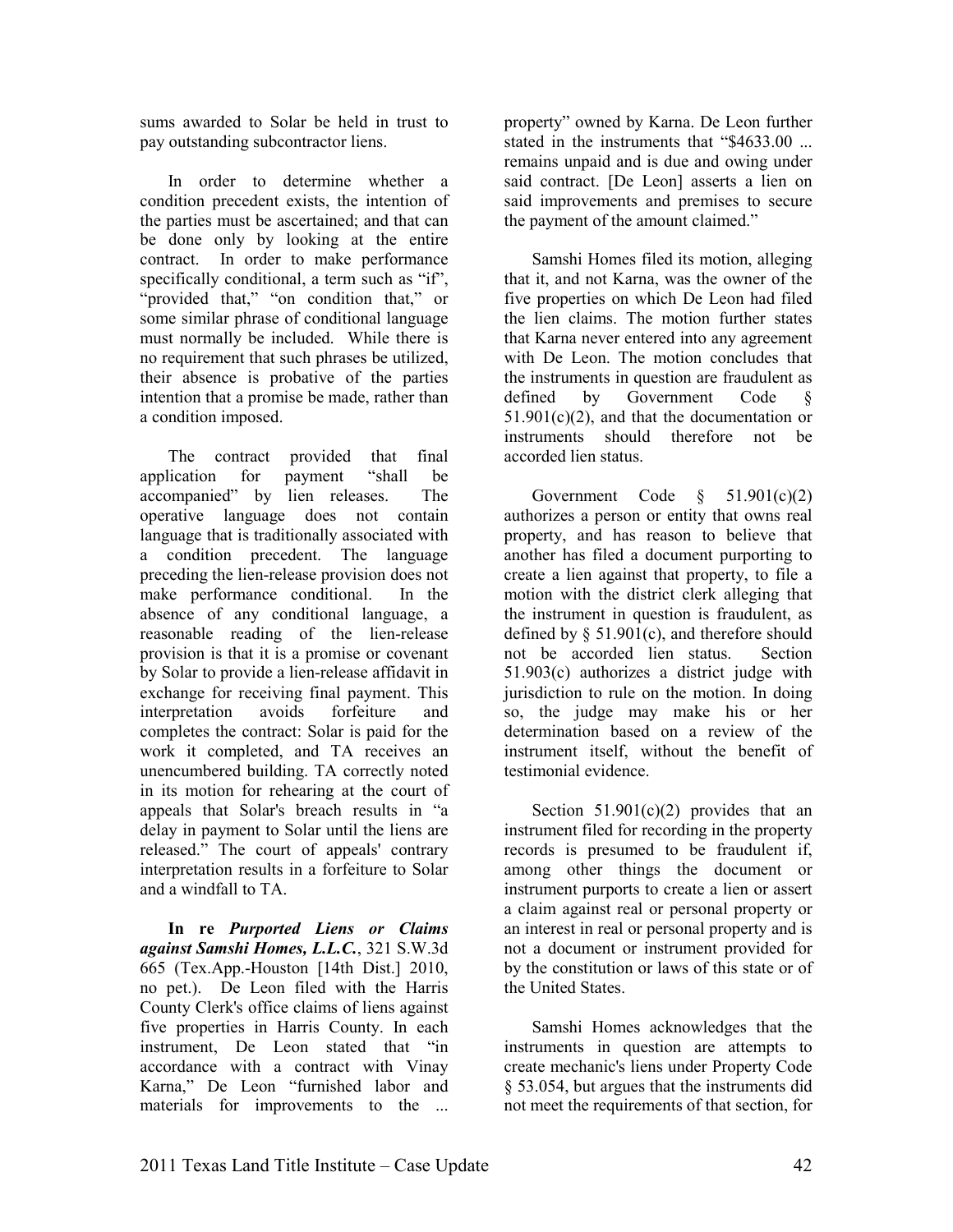various reasons. All of Samshi Homes' contentions, however, go beyond the scope of sections 51.901 and 51.903 of the Government Code. In a proceeding pursuant to those sections, a trial court is limited to determining whether a particular instrument, or instruments, is fraudulent as defined in the statutes. It may not rule on the validity of the underlying lien itself or other claims between the parties.

As Samshi Homes acknowledges, the instruments De Leon filed are in the form of mechanic's liens, and, as such, are instruments provided for by the laws of this state and therefore not presumed to be fraudulent under section  $51.901(c)(2)(A)$ .

*Gray* **v.** *Entis Mechanical Services*, 343 S.W.3d 527 (Tex.App.-Houston [14th Dist.] 2011, no pet.). Gray was a subcontractor for Entis on the Tomball Property and four other properties. When he wasn't paid, he had his lawyer send a notice of intent to file a mechanic's lien on the Tomball property as well as the other properties. When he still wasn't paid, he filed a lien affidavit and sent a notice to Entis. He filed suit to collect.

Entis mailed a check for less than the amount owed, with a "paid in full" notation. Gray did not cash the check and refused to release his lien. So Entis filed its own lawsuit against Gray, alleging that Gray had violated Civil Practice & Remedies Code § 12.002 by filing a fraudulent lien. Entis moved for summary judgment and the trial court awarded it \$10,000 plus attorneys' fees and entered an order discharging Gray's lien

Entis, as the party asserting that appellant's lien was fraudulent, had the burden to prove the requisite elements of the statute. In order to establish a fraudulentlien in this case, Entis's summary judgment evidence had to conclusively prove as a matter of law that Gray (1) made, presented. or used a document with knowledge that it was a fraudulent lien; (2) intended the document be given legal effect; and (3) intended to cause Entis financial injury. The court focused only on the third element, i.e., the intent to cause financial injury.

Entis's argument for Gray's intent to cause it financial injury was based on extrapolating that intent from the fact that Gray had filed lien affidavits on several properties and refusing to release them, making it appear that Entis did not pay its contractors or suppliers. (Oddly, the wording of Entis's affidavit was that "None of these liens have not been released." The court declined to address what, if any effect the use of a double negative might have had on this case.) Entis contended that this evidence established Gray's intent. The court disagreed.

First, the court could not see how liens filed on other properties had any relevance to the dispute in this case. Second, the court could not see how Gray's refusal to accept a "paid in full" check for a disputed amount established intent to cause financial harm as a matter of law. At most, the evidence creates a genuine issue of material fact for a jury to consider.

The concurring opinion pointed out reasons why the court should have considered the effect of the double negative in the affidavit.

*Choy* **v.** *Graziano Roofing of Texas, Inc.*, 322 S.W.3d 276 (Tex.App.-Houston [1st Dist.] 2009, no pet.). Choy was the president of Windwater, which was owned by Tan Yu. Windwater hired Graziano to install roofs on new houses it was building. To pay for the work, Windwater had construction loans from Citibank and Frost. Graziano invoiced for the work and when it wasn't paid, it sued Windwater, later adding claims against Choy individually. Graziano alleged that, instead of paying Graziano with the construction loan proceeds, Choy had made the decision to misapply or had actually misapplied the funds received for that purpose by Windwater.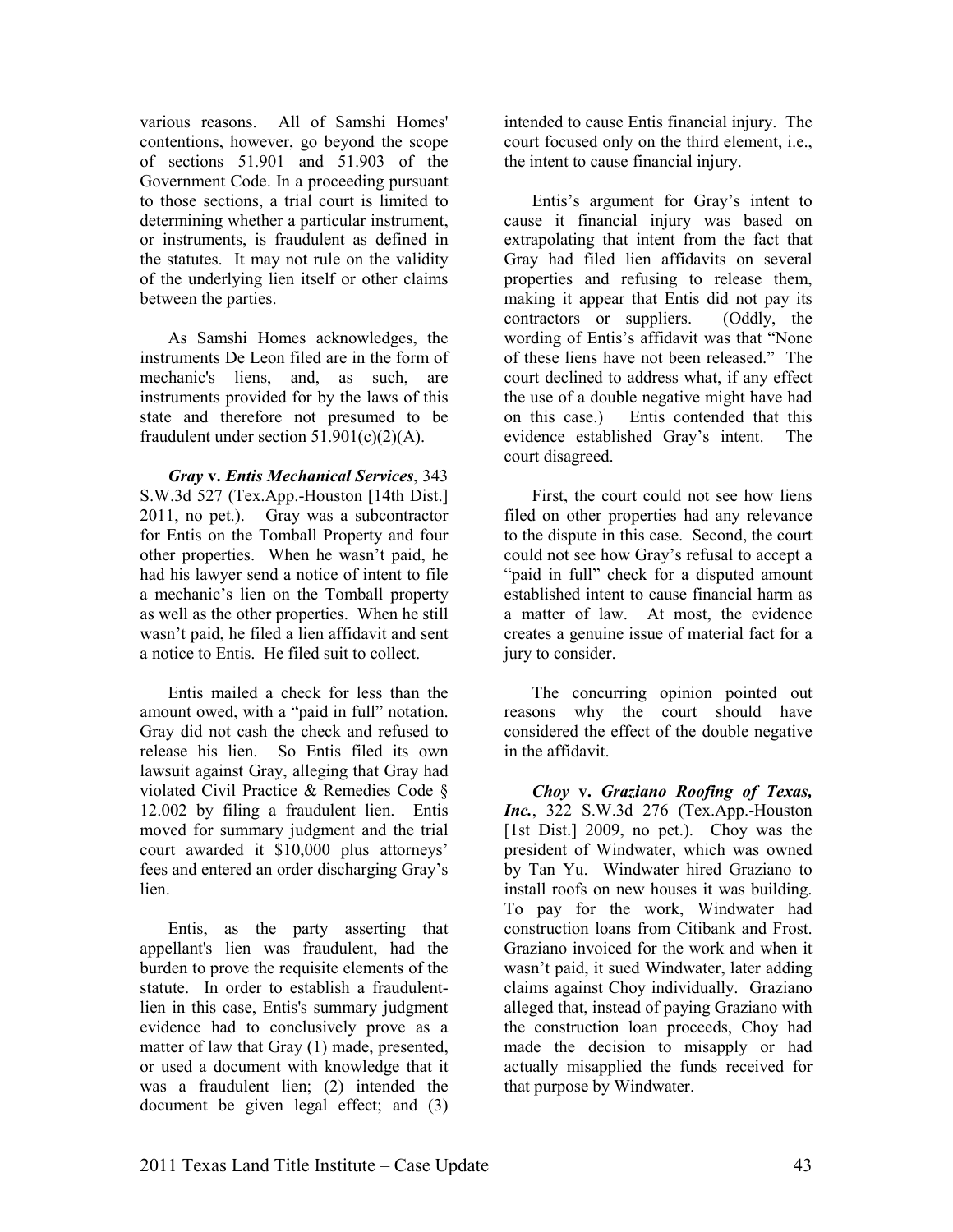In typical order, draw requests were sent to the banks, the banks would approve the draw requests and send funds to Windwater. Choy testified that Tan Yu "possibly" took some of the funds received from these draw requests overseas. He did not authorize the construction loan proceeds going overseas, but he knew the loan construction proceeds owed to Graziano were taken overseas. Choy issued check and wire transfers from Windwater's operating accounts to Tan Yu when Yu directed him to do so. Choy stated that he did not have a choice as to whether to send money to Tan Yu rather than to contractors because Tan Yu was the owner of the company, and, if he had refused to comply, he would have been fired. Choy admitted he knew that Graziano and other contractors did not get paid for work they had completed. Choy also admitted that bank interest and some payrolls were not paid. Tan Yu also knew the contractors were not being paid for their work. Approximately \$4.723 million was wired from Windwater to Tan Yu.

The Texas Supreme Court has indicated that the Act should be construed liberally in favor of laborers and materialmen. The Act was specifically enacted to serve as a special protection for subcontractors and materialmen, when contractors refuse to pay the subcontractor or materialman for labor and materials.

Choy also argues that the evidence is legally and factually insufficient to show that he was a trustee and that Graziano was a beneficiary of trust funds. Property Code § 162.002, entitled, "Contractors as Trustees," provides, "A contractor, subcontractor, or owner or an officer, director, or agent of a contractor, subcontractor, or owner, who receives trust funds or who has control or direction of trust funds, is a trustee of the trust funds." Choy testified that he was the President of Windwater and that he had control over the funds received from Frost and Citibank. Furthermore, he Vice– President of Graziano, testified that he received checks from Windwater and that

the checks were signed by Choy. Choy produced no contrary evidence. Based on this evidence, the court concluded that Choy was a trustee of construction trust funds.

Likewise, Graziano was properly classified as a beneficiary of trust funds. A subcontractor who furnishes labor or material for the construction or repair of an improvement on specific real property in this state is a beneficiary of any trust funds paid or received in connection with the improvement.

Choy contends, however, that, as a trustee under the Act, he had no duty to pay out trust funds to a subcontractor who furnished labor or materials for the construction or repair of specific real property unless and until certain events occur in a particular sequence. Specifically, Choy contends that Graziano had to submit evidence that the labor and/or materials were provided prior to the receipt of trust funds and that the payment obligation arising therefrom is due and payable within 30 days of receipt of the trust funds. He contends that section 162.031 of the Act, entitled "Misapplication of Trust Funds," "permits a recipient of loan proceeds to use such proceeds for any purposes whatsoever provided they do not have at the time such loan proceeds are received any outstanding current or past due obligations as defined under Property Code Section 162.005(2)." He further contends that Graziano ignored the definition of current or past due obligations in section 162.005(2) and that there is a complete absence of any evidence that complies with Act's definition of 'current and past due obligations. Choy states that the term "due and payable" is limited to "no later than 30 days following receipt of the trust funds." He contends that "[i]f an obligation is not due and payable within 30 days of receiving the trust funds then those funds are not trust funds under the definitions of the Trust Fund Act." Finally, Choy claims that "there is no evidence in the record to prove" that Windwater was obligated to Graziano for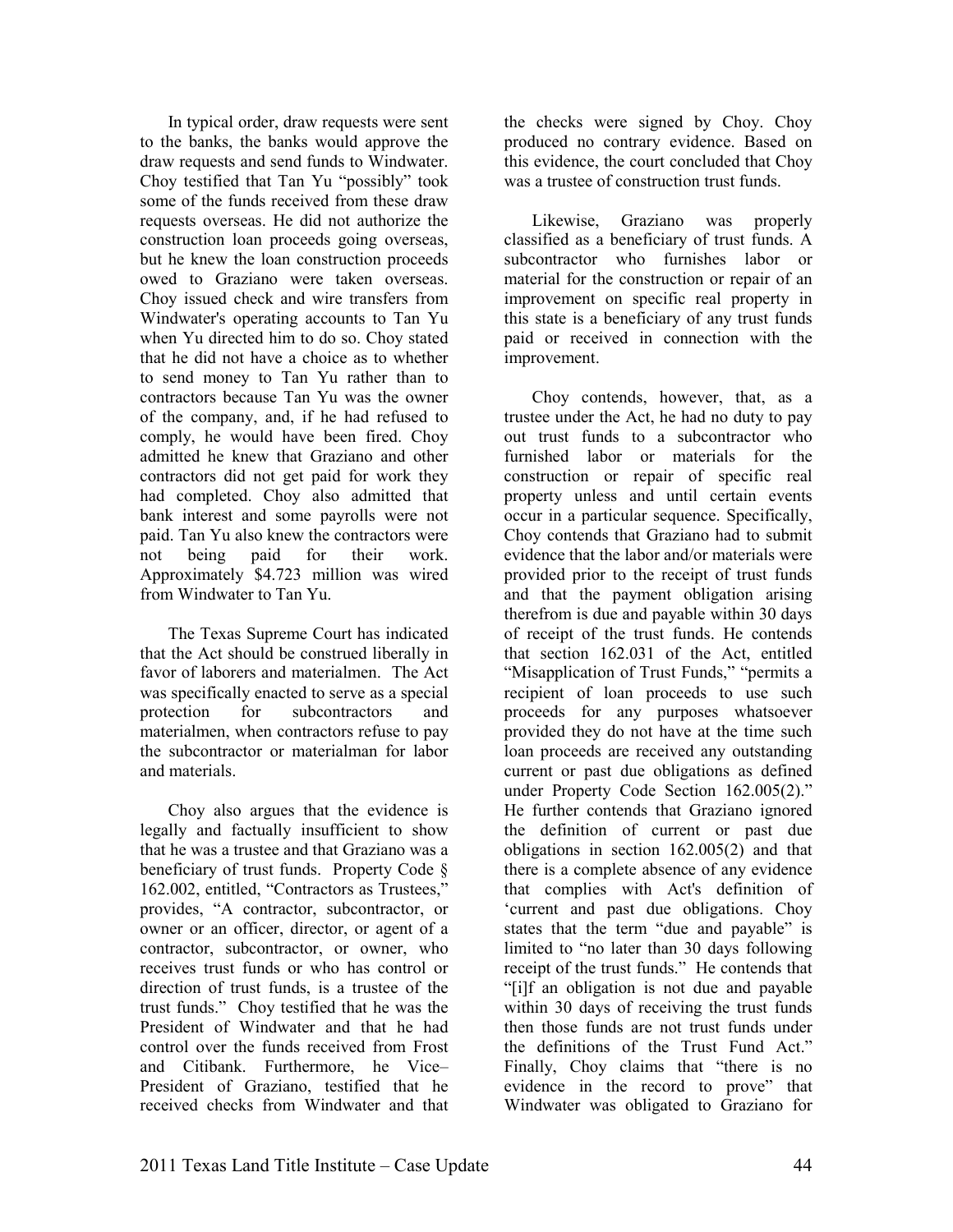labor or materials furnished in the direct prosecution of work under a construction contract prior to the receipt of trust funds and that "such obligations were due and payable 30 days from the receipt of trust funds."

Any construction of the statute such as that Choy urges would be absurd. First, it would remove from the definition of "current and past due obligations" all past due obligations, rendering the statutory definition of "past due obligations" meaningless. Second, it would mean that borrowers like Windwater could request construction loan funds on the basis of an invoice for completed work, as here, and not have to pay the beneficiary whose invoice supported the borrower's draw request because the beneficiary invoiced the borrower before it requested the funds and did not specify that it required payment within 30 days after the borrower received the funds that were released by the bank to the borrower on the basis of the invoice. The court held that, by the plain language of the Act, the words "due and payable ... no later than 30 days" after a trustee's receipt of construction trust funds include invoices already due and payable at the time trust funds are requested by a trustee.

#### **PART XIII CONDEMNATION**

**In re** *State of Texas*, 54 Tex.Sup.Ct.J. 1754 (Tex. 2011). After the State sought to condemn a tract of land, the owners subdivided the property into eight separate parcels. After the subdivision, the State added the owners as parties claiming an interest in the Acquisition, but the State nonetheless continued to proceed against the Acquisition as a single plot of land. The State's appraisal expert testified at the hearing that because of the lack of significant retail and commercial development in the area, the property should be appraised as a single unit and that its best and highest use was to hold the frontage for

future commercial use. On this basis, the State appraised the land at \$0.65 per square foot and valued the whole property, including the drainage easement, at \$1,155,693.

The property owners' appraiser, however, appraised each of the eight subdivided tracts separately. He determined that the best and highest use of each of the tracts was as highway frontage commercial property. On this basis, he recommended total compensation of \$4,145,000.

The special commission split the baby in half and awarded \$2,487.991, apportioning it among the eight tracts. The property owners and the State both objected to the award and the case was transferred to the County Court.

The County Court then severed the case into eight different proceedings. The State contends that the severance was improper, and it sought a writ of mandamus requiring the trial court to vacate the order.

Courts permit severance principally to avoid prejudice, do justice, and increase convenience. The court has previously numerated several requirements for proper severance: (1) the controversy must involve multiple causes of action, (2) the severed claim would be the proper subject of a lawsuit if independently asserted, and (3) the severed claim must not be so interwoven with the remaining action that they involve the same facts and issues.

Assuming the validity of the conveyances, the court focused particularly on the issue of interrelatedness. The owners have sought to have one trial separated into eight, but in each case, the legal and factual issues would be much the same. The legal issues raised in the eight trials would be essentially identical, and, because the land was all originally part of a single plot, the factual valuation testimony would likely be very similar, even if the value of the different parcels varied somewhat. Both the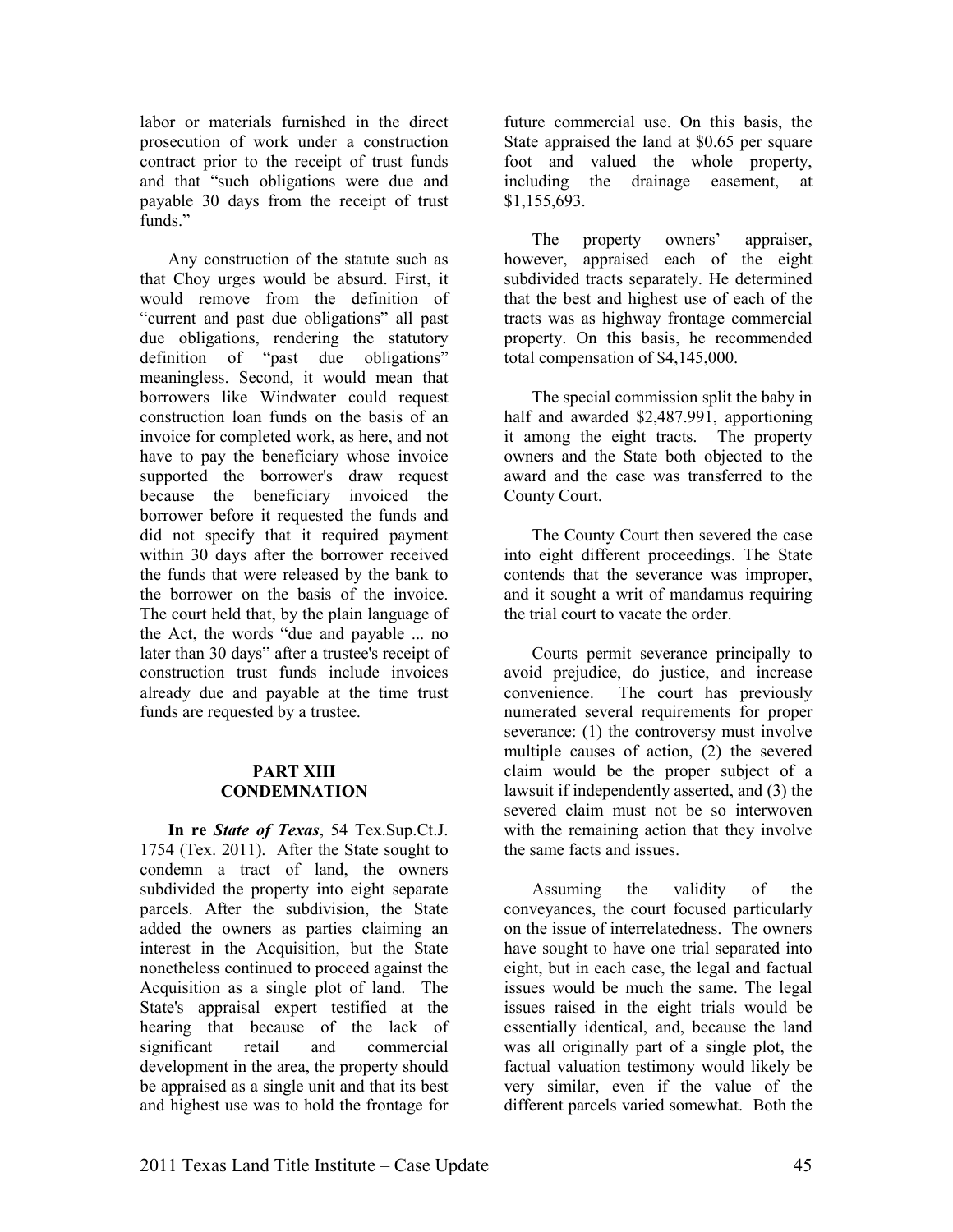owners and the State would thus pay the same lawyers to argue, and same experts to testify, in eight separate cases, an issue that could be tried once. Such duplication is inconvenient, and, worse, prejudicial to the State, which has a right to offer evidence that the entire property being taken should be valued as a single economic unit.

Because of this, and because of the waste involved in having valuation experts give testimony eight times that they could give once, the court held that the trial court abused its discretion by ordering a severance that, by breaking up a deeply interrelated set of legal and factual issues, prejudices the parties and causes great inconvenience.

*City of Edinburg* **v***. A.P.I. Pipe & Supply, LLC*, 328 S.W.3d 82 (Tex.App.- Corpus Christi-Edinburg 2010, pet. pending). The City condemned property, originally obtaining fee simple title to 9.869 acres of land. Later, it entered a Judgment Nunc Pro Tunc, replacing the original condemnation with a judgment taking a right-of-way easement over the property. The judgment was recorded in the real property records. The later judgment, however, was void because it was issued after the trial court's power had expired and because it purported to change the original judgment.

The owner of the 9.869 acres, White, then sold some property to API, which included the easement condemned by the City. The City then granted TxDoT an easement across the 9.869 acres to construct a drainage easement. TxDoT started removing dirt from the drainage channel and API sued claiming inverse condemnation.

In an earlier proceeding, TxDoT and the City argued that they were immune from a suit for inverse condemnation because API/Paisano did not have an interest in the property. They argued that, because the Nunc Pro Tunc judgment was void, the earlier judgment granting the City fee simple title was in effect, API had no ownership

interest that could be inversely condemned and thus the court had no jurisdiction in this matter. The court disagreed and the case went to trial. TxDoT and the City filed a second plea to the court's jurisdiction.

In the second plea, TxDoT and the City argued that the first judgment was recorded in the official records of Hidalgo County, Texas on April 28, 2004. TxDoT and the City attached a certified copy of the first judgment showing its recording information.—before API's purchase of the property. Thus API, according to TxDoT and the City, could not be a BFP.

The City and TxDot further claimed that API's suit was not just for inverse condemnation but for trespass to try title, and they are immune from such a suit. The City and TxDot concede that the Texas Constitution waives sovereign immunity for inverse condemnation claims. They argue, however, that a proper inverse condemnation claim necessarily requires a showing that the claimant had a compensable interest in the property.

Property Code § 13.001(a) says "A conveyance of real property or an interest in real property or a mortgage or deed of trust is void as to a creditor or to a subsequent purchaser for a valuable consideration without notice unless the instrument has been acknowledged, sworn to, or proved and filed for record as required by law." It is undisputed that both the first and second judgments were filed in the official property records prior to API's purchase. Additionally, the City and TxDoT do not dispute that they agreed to the second judgment and took steps to have it filed in the property records. The only dispute relates to the legal effect of these actions.

The City and TxDoT dispute that API can be a good faith purchaser for value. First, the City and TxDoT argue that API cannot rely on equitable doctrines, such as the good faith purchaser for value doctrine or estoppel, to take title away from a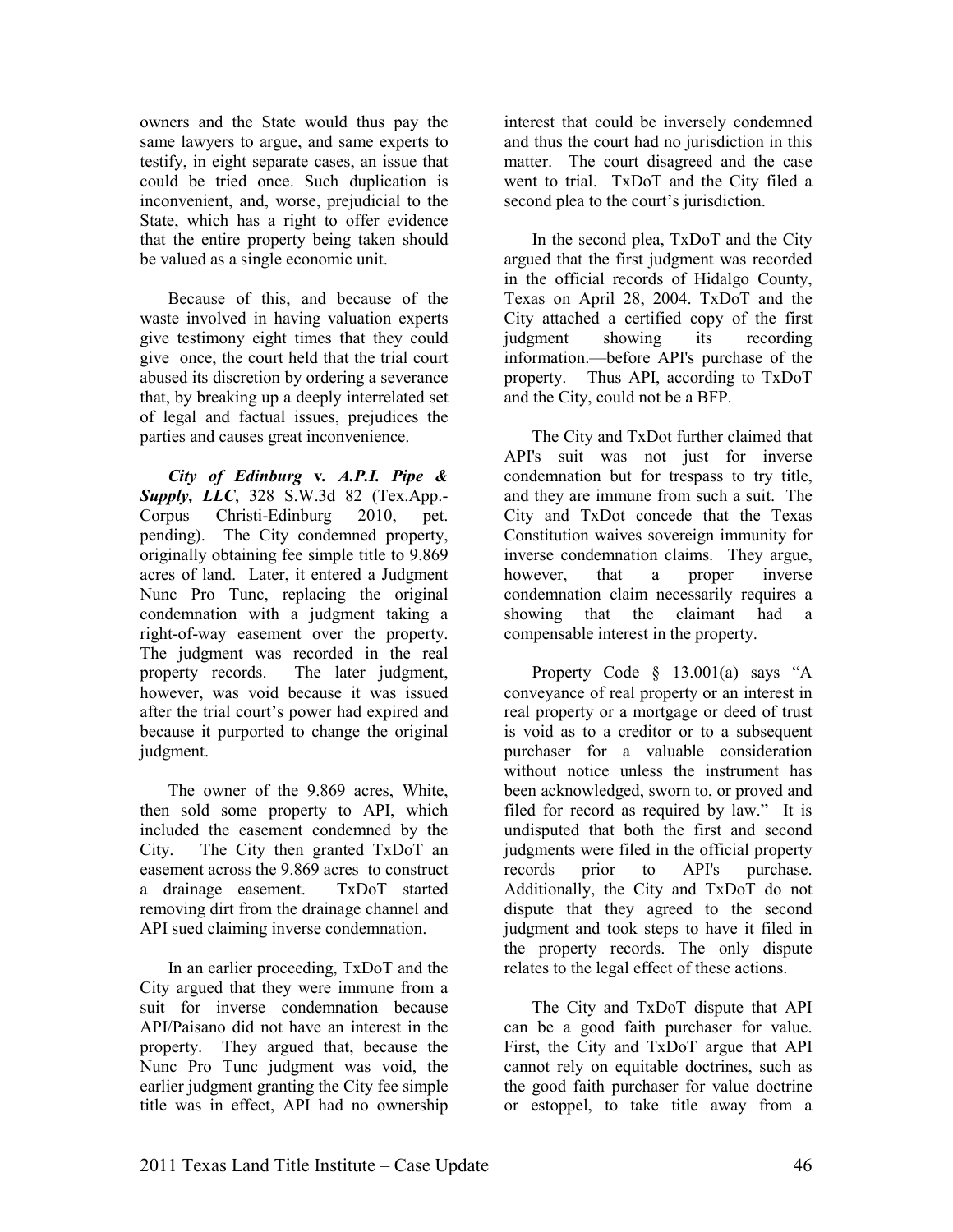governmental entity. However, the "good faith purchaser for value" doctrine is not merely an equitable doctrine—it is statutorily mandated, and no exception is made in the statute for governmental entities. In fact, other courts have applied the good faith purchaser for value doctrine as against a governmental entity.

The question remains, however, whether API had either constructive or actual notice of the City and TxDoT's claim to the property in fee simple. API does not dispute that it had notice or actual knowledge of both the first and second judgments, which were filed of record. The question is whether API should have known that, after the fact, the City and TxDoT would claim that the second judgment, to which they agreed and which they caused to be filed, was void. The court held that API was not required to inquire as to the effect or validity of the second judgment and was entitled to rely on the second judgment, filed in the official property records.

The City and TxDoT next argue that API's suit is really for trespass to try title and negligence, and they have sovereign immunity from these claims. TxDoT and the City's argument that this suit is one for trespass to try title is not supported by the law. A takings claim is not the functional equivalent of a trespass to try title claim or a suit to quiet title. The remedy for an inverse condemnation claim is just compensation for the taking, while a successful tres-pass to try title claim requires immediate transfer of possession of the property.

*Circle X Land and Cattle Company, Ltd.* **v.** *Mumford Independent School District*, 325 S.W.3d 859 (Tex.App.- Houston [14th Dist.] 2010, pet. denied). In 2002, the School District and Robertson County expressed their desire to acquire thirty acres of land to develop a sports and recreation complex. When the county decided to withdraw from the deal, the school district did not proceed with the acquisition. But the school district revisited

the idea three years later, and on August 11, 2005, its board of trustees voted to start condemnation proceedings. A panel of three special commissioners reviewed the district's petition and approved the condemnation of thirty acres of Circle X's land. Circle X sued in district court claiming the school district had acted arbitrarily and capriciously in deciding to condemn the land.

Circle X contends the school district failed to conclusively establish that its governing body determined that Circle X's land was being taken for school purposes and that it was necessary. Specifically, Circle X contends that the only viable evidence the school district presented about the condemnation proceeding was the minutes reflecting the board of trustees' decision to condemn the property. The minutes reflect that "the Board approved to start condemnation procedures (eminent domain) on 30 acres of land presently owned by Holmes Estate." Circle X argues these minutes are vague and state no purpose for the condemnation.

Although the minutes do not expressly state the condemnation's purpose or necessity, the trial court properly considered all the evidence, including the affidavits, in concluding that the district in fact determined that the condemnation was for school purposes and a necessity.

*City of Houston* **v***. Guthrie*, 332 S.W.3d 578 (Tex.App.-Houston [1st Dist.] 2010, pet. denied). The Fireworks Operators own and operate fireworks stands outside the Houston city limits. The Property Owners own the land that is leased to the Fireworks Operators. Both the Fireworks Operators and the Property Owners sued the City challenging its use of certain strategic partnership agreements and the Houston City Fire Code to ban the sale of fireworks outside the city limits.

The Fireworks Operators and the Property Owners claim the City's actions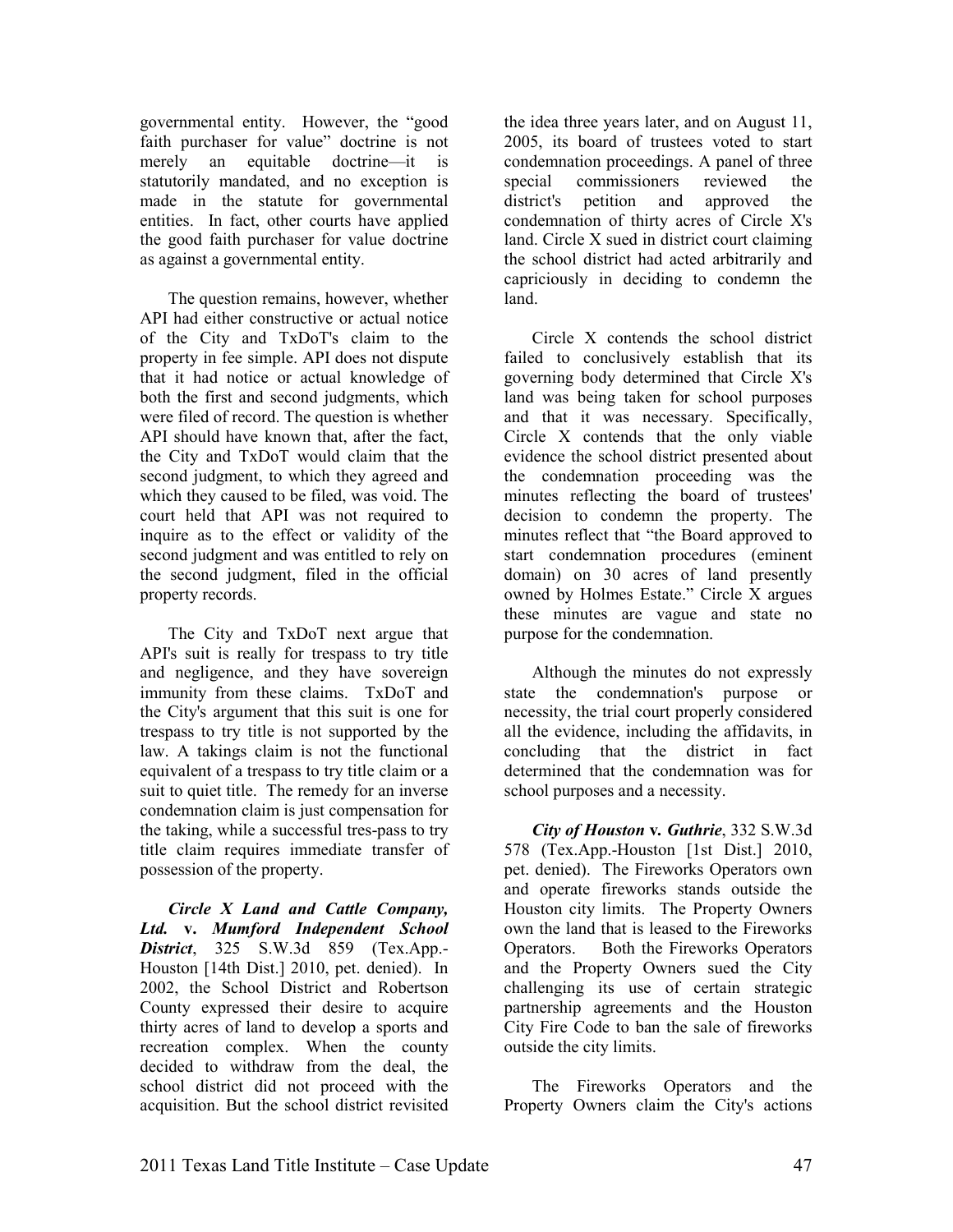constitute an unconstitutional taking, as well as an unconstitutional exercise of police power. They allege claims under the Texas Private Real Property Rights Preservation Act ("PRPRPA") for unlawful government taking of property and proprietary rights without just and due compensation. Government Code §§ 2007.001 et seq.

The City argues that the Fireworks Operators and Property Owners have failed to plead facts establishing (1) they have standing to bring any claims under PRPRPA and (2) any actions by either the City or the MUDs that would come within PRPRPA's waiver of immunity. PRPRPA waives sovereign immunity for certain governmental entities, so long as the other requirements of the statute can be satisfied. The statute unquestionably vests district courts with subject-matter jurisdiction to hear claims brought under the statute. However, PRPRPA limits the categories of persons who may bring suit under the statute. In addition, PRPRPA's waiver of immunity only applies to a limited scope of governmental actions.

To have standing to bring a claim under PRPRPA, plaintiffs must be "owners" who allege a "taking"—defined as either (1) a governmental taking under the United States Constitution or the Texas Constitution or (2) a governmental action reducing the market value of property by at least 25 percent. "Owner" is defined as "a person with legal or equitable title to affected private real property at the time a taking occurs."

The Fireworks Operators argue their position as leaseholders gives them sufficient interest in the real property to assert a claim under PRPRPA. While leaseholders may have some interest in real property sufficient—in some cases—to assert a constitutional takings claim, PRPRPA's use of the term "title" in the definition of "Owner" indicates title to a real property interest—whether surface, water, mineral or some combination thereof—must be held before a party has standing to sue

under the act. Because their pleadings affirmative allege they are mere lessees, and actual title to the land is held by Property Owners, the trial court erred by denying the pleas to the jurisdiction as to Fireworks Operators' claims against the City.

Nevertheless, the Fireworks Operators argue they have standing to assert claims under PRPRPA because their leasehold interest is the equivalent of having "equitable title" in real property. The court disagreed. "Equitable title" is a right, enforceable in equity, to have the legal title to real estate transferred to the owner of the right upon the performance of specified conditions. In this case, Fireworks Operators do not allege they have a right to have legal title of the real property upon<br>which their businesses are located which their businesses are located transferred to them. Accordingly, under the facts as alleged, Fireworks Operators' leasehold interests do not constitute "equitable title" under PRPRPA. Therefore, they lack standing to asset any claims under this statute.

*Garcia* **v.** *State of Texas*, 327 S.W.3d 243 (Tex.App.-San Antonio 2010, no pet.). Garcia was charged with possession of marijuana in a drug free zone in an amount more than two ounces but less than four ounces. At the time of the arrest, Sergeant Cleghorn then went into the vehicle and saw a three-pound Folgers coffee can on the passenger side floorboard. Cleghorn knew that people who traffic narcotics like to use items like coffee and mustard to mask the odor of marijuana. Sergeant Cleghorn opened the can, which had a plastic lid on it but did not have a seal. Sergeant Cleghorn then pushed his finger down into the coffee, felt a plastic bag, and pulled it out. The plastic bag contained marijuana.

Garcia argues that by placing his bare hand in the coffee, the police officer destroyed consumable property in violation of the Takings Clause of the Fifth Amendment to the Constitution. Nice try, but when property has been seized pursuant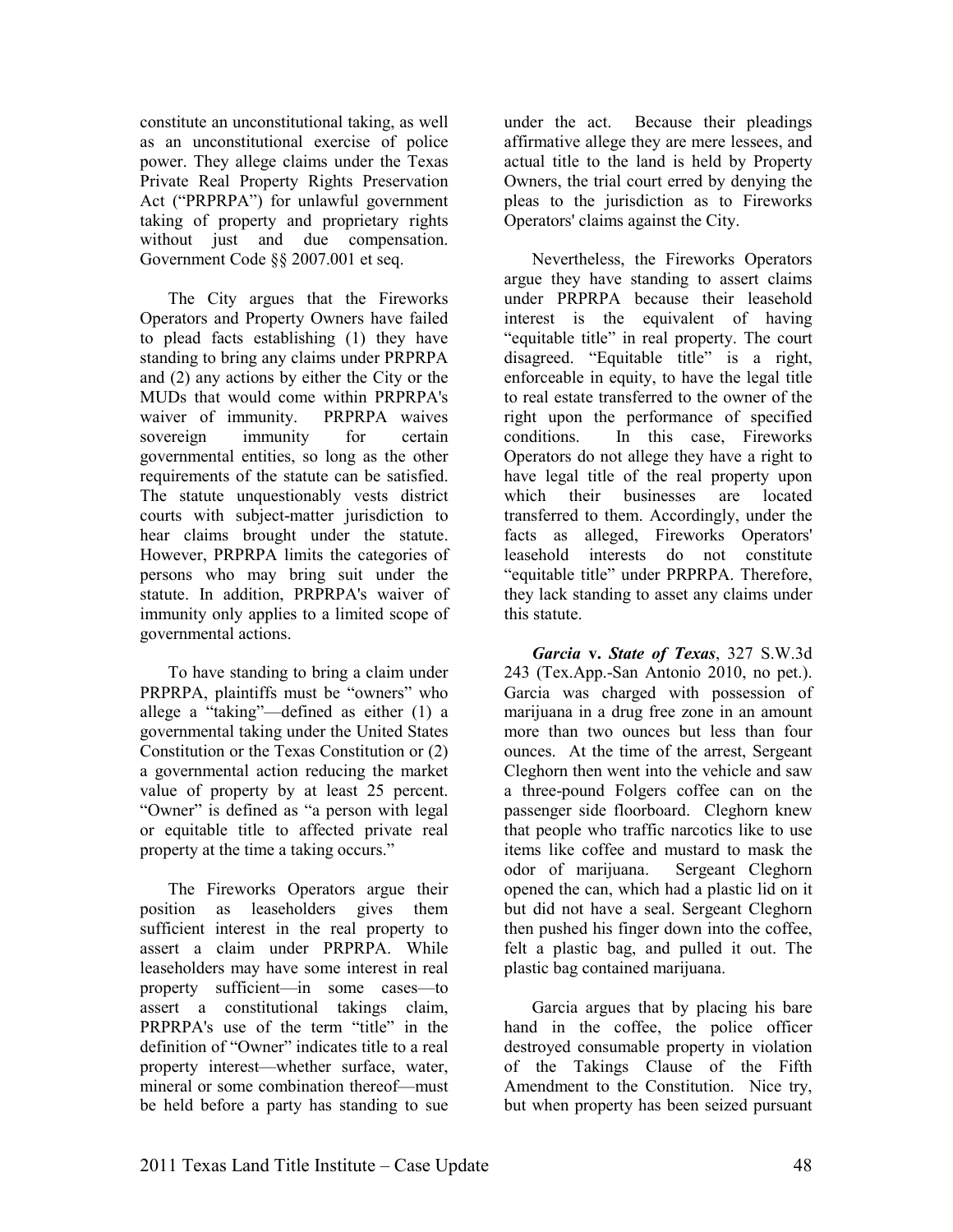to the criminal laws or subjected to in rem forfeiture proceedings, such deprivations are not 'takings' for which the owner is entitled to compensation.

#### **PART XIV LAND USE PLANNING, ZONING, AND RESTRICTIOS**

*Lesley v. Veterans Land Board*, 54 Tex.Sup.Ct.J. 1705 (Tex. 2011). The right to lease minerals — the executive right — is one "stick" in the bundle of five real property rights that comprise a mineral estate. The Supreme Court held long ago that the executive owes other owners of the mineral interest a duty of "utmost fair dealing," has seldom had occasion to elaborate. In this case, a land developer, who also owned part of the mineral estate and all of the executive right, imposed restrictive covenants on a subdivision, limiting oil and gas development in order to protect lot owners from intrusive exploratory, drilling, and production activities. The non-participating mineral interest owners complain that the developer, as the executive, breached its duty to them. The court of appeals held that the developer, never having undertaken to lease the minerals, had not exercised the executive right and therefore owed no duty to the other mineral interest owners. The court disagreed.

The Developer owned 4.100 acres southwest of Fort Worth. Lesley and others had conveyed the land to the Developer, retaining part of the minerals. The developer acquired the "full, complete and sole right to execute oil, gas and mineral leases covering all the oil, gas and other minerals in the following described land."

The Developer recorded restrictive covenants which, among other things, prohibited commercial oil drilling, development, refining, quarrying, or mining. The lots were sold to over 1,700 different owners, and in each case, the Developer

conveyed the minerals, subject to the restrictive covenants and the previously reserved mineral interests. The deeds to the owners did not mention executive rights.

As the land was being developed, so was the Barnett Shale, which underlay a part of the subdivision. It was estimated that the subdivision sits on top of \$610 million worth of minerals that cannot be reached outside the subdivision.

Lesley sued the Developer and the lot owners, one of which is the Veterans Land Board. The trial court held that the Developer had not conveyed the executive right and remained the exclusive owner of the executive right. The trial court also held that the Developer had breached its duty Lesley by imposing restrictive covenants limiting oil and gas development and by failing to lease the minerals. The trial court also held that the Developer also breached a requirement in the Lesley deeds by failing to give notice of its filing of the restrictive covenants. For these reasons, the trial court held that the restrictive covenants are unenforceable. The court of appeals reversed the trial courts holdings. It held that, because the Developer did not expressly reserve the executive right, it passed to the individual lot owners. It also held that the owner of an executive right owes a mineral interest owner no duty until the right is exercised by leasing the minerals, and then its duty is only to acquire for the mineral interest owner every benefit it acquires for itself. An executive has no duty to lease minerals. Because the Developer never exercised the executive right, it had no duty to Lesley. The Developer was not bound by the notice requirement in the Lesley deeds because the Developer was not in privity with Lesley and the requirement did not run with the land. The Supreme Court disagreed.

Everyone agreed that the Developer owned the executive right to all of the 4,100 acre mineral estate when it implemented the restrictive covenants. The dispute is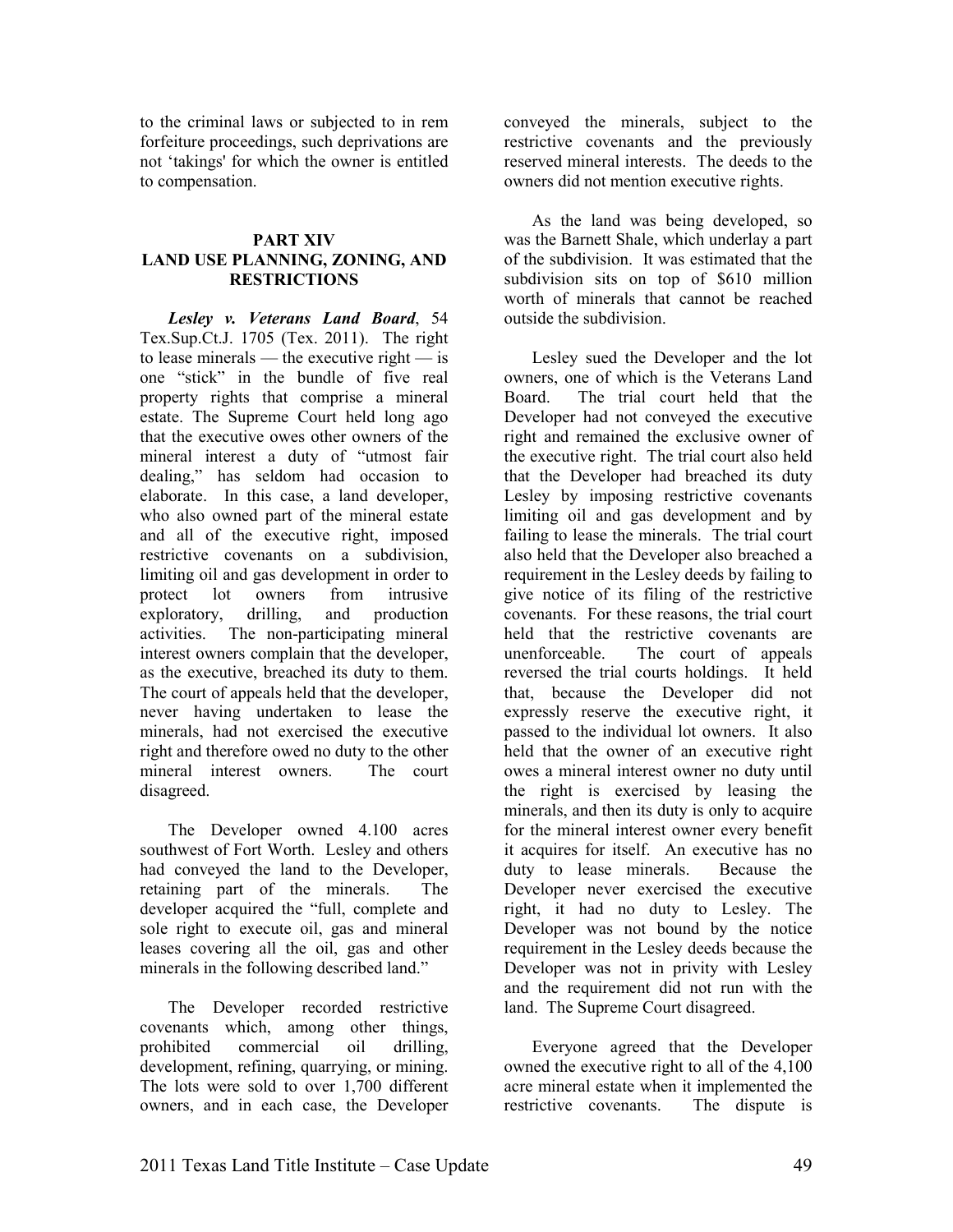whether the deeds to the individual owners included the executive right. As noted, the deeds themselves did not mention the executive right. The Supreme Court has earlier held that, when a mineral interest is conveyed, the executive right incident to that interest passes to the grantee unless specifically reserved. That would mean that the individual deeds to lot owners conveyed the executive right. However, Lesley argued that the exception in each deed for the restrictive covenant limiting development of the minerals effectively reserved the executive right to the Developer because the covenant prohibited the lot owners from developing the minerals, and thus from leasing them. The court noted that this overlooks the provisions of the restrictions that allow the owners to modify the restrictions. The exception did not withdraw the executive right from the conveyances in the lot owners' deeds but merely subjected the exercise of the right to the covenant's limitations. Thus restricted, the right was conveyed by each lot owner's deed.

The court then turned to the principal issue in the case, i.e., the nature of the duty that the owner of the executive right owes the non-executive interest owner and whether that duty has been breached.

"The executive right is the right to make decisions affecting the exploration and development of the mineral estate", but it is "most commonly exercised . . . by executing oil and gas leases." Executive rights are frequently severed from other incidents of mineral ownership, as they were from the mineral interests reserved to Hedrick and Leslie. The non-executive mineral interest owner owns the minerals in place but does not have the right to lease them. The nonexecutive royalty interest owner owns an interest in the royalty when the executive leases the minerals. Non-executive interests may be perpetual or only for a term. They are created for many different reasons, among them the simple convenience of reserving the power to make leasing decisions in one person. And because

executive and non-executive interests are real rather than personal, they survive the parties who created them and persist long after circumstances have changed. The executive right was conveyed decades before anyone contemplated developing a residential subdivision on the property or producing natural gas from the Barnett Shale beneath it.

For most mineral interest owners, revenue comes through leasing. If the exclusive right to lease the minerals could be exercised arbitrarily or to the nonexecutive's detriment, the executive power could destroy all value in the non-executive interest, appropriating its benefits for himself or others. The law has never left non-executive interest owners wholly at the mercy of the executive. But the variety of non-executive interests and the reasons for their creation, and the effects of changing circumstances, make it difficult to determine precisely what duty the executive owes the non-executive interest. The Supreme Court has held that the owner of the executive right has a duty of "utmost fair dealing."

The executive's duty of utmost fair dealing is fiduciary in nature, so that the discovery rule is invoked in determining when a claim against the executive accrues. The Developer and owners in this case were arguing that the Supreme Court's earlier decisions meant that the executive owner could not breach his duty until the executive power is actually exercised; the Lesley claimants argued that those cases held that the executive could be liable for failure to lease, even if not requested to do so. The court took a middle ground.

It may be that an executive cannot be liable to the non-executive for failing to lease minerals when never requested to do so, but an executive's refusal to lease must be examined more carefully. If the refusal is arbitrary or motivated by self-interest to the non-executive's detriment, the executive may have breached his duty. But the court said it need not decide here whether as a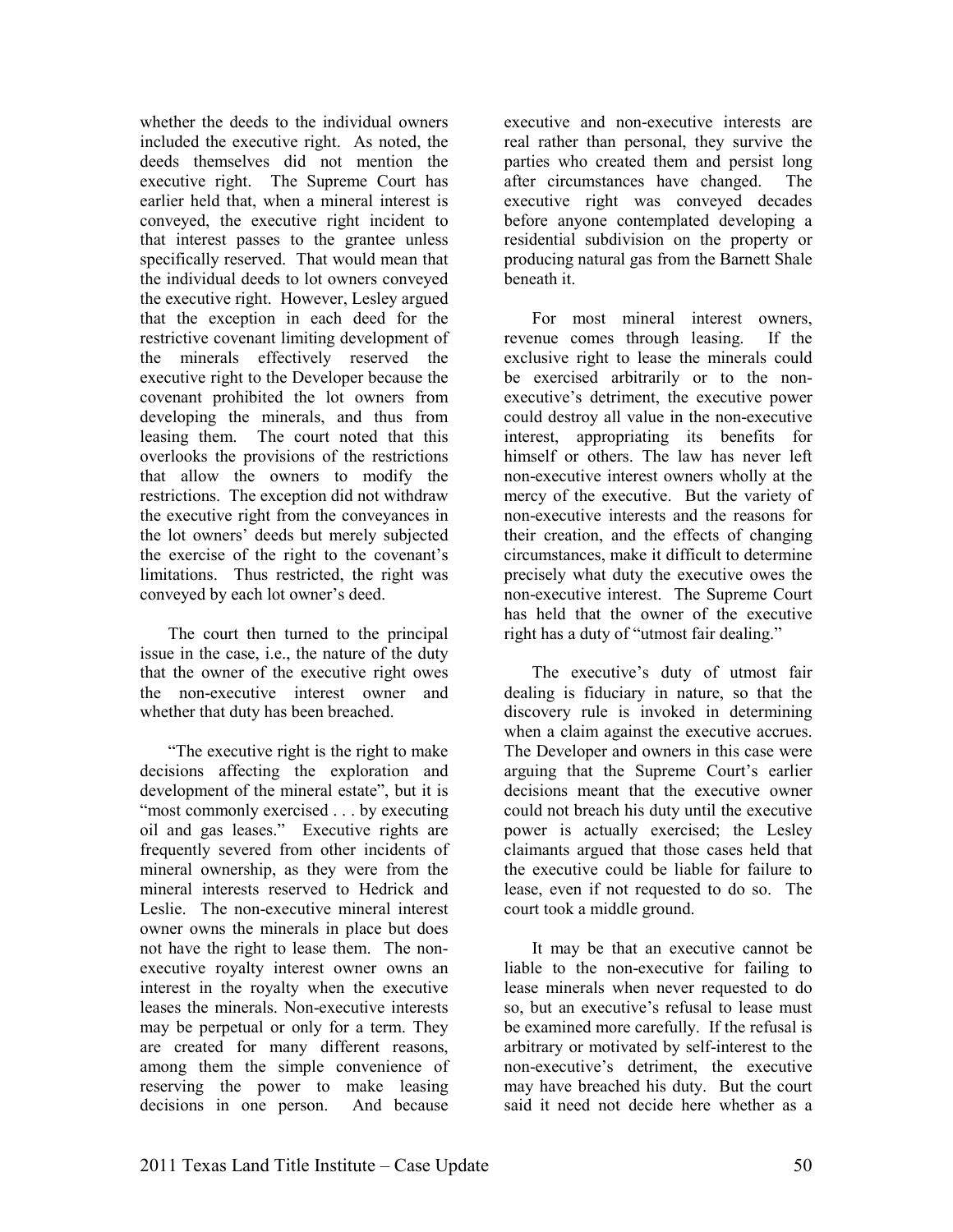general rule an executive is liable to a nonexecutive for refusing to lease minerals, if indeed a general rule can be stated, given the widely differing circumstances in which the issue arises. The Developer here did not simply refuse to lease the minerals in the 4,100 acres; it exercised its executive right to limit future leasing by imposing restrictive covenants on the subdivision. This was, said the court, an exercise of the executive right, and the court held that the Developer had breached its duty.

The remedy, said the court, was cancellation of the restrictive covenants. It recognized that the Developer, as a land developer, acquired the executive right for the specific purpose of protecting the subdivision from intrusive and potentially disruptive activities related to developing the minerals. But the common law provides appropriate protection to the surface owner through the accommodation doctrine.

#### **PART XV AD VALOREM TAXATION**

*F-Star Socorro, L.P.* **v***. El Paso Central Appraisal District*, 324 S.W.3d 172 (Tex.App.-El Paso 2010, no pet.). A taxpayer's protest with respect to amount of property taxes it was required to pay, whether categorized as a challenge to a tax "exemption," or a challenge to a tax "abatement," fell within catch-all category of action that the taxpayer was entitled to protest before appraisal district, such as to vest appraisal district with authority to review taxpayer's claim, and, thus, taxpayer's failure to pursue an administrative protest with appraisal district deprived trial court of jurisdiction over taxpayer's suit against appraisal district seeking a declaratory judgment that appraisal district had misapplied abatement agreements taxpayer had entered into with various entities when purchasing property in its annual property appraisals of taxpayer's property**.** 

*Genesis Tax Loan Services, Inc.* **v***. Kothmann*, 339 S.W.3d 104 (Tex. 2011). The Kothmanns have a vendors' lien on each of four tracts of land. Each lien is secured by a duly recorded deed of trust. At the purchaser's request, Genesis paid one year's ad valorem taxes on the tracts and claims a tax lien on each tract by transfer from the county tax collector. Each transfer is on a one-page form with two parts. The top part is entitled "Affidavit Authorizing Transfer of Tax Lien", signed by the owner, authorizing Genesis's payment of the taxes and the tax collector's transfer of the tax lien to Genesis. The bottom part is entitled "Tax Collector's Certification/Transfer of Tax Lien," signed on behalf of the tax collector, certifying Genesis's payment of the taxes, and transferring the tax lien to Genesis. Both the authorization and the certification bear notarized acknowledgments, including notarial seals. The certification did not bear the tax collector's seal of office because the office did not have one. Receipts issued to Genesis by the tax collector less than a month after the certifications were executed mistakenly showed the Kothmanns to be the owners of the tracts. The tax collector did not keep a record of the transfers.

The original tax lien transfers were never recorded. Instead, Genesis recorded a photocopy of each, attached to an affidavit by Genesis's president, stating that the original had been mailed to the county clerk but had been lost either in the mail or at the courthouse. Each affidavit stated that the attached lien transfer was a true and correct copy of the original.

Neither the Kothmanns nor Genesis was paid. The Kothmanns foreclosed their vendor's liens and purchased the tracts at the sale. When Genesis attempted to foreclose its liens, the Kothmanns sued to have their liens declared superior to Genesis's. The trial court ruled in favor of Genesis, but the Court of Appeals reversed, holding that Genesis had not pled the superiority of its lien as an affirmative defense but only as a general denial. The Court of Appeals also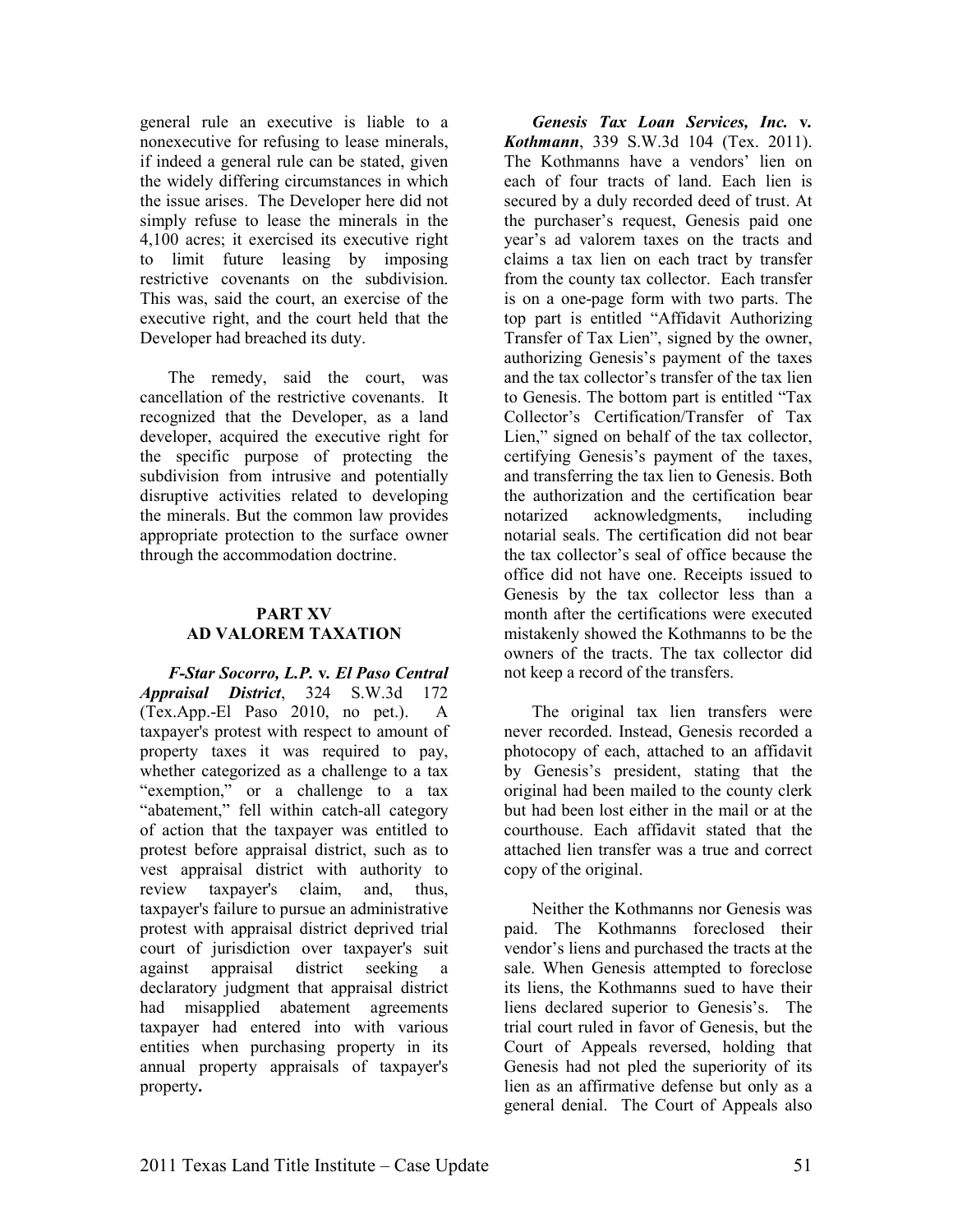held that for a tax lien to be enforceable, the original, not a photocopy, of the taxpayer's authorization and the tax collector's transfer must be recorded. That court said the appropriate remedy was to obtain replacement originals or to prove up the contents of the lost documents in a judicial proceeding.

The Supreme Court reversed and remanded.

The Court of Appeals' holding that a defendant must raise by affirmative defense a claim of lien superiority that competes with the plaintiff's claim is flawed in its premise: that all the plaintiff must do to establish a prima facie case is prove that its lien is senior. Seniority does not always establish superiority. A tax lien on real property is made superior by statute to many other liens on the property irrespective of when the liens were perfected. The Kothmanns' proof of when their liens were created and recorded was insufficient to establish the superiority of their liens. Given the statutory priority of tax liens, the Kothmanns were required to prove the invalidity of Genesis's tax liens in order to obtain judgment.

Even when the only issue in a lienpriority case is seniority, a plaintiff must do more to prevail than simply offer evidence of the date of its own lien and rest. The plaintiff must also prove that the defendant's competing lien is junior. The general denial of the plaintiff's claim puts the entire matter at issue.

With respect to the recording of affidavits and copies of the transfers instead of the original transfers, the court first noted that the statute does not expressly require that only original documents be recorded. The Court of Appeals held that originals were required in order to prevent fraud, but the Supreme Court said this concern is fully met by allowing a challenge to authenticity. And, while the court noted that a judicial proceeding was a viable means of proving

up lost documents, it wasn't the exclusive means of doing so. However, looking to Rule 1003 of the Texas Rules of Evidence, the court noted that duplicates are admissible in court to the same extent as originals unless there is a question as to authenticity or the circumstances would render it unfair to admit the duplicate. The court saw this as an instructive way of dealing with the enforceability of tax lien transfers. "Decades since the invention of xerography and the manufacture of the photocopier, the only legitimate basis for refusing to consider a photocopy as conclusive evidence of an original document is that reason exists to think the photocopy is not an exact duplicate, because of alteration or in some other way." The court held that the tax liens are enforceable because verified copies were recorded in lieu of originals.

The Kothmanns also argued that the lien transfers were unenforceable because the tax collector had not attached the collector's seal of office. The collector didn't have a seal and didn't get one until a year later. The court held that the acknowledgment by a notary (with a seal) was sufficient. The court said that, if these transfers were unenforceable, then every other lien transfer before the collector bought his seal would be unenforceable as well, and the court wasn't willing to go there.

The Kothmanns also raised issues of enforceability because of the collector's failure to keep a record of all transfers and failure to issue receipts. The court held that these failures by the collector were irrelevant to the enforceability of Genesis's liens.

*Gonzales* **v.** *Razi*, 338 S.W.3d 167 (Tex.App.-Houston [1st Dist.] 2011, pet. pending). The Gonzalezes owned certain property that was foreclosed upon on May 1, 2007, due to outstanding taxes owed. The property was purchased by Razi. Razi recorded the sale in the county records on July 13, 2007.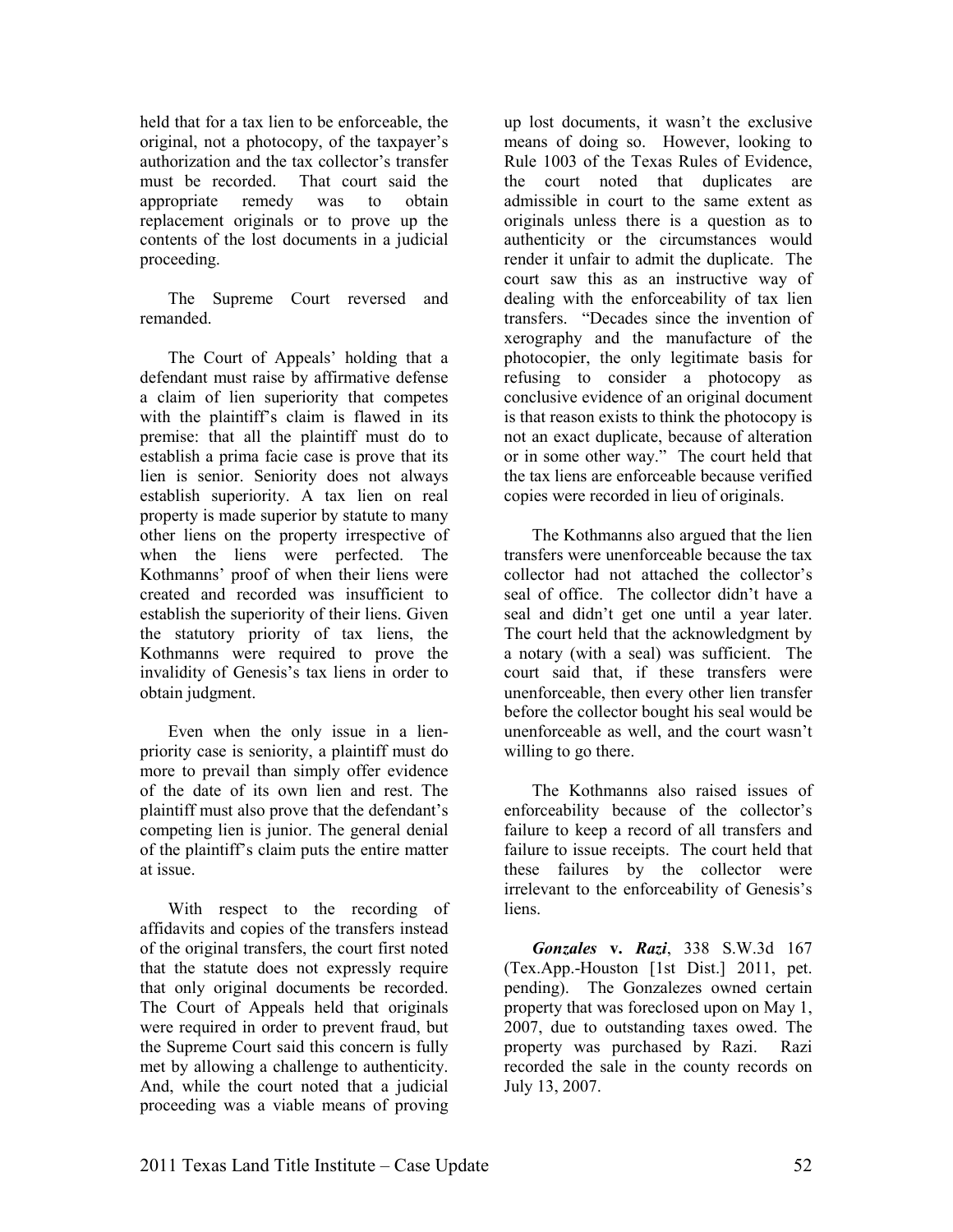Claiming the residence was their homestead, the Gonzalezes attempted to redeem their property. The Gonzalezes sent a letter to Razi at the address listed on the deed requesting an itemization of costs incurred by Razi. The address on the deed, however, was incorrect, and Razi never received the letter.

The Gonzalezes subsequently submitted affidavits to the county tax assessorcollector representing that they had made a diligent search for Razi in the county in which the property was located; that Razi was not believed to be a resident of the county; that they attempted to contact Razi multiple times to no avail; and that Razi, by avoiding contact with them, refused to give them a quitclaim deed to the property. They also delivered \$16,757.29 to the county tax assessor-collector as the amount believed to be owed for redemption of the property. The county tax assessor-collector gave a receipt for redemption to the Gonzalezes.

One month later, Razi filed suit against the Gonzalezes seeking a declaratory judgment that the property was not their homestead and that they had not properly exercised their right to redeem the property.

Razi testified that the property was not listed as a homestead in the notice he received of the foreclosure sale. He visited the property once before the foreclosure sale and several times after the foreclosure sale. Razi never saw the Gonzalezes on the property. Razi also testified that the residence was uninhabitable at the time of his visits. The trial court held that the property was not the Gozalezes' homestead, so they appealed.

The court of appeals first had to determine who had the burden of proof as to the homestead issue. The party who brings an action for declaratory judgment is not necessarily the party that carries the burden of proof at trial. Ordinarily, the burden of proof is not imposed on the plaintiff merely because he files his petition first but because

he asks for action on his behalf from the court, either preventive or in the nature of redress. The other party is usually content with the status quo. Both logic and fairness demand that the plaintiff shoulder the responsibility of convincing the court that action should be taken.

The parties' dispute concerns the application of Tax Code § 34.21 as it applied when the Gonzalezes took steps to redeem their property. The issue to be resolved is the position of the parties relative to the property when the suit was commenced. If an act of redemption under the section is presumptively effective, then the Gonzalezes held legal title to the property and Razi bore the burden of proof to obtain affirmative relief in undoing the redemption. If, instead, an act of redemption under the section is not presumptively effective, then title remained with Razi and the Gonzalezes bore the burden of proof to obtain affirmative relief in effectuating the redemption.

A reading of section 34.21 shows that an act of redemption by the original owner of the property is presumptively effective and whatever title was held at the time prior to redemption automatically reverts to the original owner. Furthermore, it has been the practice in Texas since at least 1909 to liberally construe redemption statutes in favor of redemption. Here, the court held that, based on the language of section 34.21, an act of redemption under the section is presumptively effective. Title to the property reverted to the Gonzalezes prior to trial, and Razi, by filing his action for declaratory judgment, was seeking affirmative relief. Accordingly, Razi bore the burden of proof at trial to overcome the presumption that the redemption.

The court then turned to the determination whether the property was homestead. Under section 34.21, if the property was their residence homestead, then the Gonzalezes had two years to redeem the property from the date the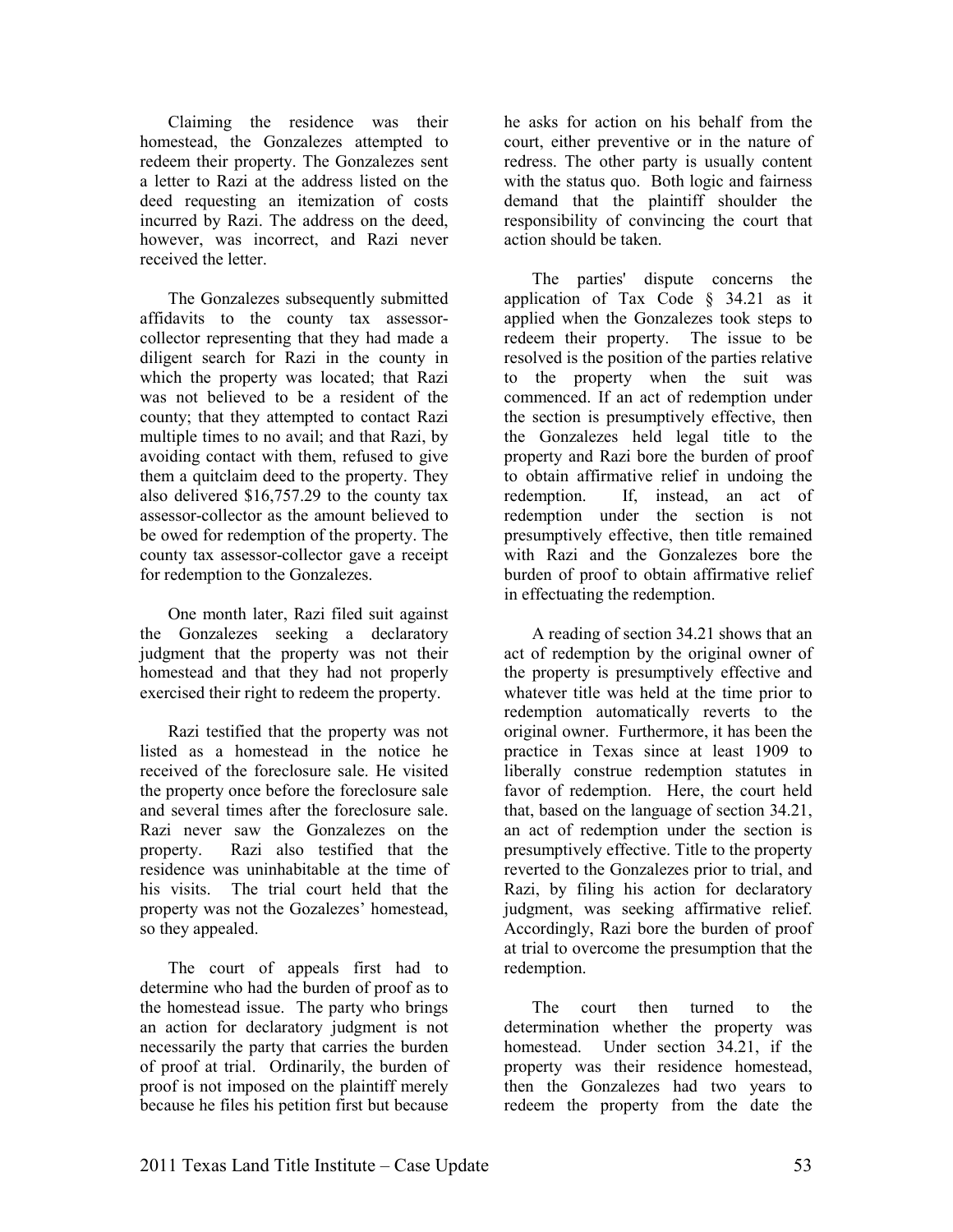purchaser's deed was filed for record. If the property was not their residence homestead, then the Gonzalezes had 180 days to redeem the property from the date the purchaser's deed was filed for record. It is undisputed that the Gonzalezes sought redemption of the property outside of the 180-day period but within the two-year period.

Razi bore the burden of proof as to the homestead issue. The Gonzalezes testified that they had owned the property since 1993. Jose Gonzalez testified that they had lived there since 1993, while Esperanza Gonzalez testified that they had a water well and septic tank installed in 1994 and they moved onto the property in 1995. The Gonzalezes both testified that they lived on the property continuously since 1993 or 1995 and that the property was their primary residence. Esperanza Gonzalez testified that their younger children attended school in the area and the address for the property was the address registered with the school.

The only other evidence concerning the status of the property as a residence homestead came from the testimony of Razi, based on his visits to the property, when he did not see the Gonzalezes in possession. That did not end the inquiry, however. Tax Code § 11.13 provides that a qualified residential structure does not lose its character as a residence homestead if the owner stops occupying the residence as a principal residence for a period of less than two years as long as the owner intends to return to the property as the principal residence and does not establish a different principal residence during the absence. Razi did not prove that the Gonzalezes hadn't lived in the house for more than two years.

Razi further argues that, because the home was uninhabitable, it was not "designed or adapted for human residence," a required element for property to qualify as a residence homestead. The court disagreed. A residential home and a mobile home are "designed for human residence." To hold otherwise would mean that any property

with a residential home that suffers a natural disaster would automatically cause the owner to lose the residential homestead protections. The court would not read the statute so narrowly. Thus, the court held that Razi had failed to meet his burden of proof that the property was not homestead.

Razi then claimed that the Gonzalezes had not complied with the redemption statute. His argument was that they had failed to pay the proper amount for redemption. Razi had paid the taxes and had also removed a mobile home from the property and evicted a resident. He claimed to be entitled to receive reimbursement for the removal and eviction, but the court held that the statute does not require that. While he was entitled to be reimbursed for amounts spent to maintenance, preservation, or safekeeping of the property, the mobile home removal and eviction were not those things.

The court held that the Gonzalezes were required to pay \$16, 930.01 for redemption. They actually paid \$16,757.29, or 98.98% of what they were required to pay. The court held that this was substantial compliance with the redemption statute.

#### **PART XV MISCELLAEOUS**

*Barth v. Bank of America, N.A., 54* Tex.Sup.Ct.J. 1771 (Tex. 2011). Barth sued "Bank of America Corporation." Bank of America, N.A. answered, asserting that it had been, in its words, "incorrectly named." At trial, the witnesses referred simply to "Bank of America", with one exception: Bank of America, N.A.'s corporate representative testified, in response to a question by Bank of America, N.A.'s counsel regarding the actual entity involved in the dispute that it was "Bank of America National Association." Bank of America Corporation was not mentioned in the evidence. During the jury charge conference after the close of the evidence, the trial court